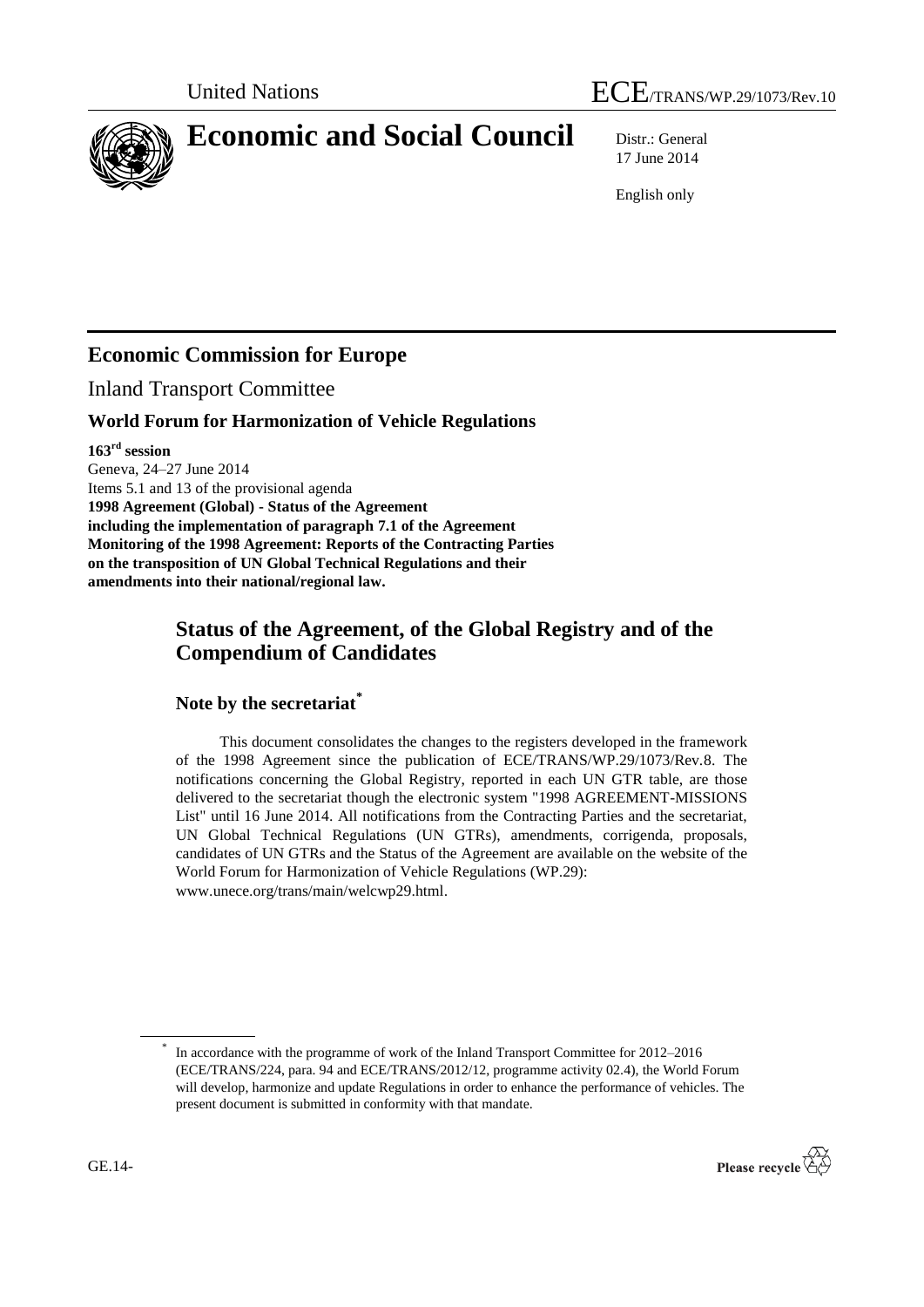# **Agreement concerning the establishing of global technical regulations for wheeled vehicles, equipment and parts which can be fitted and/or be used on wheeled vehicles (ECE/TRANS/132 and Corr.1), done at Geneva on 25 June 1998 ("1998 Agreement")**

Date of entry into force: 25 August 2000

(Depositary Notification C.N.557.2000.TREATIES-8, dated 14 August 2000)

#### **I. List of Contracting Parties (33) to the 1998 Agreement**

List of the Contracting Parties to the Agreement, indicating also the legal history of their adhesion or withdrawal. A daily updated list of the Contracting Parties to the Agreement is available at: [http://www.unece.org/trans/conventn/agreem\\_cp.html#18](http://www.unece.org/trans/conventn/agreem_cp.html#18)

|                            | Adhesion<br>effective |                                               |                                         |
|----------------------------|-----------------------|-----------------------------------------------|-----------------------------------------|
| <b>Contracting Parties</b> | from                  | Adhesion process                              | Related depositary notification, date   |
| Australia                  | 07.06.08              | Accessed on 08.04.2008                        | C.N.272.2008.TREATIES-1, 10.04.2008     |
| Azerbaijan                 | 14.06.02              | Accessed on 15.04.2002                        | CN.350.2002.TREATIES-2, 15.04.2002      |
| Canada                     | 25.08.00              | Signed on 22.06.1999                          | CN.648.1999.TREATIES-2, 15.07.1999      |
| P.R. China                 | 09.12.00              | Accepted on 10.10.2000                        | CN.1000.2000.TREATIES-10,<br>27.10.2000 |
| Cyprus                     | 11.06.05              | Accessed on 12.04.2005                        | CN.274.2005.TREATIES-1, 12.04.2005      |
| European Union             | 25.08.00              | Signed on 18.10.1999                          | CN.1019.1999.TREATIES-6,<br>17.11.1998  |
|                            |                       | Approved on 15.02.2000                        | CN.82.2000.TREATIES-3, 18.02.2000       |
| Finland                    | 07.08.01              | Accessed on 08.06.2001                        | CN.587.2001.TREATIES-2, 11.06.2001      |
| France                     | 25.08.00              | Signed on 22.09.1999<br>Approved on 4.01.2000 | CN.1.2000.TREATIES-1, 05.01.2000        |
| Germany                    | 25.08.00              | Signed on 11.05.2000                          | CN.360.2000.TREATIES-5, 05.06.2000      |
| Hungary                    | 21.08.01              | Accessed on 22.06.2001                        | CN.655.2001.TREATIES-3, 09.07.2001      |
| India                      | 22.04.06              | Accessed on 21.02.2006                        | CN.202.2006.TREATIES-2, 02.03.2006      |
| Italy                      | 30.01.01              | Accessed on 01.12.2000                        | CN.1084.2000.TREATIES-12,<br>05.12.2000 |
| Japan                      | 25.08.00              | Accepted on 03.08.1999                        | CN.692.1999.TREATIES-4, 03.08.1999      |
| Kazakhstan                 | 27.08.11              | Accessed on 28.06.2011                        | C.N.415.2011.TREATIES-2, 29.06.2011     |
| Republic of Korea          | 01.01.01              | Accessed on 02.11.2000                        | CN.1014.2000.TREATIES-11,<br>17.11.2000 |
| Lithuania                  | 25.07.06              | Accessed on 26.05.2006                        | CN.434.2006.TREATIES-3, 30.05.2006      |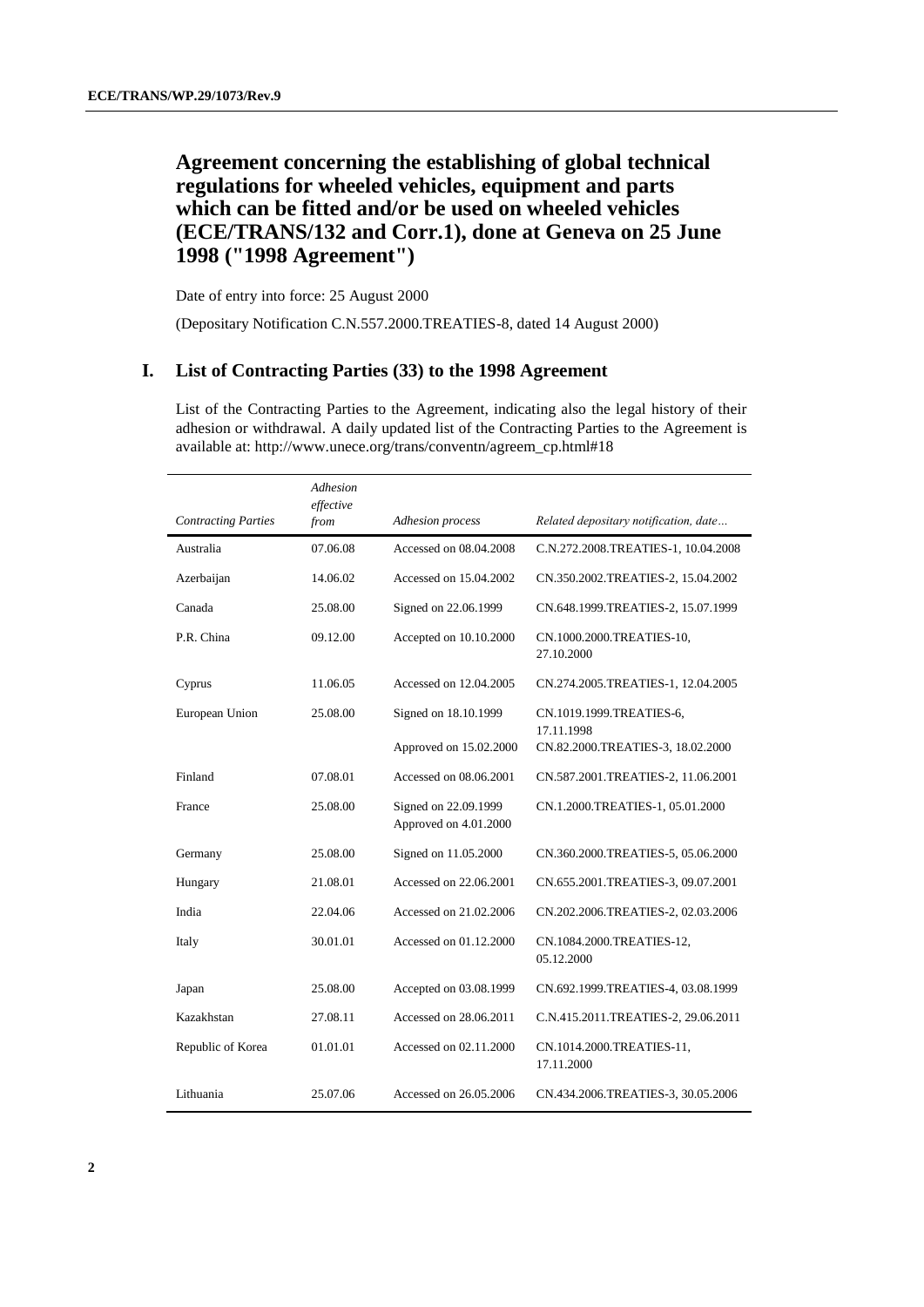|                                                            | Adhesion<br>effective |                                                |                                                                                  |
|------------------------------------------------------------|-----------------------|------------------------------------------------|----------------------------------------------------------------------------------|
| <b>Contracting Parties</b>                                 | from                  | Adhesion process                               | Related depositary notification, date                                            |
| Luxembourg                                                 | 15.11.05              | Accessed on 16.09.2005                         | CN.968.2005.TREATIES-2, 16.09.2005                                               |
| Malaysia                                                   | 04.04.06              | Accessed on 03.02.2006                         | CN.116.2006.TREATIES-1, 03.02.2006                                               |
| Republic of Moldova                                        | 17.03.07              | Accessed on 16.01.2007                         | CN.32.2007.TREATIES-1, 17.01.2007                                                |
| Netherlands <sup><math>I</math></sup>                      | 05.03.02              | Accessed on 04.01.2002                         | CN.12.2002.TREATIES-1, 08.01.02                                                  |
| New Zealand <sup>2</sup>                                   | 26.01.02              | Accessed on 27.11.2001                         | CN.1448.2001.TREATIES-6,<br>02.01.2002<br>CN.1497.2001.TREATIES-7,<br>04.01.2002 |
| Norway                                                     | 29.11.04              | Accessed on 30.09.2004                         | CN.1061.2004.TREATIES-1,<br>01.10.2004                                           |
| Romania                                                    | 24.06.02              | Accessed on 25.04.2002                         | CN.390.2002.TREATIES-4, 25.04.2002                                               |
| <b>Russian Federation</b>                                  | 25.08.00              | Signed on 26.07.2000                           | CN.538.2000.TREATIES-7, 28.07.2000                                               |
| Slovakia                                                   | 06.01.02              | Accessed on 07.11.2001                         | CN.1159.2001.TREATIES-5,<br>08.11.2001                                           |
| South Africa                                               | 17.06.01              | Signed on 14.06.2000<br>Ratified on 18.04.2001 | CN.389.2000.TREATIES-6, 16.06.2000<br>CN.343.2001.TREATIES-1, 20.04.01           |
| Spain                                                      | 22.06.02              | Signed on 24.08.2000<br>Ratified on 23.04.2002 | CN.731.2000.TREATIES-9, 12.09.2000<br>CN.384.2002.TREATIES-3, 24.04.2002         |
| Sweden                                                     | 01.02.03              | Accessed on 03.12.2002                         | CN.1249.2002.TREATIES-5,<br>06.12.2002                                           |
| Tajikistan                                                 | 26.02.12              | Accessed on 28.12.2011                         | C.N.812.2011.TREATIES-3, 28.12.2011                                              |
| Turkey                                                     | 01.09.01              | Accessed on 03.07.2001                         | CN.663.2001.TREATIES-4, 09.07.2001                                               |
| Tunisia                                                    | 01.01.08              | Accessed on 02.11.2007                         | C.N.1048.2007.TREATIES-2,<br>05.11.2007                                          |
| United Kingdom of<br>Great Britain and<br>Northern Ireland | 25.08.00              | Signed on 10.01.2000                           | CN.6.2000.TREATIES-2, 12.01.2000                                                 |
| <b>United States of</b><br>America                         | 25.08.00              | Signed on 25.06.1998<br>Accepted on 26.07.1999 | CN.914.1998.TREATIES-1, 16.07.1999<br>CN.680.1999.TREATIES-3, 26.07.1999         |

<sup>1</sup> Netherlands: Territorial application for the Netherland Antilles (30.04.03, Depositary Notification C.N.343.2003.TREATIES-1 dated 29.06.2003)

<sup>2</sup> New Zealand: Territorial exclusion for Tokelau (27.11.01, Depositary Notification CN.1497.2001.TREATIES-7, 04.01.02 dated 04.01.02)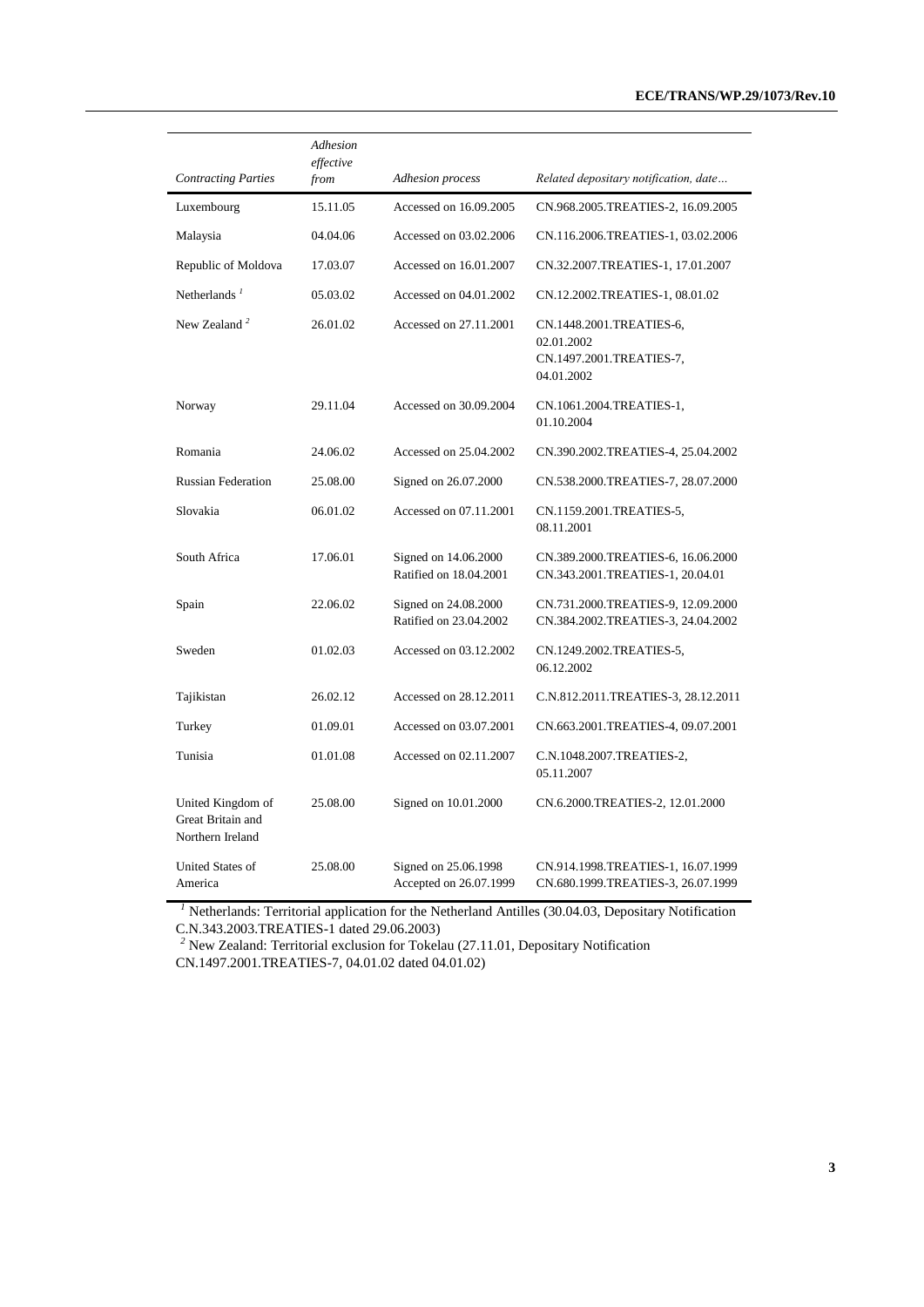# **II. List of UN Global Technical Regulations (UN GTRs), amendments, corrigenda established in the Global Registry and related documentation**

| Document reference<br>$ECE/TRANS/180/$ | Status of<br>document  | Date of<br>establ. | Adopted document by<br>AC.3<br>ECE/TRANS/WP.29/ | AC.3<br>session | WP.29 report<br>ECE/TRANS/WP.29/     |
|----------------------------------------|------------------------|--------------------|-------------------------------------------------|-----------------|--------------------------------------|
| Add.1                                  | Original<br>UN GTR     | 18.11 04           | 2004/69                                         | 12              | 1037, para 88                        |
| Add.1/Appendix 1                       | Proposal<br>and report |                    | $AC.3/5$ and $2004/70$                          | 8 and<br>12     | 926, para. 132 and<br>1037, para. 88 |
| Add.1/Amend.1                          | Amend <sub>.1</sub>    | 28.06.12           | 2012/56                                         | 35              | 1097, para. 8                        |
| Add. $1/A$ mend. $1/$<br>Appendix 1    | Proposal<br>and report |                    | AC.3/18 and 2012/57                             | 20<br>and<br>12 | 1062, para. 83 and<br>1097, para. 79 |

#### **UN GTR No. 1 - Doors locks and door retention components**

#### **UN GTR No. 2 - Measurement procedure for two-wheeled motorcycles equipped with a positive or compression ignition engine with regard to the emission of gaseous pollutants, CO2 emissions and fuel consumption**

| Document reference<br>$ECE/TRANS/180/$              | Status of<br>document                    | Date of<br>establ. | Adopted document by<br>AC.3<br>ECE/TRANS/WP.29/ | AC.3<br>session | WP.29 report<br>ECE/TRANS/WP.29/                    |
|-----------------------------------------------------|------------------------------------------|--------------------|-------------------------------------------------|-----------------|-----------------------------------------------------|
| Add.2                                               | Original<br>UN GTR                       | 22.06.05           | $2004/68$ /Rev.1 + para.<br>87 report           | 14              | 1041, paras 86 and 87                               |
| Add.2/Appendix.1                                    | Proposal<br>and report                   |                    | AC.3/6 and 2005/55                              | 9 and<br>14     | 953, para. 147 and<br>1041, para. 86                |
| Add.2/Corr.1                                        | Erratum<br>(English)                     | 19.12.06           | $\overline{a}$                                  |                 | $\overline{a}$                                      |
| ECE/TRANS/180/<br>Add.2/Corr.2                      | Corr. $1$ to<br>original<br><b>UNGTR</b> | 24.06.09           | 2009/73+para. 84<br>report                      | 26              | 1077, para 84                                       |
| Add.2/Amend.1<br>$Add.2/A$ mend. $1/$<br>Appendix 1 | Amend. 1<br>Proposal                     | 14.11.07           | 2007/95<br>AC.3/19                              | 21<br>20        | 1064, para 77<br>1062, para 86                      |
| ECE/TRANS/180/<br>$Add.2/A$ mend. $1/$<br>Corr.1    | $Corr.1$ to<br>Amend 1                   | 24.06.09           | 2009/74                                         | 26              | 1077, para 85                                       |
| Add.2/Amend.2<br>Add.2/Amend.2/<br>Appendix 1       | Amend. 2<br>Proposal<br>and report       | 22.06.11           | 2011/79<br>AC.3/19 and 2009/133                 | 32<br>20        | 1091, para 90<br>1062, para 86 and<br>1091, para 91 |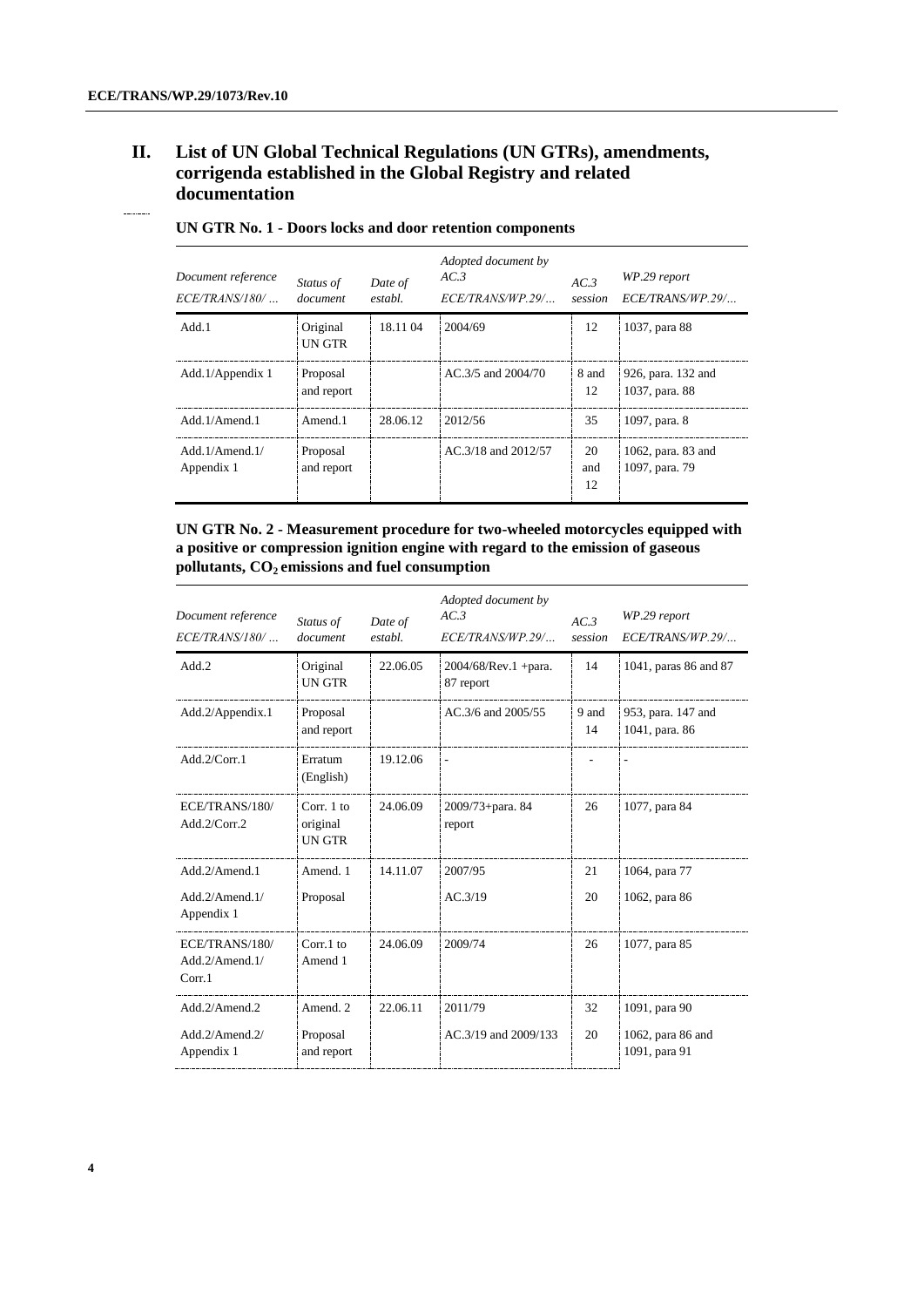| ECE/TRANS/180/<br>Add.2/Corr.3     | Corr. $2$ to<br>original<br>UN GTR | 22.06.11 | 2011/80             | 32 | 1091, para 92  |
|------------------------------------|------------------------------------|----------|---------------------|----|----------------|
| Add $2/A$ mend 3                   | Amend <sub>3</sub>                 | 27.06.13 | 2013/53             | 38 | 1104, para 105 |
| $Add.2/A$ mend. $3/$<br>Appendix 1 | Proposal<br>and report             |          | AC.3/34 and 2013/54 | 38 | 1104, para 106 |

#### **UN GTR No. 3 - Motorcycle brake systems**

| Document reference<br>$ECE/TRANS/180/$ | Status of<br>document              | Date of<br>establ. | Adopted document by<br>AC.3<br>ECE/TRANS/WP.29/ | AC.3<br>session | WP.29 report<br>ECE/TRANS/WP.29/     |
|----------------------------------------|------------------------------------|--------------------|-------------------------------------------------|-----------------|--------------------------------------|
| Add.3                                  | Original<br>UN GTR                 | 15.11.06           | 2006/132                                        | 18              | 1056, para 88                        |
| Add.3/Appendix 1                       | Proposal<br>and report             |                    | AC.3/3 and 2005/25                              | 7 and<br>8      | 909, para 145 and<br>1056, para 88   |
| Add.3/Corr.1                           | Erratum                            | 11.09.07           | $\overline{\phantom{a}}$                        |                 |                                      |
| Add.3/Corr.2                           | Corr. $1$ to<br>original<br>UN GTR | 14.11.07           | 2007/96                                         | 21              | 1064, para.78                        |
| Add.3/Amend.1                          | Amend. 1                           | 26.06.08           | 2008/71                                         | 23              | 1068, para.65                        |
| Add.3/Amend.1/<br>Appendix 1           | Proposal<br>and report             |                    | AC.3/21 and 2008/72                             | 21<br>and<br>23 | 1064, para. 96 and<br>1068, para. 65 |
| Add.3/Corr.3                           | Corr. $2$ to<br>original<br>UN GTR | 24.06.10           | 2010/67                                         | 29              | 1085, para.76                        |

#### **UN GTR No. 4 - Test procedure for compression-ignition (C.I.) engines and positiveignition (P.I.) engines fuelled with natural gas (NG) or liquefied petroleum gas (LPG) with regard to the emission of pollutants (WHDC)**

| Document reference<br>ECE/TRANS/180/ | Status of<br>document  | Date of<br>establ. | Adopted document by<br>AC.3<br>ECE/TRANS/WP.29/ | AC.3<br>session | WP.29 report<br>ECE/TRANS/WP.29/     |
|--------------------------------------|------------------------|--------------------|-------------------------------------------------|-----------------|--------------------------------------|
| Add.4                                | Original<br>UN GTR     | 15.11.06           | $2006/128 + Corr.1$                             | 18              | 1056, para. 91                       |
| Add.4/Appendix.1                     | Proposal<br>and report |                    | AC.3/8 and 2006/129                             | 10<br>and<br>18 | 992, para. 96 and<br>1056, para. 91  |
| Add 4/Amend 1                        | Amend, 1               | 12.11.09           | 2009/121                                        | 27              | 1079, para. 93                       |
| Add $4/$ Amend $1/$<br>Appendix 1    | Proposal<br>and report |                    | AC.3/20 and 2009/122                            | 20<br>and<br>27 | 1062, para. 85 and<br>1079, para. 93 |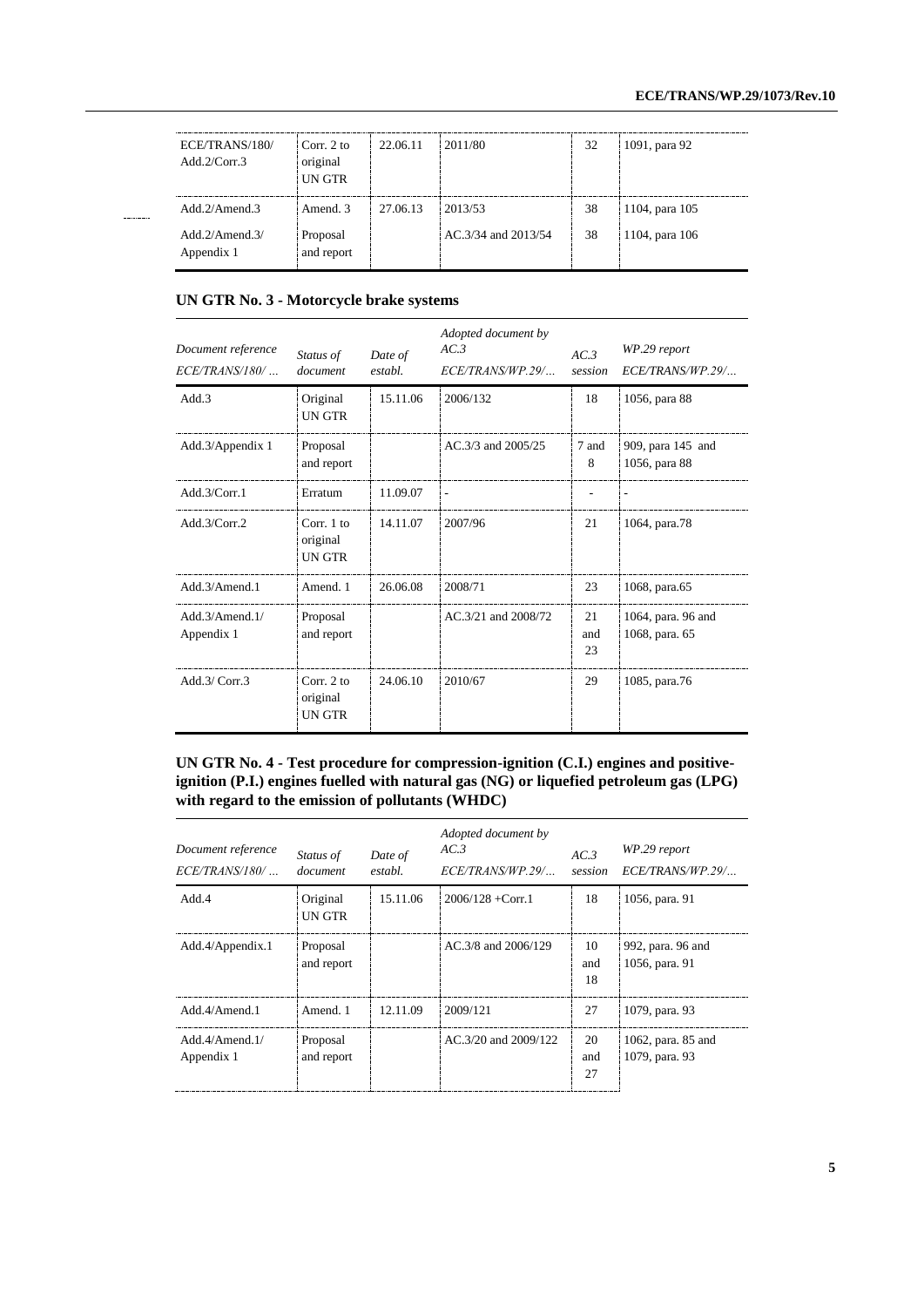| Add.4/Amend.1/<br>Corr <sub>1</sub> | $Corr.1$ to<br>Amend 1 | 17.11.11 | 2011/142                | 33              | 1093, para. 117                      |
|-------------------------------------|------------------------|----------|-------------------------|-----------------|--------------------------------------|
| Add $4/$ Amend $1/$<br>Corr.2       | Corr.2 to<br>Amend 1   | 15.11.12 | 2012/112                | 36              | 1099, para. 93                       |
| Add.4/Amend.2                       | Amend 2                | 23.06.10 | 2010/48                 | 29              | 1085, para. 77                       |
| Add $4/$ Amend $2/$<br>Appendix 1   | Proposal<br>and report |          | $AC.3/20$ and $2010/49$ | 20<br>and<br>29 | 1062, para. 85 and<br>1085, para. 78 |

#### **UN GTR No. 5 - Technical requirements for on-board diagnostic systems (OBD) for road vehicles**

| Document reference<br>$ECE/TRANS/180/$ | Status of<br>document              | Date of<br>establ. | Adopted document by<br>AC.3<br>ECE/TRANS/WP.29/ | AC.3<br>session | WP.29 report<br>ECE/TRANS/WP.29/    |
|----------------------------------------|------------------------------------|--------------------|-------------------------------------------------|-----------------|-------------------------------------|
| Add.5                                  | Original<br>UN GTR                 | 15.11.06           | 2006/130                                        | 18              | 1056, para. 92                      |
| Add.5/Appendix 1                       | Proposal<br>and report             |                    | AC.3/8 and 2006/129                             | 10<br>and<br>18 | 992, para. 96 and<br>1056, para. 92 |
| Add.5/Corr.1                           | Corr. $1$ to<br>original<br>UN GTR | 12.11.09           | 2009/113                                        | 27              | 1079, para. 95                      |
| Add.5/Amend.1                          | Amend.1                            | 15.11.12           | 2012/113                                        | 36              | 1099, para. 94-95                   |
| Add.5/Amend.1/<br>Appendix 1           | Proposal<br>and report             |                    | AC.3/30 and 2012/118                            |                 |                                     |

#### **UN GTR No. 6 - Safety glazing materials for motor vehicles and motor vehicle equipment**

| Document reference<br>$ECE/TRANS/180/$ | Status of<br>document            | Date of<br>establ. | Adopted document by<br>AC.3<br>ECE/TRANS/WP.29/ | AC.3<br>session | WP.29 report<br>ECE/TRANS/WP.29/      |
|----------------------------------------|----------------------------------|--------------------|-------------------------------------------------|-----------------|---------------------------------------|
| Add.6                                  | Original<br>UN GTR               | 12.03.08           | 2008/47                                         | 22              | 1066, para. 60                        |
| Add.6/Appendix 1                       | Proposal<br>and report           |                    | AC.3/9 and 2008/48                              | 10<br>and<br>22 | 992, para. 89 and<br>1066, para. 60   |
| Add.6/Corr.1                           | Corr. 1 to<br>original<br>UN GTR | 11.03.10           | 2010/36                                         | 27              | 1083, para. 86                        |
| Add.6/Amend.1                          | Amend. 1                         | 09.03.11           | 2011/43                                         | 31              | 1089, para. 93                        |
| Add.6/Appendix 1                       | Proposal<br>and report           |                    | AC.3/27 and 2011/44                             | 27<br>and<br>31 | 1079, para. 113 and<br>1089, para. 94 |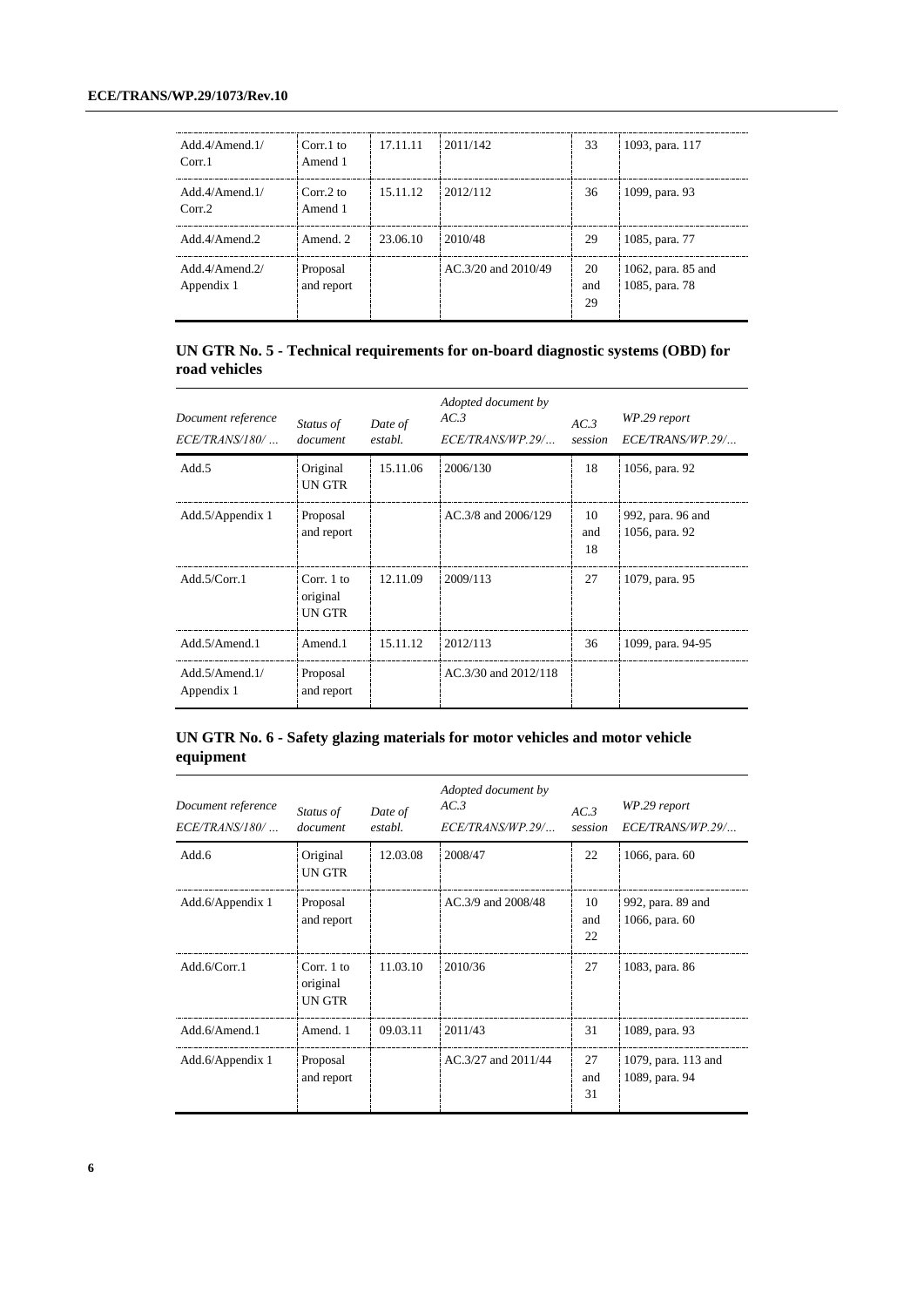| Document reference<br>$ECE/TRANS/180/$ | Status of<br>document  | Date of<br>establ. | Adopted document by<br>AC.3<br>ECE/TRANS/WP.29/ | AC.3<br>session | WP.29 report<br>ECE/TRANS/WP.29/      |
|----------------------------------------|------------------------|--------------------|-------------------------------------------------|-----------------|---------------------------------------|
| Add.7                                  | Original<br>UN GTR     | 12.03.08           | $2008/54 +$ Annex III<br>report                 | 22              | 1066, para. 61                        |
| Add.7/Appendix 1                       | Proposal<br>and report |                    | AC.3/13 and 2008/55                             | 13<br>and<br>22 | 1039, para. 110 and<br>1066, para. 61 |

# **UN GTR No. 7 - Head restraints**

# **UN GTR No. 8 - Electronic stability control systems**

| Document reference<br>$ECE/TRANS/180/$ | Status of<br>document              | Date of<br>establ. | Adopted document by<br>AC.3<br>ECE/TRANS/WP.29/ | AC.3<br>session | WP.29 report<br>ECE/TRANS/WP.29/     |
|----------------------------------------|------------------------------------|--------------------|-------------------------------------------------|-----------------|--------------------------------------|
| Add.8                                  | Original<br>UN GTR                 | 26.06.08           | 2008/69 and /2008/73                            | 22              | 1068, para. 63                       |
| Add.8/Appendix 1                       | Proposal<br>and report             |                    | AC.3/16 and 2008/70                             | 19<br>and<br>22 | 1058, para. 97 and<br>1068, para. 63 |
| Add.8/Corr.1                           | Erratum<br>(French<br>only)        | 25.09.08           | $\overline{\phantom{a}}$                        |                 |                                      |
| Add.8/Corr.2                           | Corr. 1 to<br>original<br>UN GTR   | 14.11.07           | 2008/116                                        | 24              | 1070, para. 91                       |
| Add.8/Corr.3                           | Corr. $2$ to<br>original<br>UN GTR | 22.06.11           | 2011/81                                         | 32              | 1091, para. 93                       |

# **UN GTR No. 9 - Pedestrian safety**

| Document reference<br>ECE/TRANS/180/ | <i>Status of</i><br>document              | Date of<br>establ. | Adopted document by<br>AC.3<br>ECE/TRANS/WP.29/ | AC.3<br>session | WP.29 report<br>ECE/TRANS/WP.29/    |
|--------------------------------------|-------------------------------------------|--------------------|-------------------------------------------------|-----------------|-------------------------------------|
| Add.9                                | Original<br><b>UN GTR</b>                 | 12.11.08           | $2007/94 + Corr.1 + Ame$<br>$nd.1+2007/105$     | 24              | 1070, para. 89                      |
| Add.9/Appendix 1                     | Proposal<br>and report                    |                    | $AC.3/7$ and<br>$2007/93 + Corr.1$              | 10<br>and<br>24 | 992, para. 93 and<br>1070, para. 89 |
| Add.9/Corr.1                         | Corr. $1$ to<br>original<br><b>UN GTR</b> | 12.11.09           | 2009/112                                        | 27              | 1079, para. 92                      |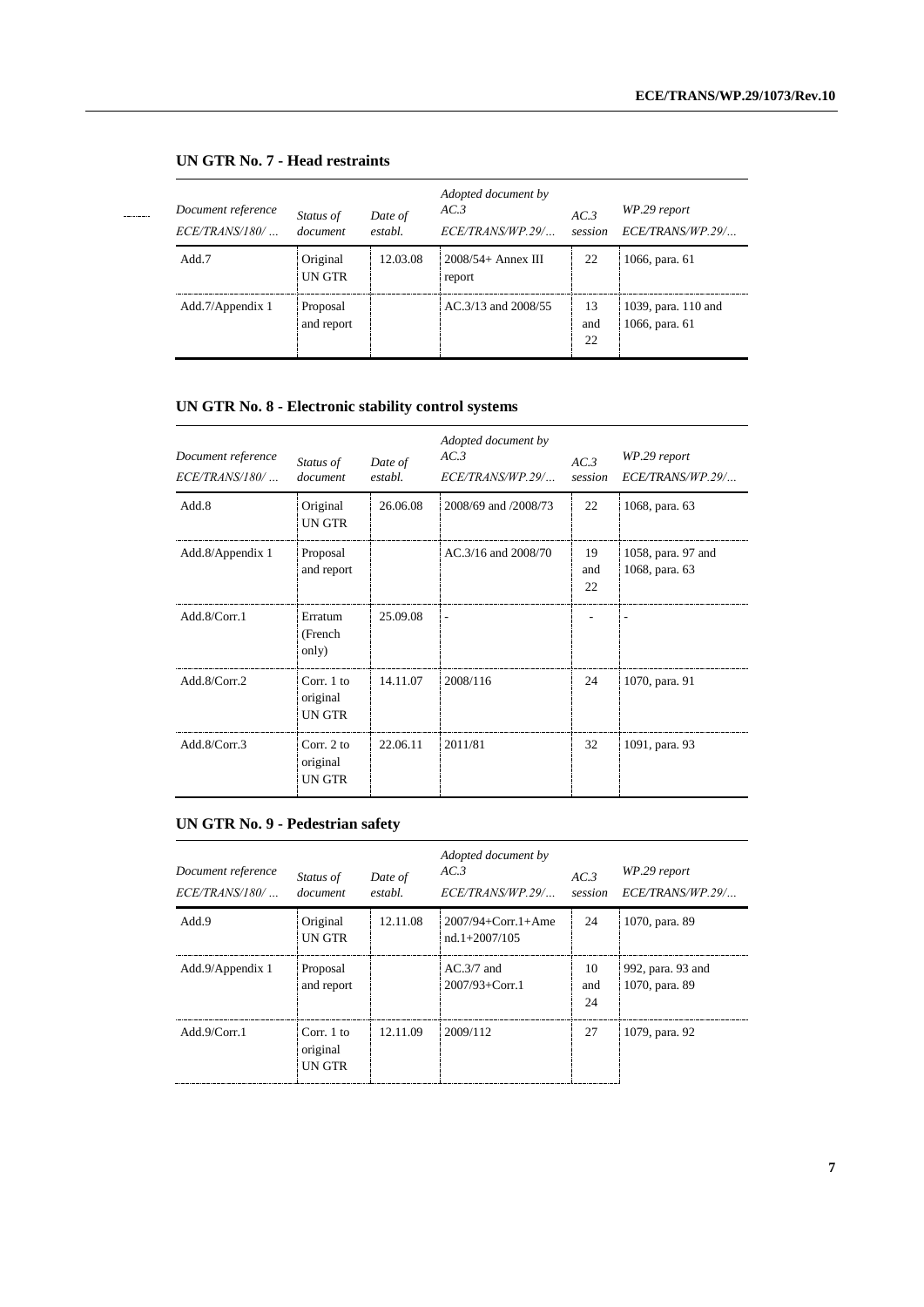| Add.9/Corr.2                 | Corr. 2 to<br>original<br>UN GTR | 10.11.10 | $2010/133 +$ Corr.1                  | 30              | 1087, para. 102                       |
|------------------------------|----------------------------------|----------|--------------------------------------|-----------------|---------------------------------------|
| Add.9/Amend.1                | Amend 1                          | 10.11.10 | $2010/134 +$ Corr.1                  | 30              | 1087, para. 103                       |
| Add.9/Amend.1/<br>Appendix 1 | Proposal<br>and report           |          | $AC.3/23$ and<br>$2010/135 + Corr.1$ | 26<br>and<br>30 | 1077, para. 92 and<br>1087, para. 104 |

# **UN GTR No. 10 - Off-cycle emissions (OCE)**

| Document reference<br>ECE/TRANS/180/ | Status of<br>document  | Date of<br>establ. | Adopted document by<br>AC.3<br>ECE/TRANS/WP.29/ | AC.3<br>session | WP.29 report<br>ECE/TRANS/WP.29/      |
|--------------------------------------|------------------------|--------------------|-------------------------------------------------|-----------------|---------------------------------------|
| Add.10                               | Original<br>UN GTR     | 24.06.09           | $2007/71 +$ para. 82 of<br>report               | 26              | 1077, para. 82                        |
| Add.10/Appendix 1                    | Proposal<br>and report |                    | AC.3/12 and 2009/72                             | 13<br>and<br>26 | 1039, para. 113 and<br>1077, para. 83 |

#### **UN GTR No. 11 - Test procedure for compression-ignition engines to be installed in agricultural and forestry tractors and in non-road mobile machinery with regard to the emissions of pollutants by the engine**

| Document reference<br>ECE/TRANS/180/ | Status of<br>document                   | Date of<br>establ. | Adopted document by<br>AC.3<br>ECE/TRANS/WP.29/ | AC.3<br>session | WP.29 report<br>ECE/TRANS/WP.29/      |
|--------------------------------------|-----------------------------------------|--------------------|-------------------------------------------------|-----------------|---------------------------------------|
| Add.11                               | Original<br>UN GTR                      | 12.11.09           | 2009/118                                        | 27              | 1079, para. 91                        |
| Add.11/Appendix 1                    | Proposal<br>and report                  |                    | AC.3/14 and 2009/119                            | 14<br>and<br>27 | 1041, para. 103 and<br>1079, para. 91 |
| Add.11/Appendix 2                    | Guidance<br>document                    |                    | 2009/120                                        | 27              | 1079, para. 91                        |
| Add.11/Corr.1                        | Erratum<br>(English)<br>only)           | 30.03.10           | $\overline{a}$                                  |                 |                                       |
| Add.11/ $Corr.2$                     | Corr. 1 to<br>original<br><b>UN GTR</b> | 22.06.11           | 2011/82                                         | 32              | 1091, para. 94                        |
| Add.11/ $Corr.3$                     | Corr. $2$ to<br>original<br>UN GTR      | 17.11.11           | 2011/143                                        | 33              | 1093, para. 118                       |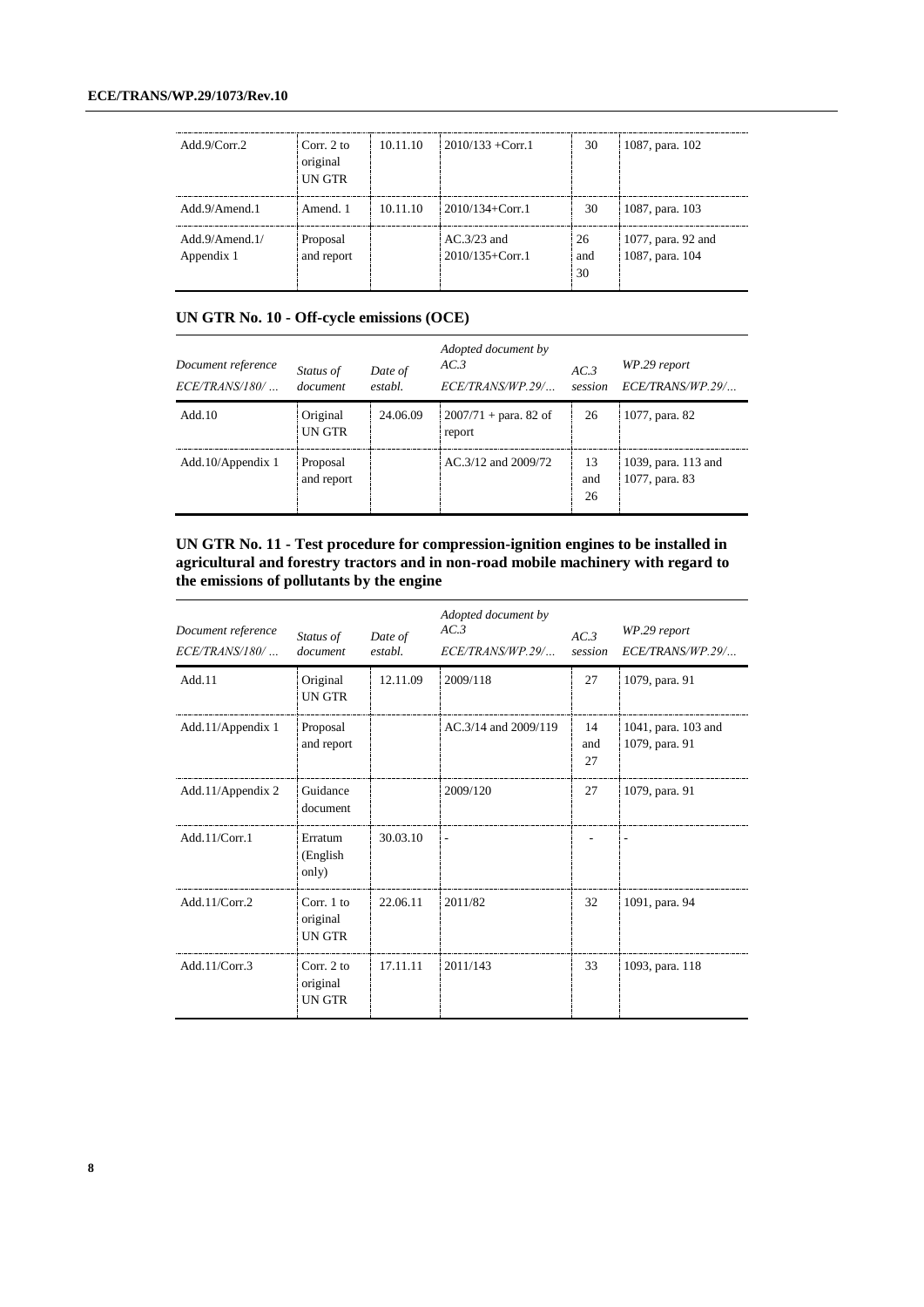| Document reference<br>$ECE/TRANS/180/$ | Status of<br>document  | Date of<br>establ. | Adopted document by<br>AC.3<br>ECE/TRANS/WP.29/ | AC.3<br>session | WP.29 report<br>ECE/TRANS/WP.29/       |
|----------------------------------------|------------------------|--------------------|-------------------------------------------------|-----------------|----------------------------------------|
| Add.12                                 | Original<br>UN GTR     | 17.11.11           | 2011/140                                        | 33              | 1093, para. 115                        |
| Add.12/Appendix 1                      | Proposal<br>and report |                    | AC.3/22 and 2011/141                            | 25<br>and<br>33 | 1072, para. 100 and<br>1093, para. 116 |
| Add. 12/Amend. 1                       | Amend.1                | 27.06.13           | 2013/34, Amend.1 and<br>Corr. 1                 | 38              | 1104, para 103                         |
| Add. 12/Amend. 1/<br>Appendix 1        | Proposal<br>and report | 27.06.13           | AC.3/35 and 2013/35                             | 37<br>and<br>38 | 1102, para 89 and<br>1104, para 104    |

# **UN GTR No. 12 - Location, Identification and Operation of Motorcycle Controls, Tell-tales and Indicators**

# **UN GTR No. 13 – Global technical regulation on hydrogen and fuel cell vehicles**

| Document reference<br>$ECE/TRANS/180/$ | Status of<br>document  | Date of<br>establ. | Adopted document by<br>AC.3<br>ECE/TRANS/WP.29/ | AC.3<br>session | WP.29 report<br>ECE/TRANS/WP.29/ |
|----------------------------------------|------------------------|--------------------|-------------------------------------------------|-----------------|----------------------------------|
| Add.13                                 | Original<br>UN GTR     | 27.06.13           | 2013/41                                         | 38              | 1104, para. 98                   |
| Add.13/Appendix 1                      | Proposal<br>and report |                    | AC.3/17 and 2013/42                             | 38              | 1104, para. 99                   |

#### **UN GTR No. 14 – Pole Side Impact**

| Document reference<br>ECE/TRANS/180/ | Status of<br>document  | Date of<br>establ. | Adopted document by<br>AC.3<br>ECE/TRANS/WP.29/ | AC.3<br>session | WP.29 report<br>ECE/TRANS/WP.29/ |
|--------------------------------------|------------------------|--------------------|-------------------------------------------------|-----------------|----------------------------------|
| Add.14                               | Original<br>UN GTR     | 13.11.13           | 2013/120                                        | 39              | 1106, para. 86                   |
| Add.14/Appendix 1                    | Proposal<br>and report |                    | AC.3/28 and 2013/121                            | 39              | 1106, para. 86                   |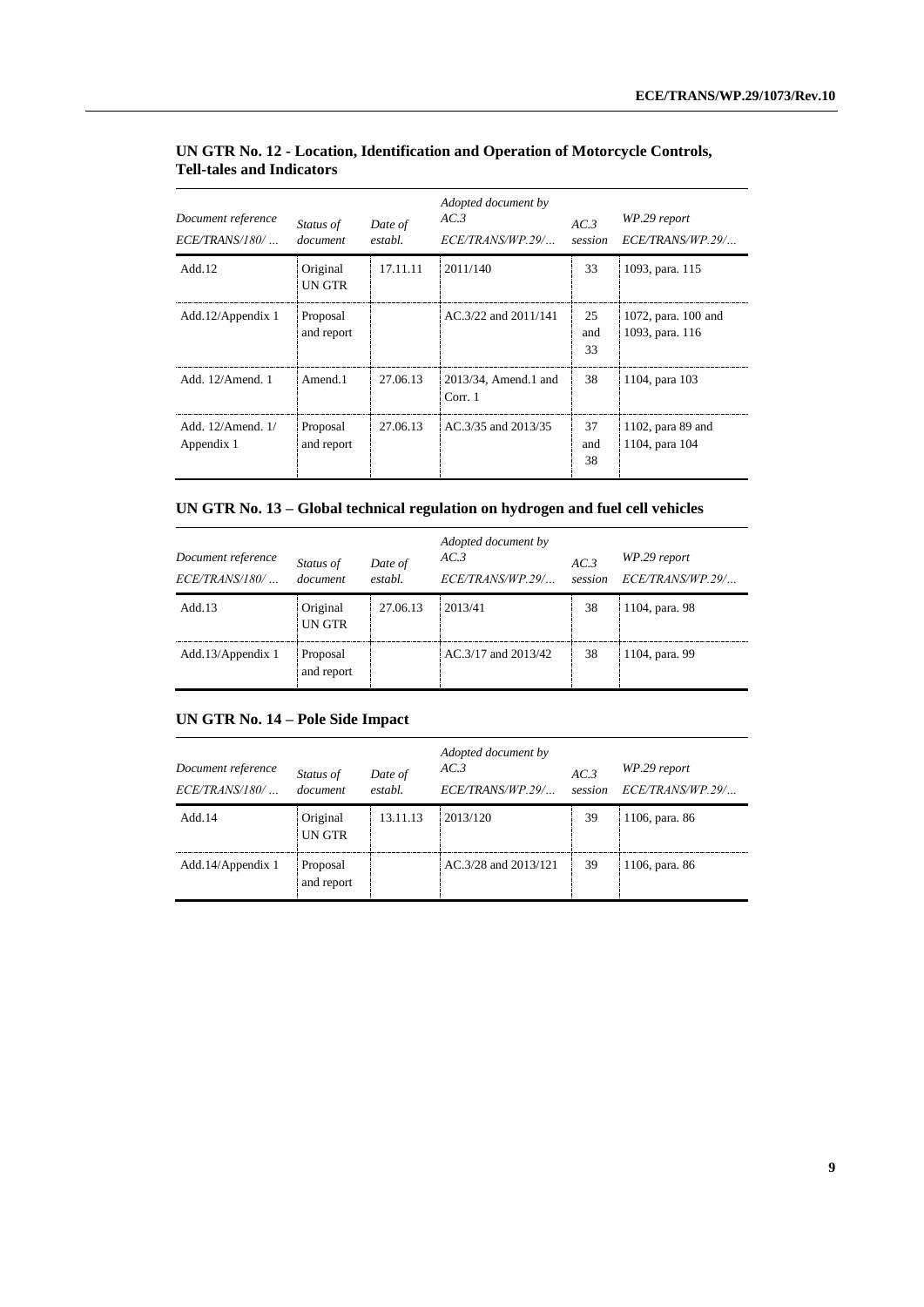| Document reference<br>$ECE/TRANS/180/$ | Status of<br>document  | Date of<br>establ. | Adopted document by<br>AC.3<br>ECE/TRANS/WP.29/ | AC.3<br>session | WP.29 report<br>ECE/TRANS/WP.29/ |
|----------------------------------------|------------------------|--------------------|-------------------------------------------------|-----------------|----------------------------------|
| Add. 15                                | Original<br>UN GTR     | 12.03.14           | $2014/27$ and Corr.1                            | 40              | 1108, para. 79                   |
| Add.15/Appendix 1                      | Proposal<br>and report |                    | $AC.3/26$ and $Add.1$ ,<br>2014/28              | 40              | 1108, para. 79                   |

**UN GTR No. 15 – Worldwide harmonized Light vehicle Test Procedures (WLTP)**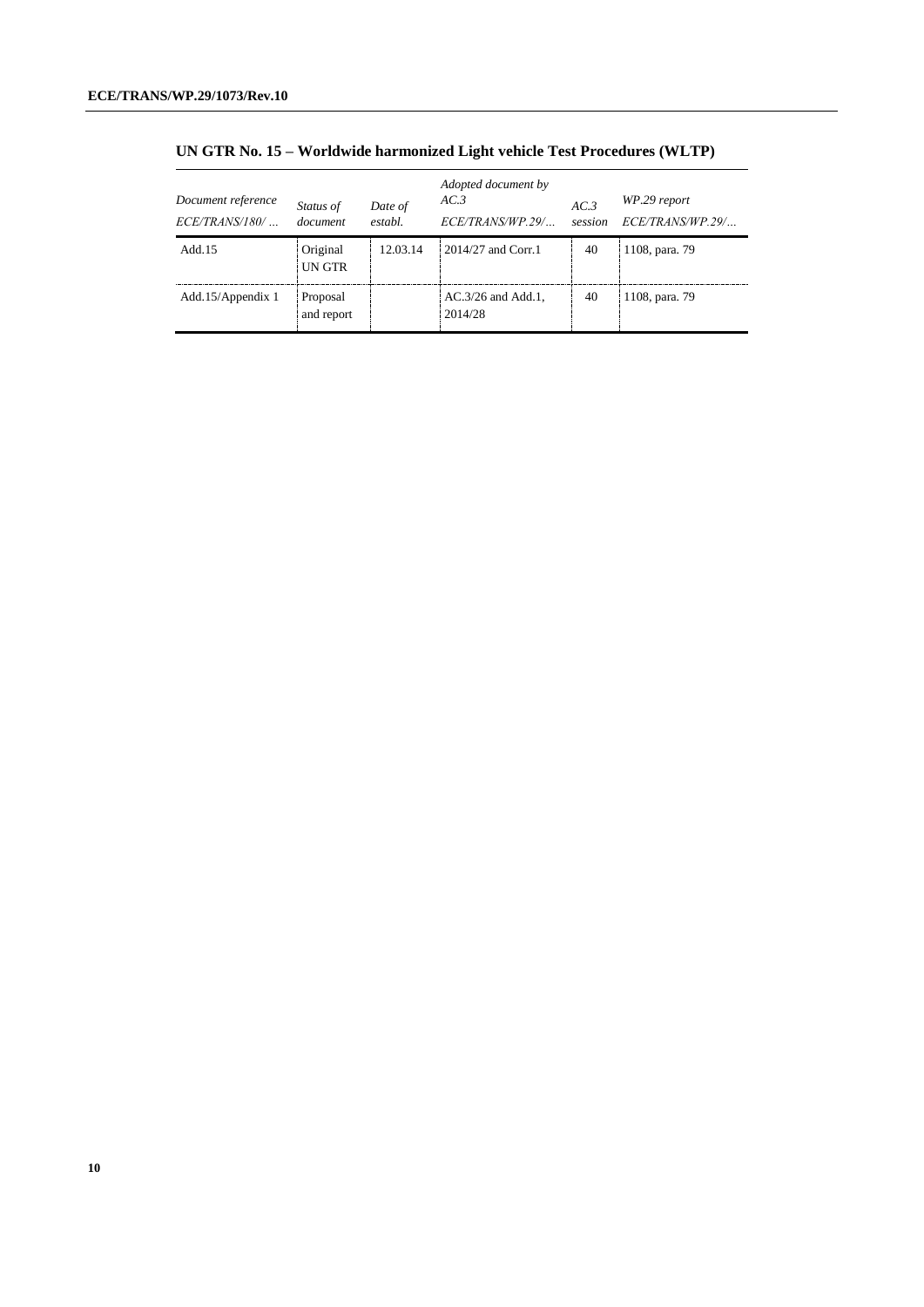# **III. Voting table for the Global Technical Regulations (UN GTRs), amendments, errata and corrigenda established in the Global Registry**

| Document<br>reference<br>ECE/TRANS/180/ | Australia | Azerbaijan | Canada       | P.R. China   | European Union <sup>1</sup> | India       | Japan        | Kazakhstan | Republic of Korea | Malaysia    | Moldova | New Zealand | Norway       | Romania     | RussianFederation | South Africa | $\label{eq:1} Tajikistan$ | Tunisia | Turkey      | United States of<br>America |
|-----------------------------------------|-----------|------------|--------------|--------------|-----------------------------|-------------|--------------|------------|-------------------|-------------|---------|-------------|--------------|-------------|-------------------|--------------|---------------------------|---------|-------------|-----------------------------|
| Add.1<br>(UN GTR No.1)                  |           |            | $\mathbf X$  | $\mathbf X$  | $\mathbf X$                 |             | $\mathbf X$  |            | $\mathbf X$       |             |         | $\mathbf X$ | $\mathbf X$  | $\mathbf X$ | $\mathbf X$       | $\mathbf X$  |                           |         | $\mathbf X$ | $\mathbf X$                 |
| Add.1/Amend.1                           | X         |            | X            | X            | X                           | X           | X            |            | X                 | X           |         | X           |              |             | X                 | X            |                           |         | X           | X                           |
| Add.2<br>(UN GTR No.2)                  |           |            | X            | $\mathbf{X}$ | X                           |             | X            |            | $\mathbf{X}$      |             |         | $\mathbf X$ | $\mathbf X$  | $\mathbf X$ | $\mathbf X$       | X            |                           |         | $\mathbf X$ | $\mathbf X$                 |
| Add.2/Corr.1                            |           |            |              |              |                             |             |              |            |                   |             | Erratum |             |              |             |                   |              |                           |         |             |                             |
| Add.2/Corr.2                            | X         |            | X            | X            | X                           | X           | X            |            | X                 | X           |         | X           | X            | X           | X                 | X            |                           |         |             | X                           |
| Add.2/Corr.3                            | X         |            | X            | X            | $\mathbf X$                 | X           | X            |            |                   |             |         | X           | X            | $\mathbf X$ | X                 | X            |                           |         |             | X                           |
| Add.2/Amend.1                           |           |            | X            | X            | X                           | X           | X            |            | X                 |             |         |             | X            | X           | X                 | X            |                           |         | $\mathbf X$ | X                           |
| Add.2/Amend.1/<br>Corr.1                | X         |            | X            | X            | X                           | X           | Χ            |            | X                 | X           |         | X           | X            | X           | X                 | X            |                           |         |             | X                           |
| Add.2/Amend.2                           | X         |            | X            | X            | X                           | X           | X            |            |                   |             |         | X           | X            | X           | X                 | X            |                           |         |             | X                           |
| Add.2/Amend.3                           | X         |            | X            | X            | X                           | X           | X            |            | X                 |             |         |             |              |             | X                 | X            |                           |         | X           | X                           |
| Add.3<br>(UN GTR No.3)                  |           |            | $\mathbf{X}$ | $\mathbf{X}$ | $\mathbf X$                 | $\mathbf X$ | $\mathbf X$  |            | $\mathbf X$       | $\mathbf X$ |         |             | $\mathbf X$  | $\mathbf X$ | $\mathbf{X}$      | $\mathbf X$  |                           |         | $\mathbf X$ | $\mathbf X$                 |
| Add.3/Corr.1                            |           |            |              |              |                             |             |              |            |                   | Erratum     |         |             |              |             |                   |              |                           |         |             |                             |
| Add.3/Corr.2                            |           |            | X            | X            | X                           | X           | X            |            | X                 |             |         |             | X            | X           | X                 | X            |                           |         | X           | X                           |
| Add.3/Corr.3                            | X         |            | X            | X            | X                           | X           | X            |            | X                 |             |         | Χ           | X            | X           | X                 | X            |                           |         |             | X                           |
| Add.3/Amend.1                           | X         |            | X            | X            | X                           | X           | X            |            | X                 | X           |         | X           | X            | X           | X                 | X            |                           |         |             | X                           |
| Add.4<br>(UN GTR No.4)                  |           |            | $\mathbf{X}$ | $\mathbf{X}$ | $\mathbf{X}$                | X           | X            |            | $\mathbf{X}$      | $\mathbf X$ |         |             | $\mathbf{X}$ | $\mathbf X$ | $\mathbf{X}$      | X            |                           |         | $\mathbf X$ | $\mathbf X$                 |
| Add.4/Amend.1                           | X         |            | X            | $\mathbf X$  | $\mathbf X$                 | $\mathbf X$ | X            |            | X                 |             |         |             | $\mathbf X$  | $\mathbf X$ | X<br>ŧ            | X            |                           |         |             | $\mathbf X$                 |
| Add.4/Amend.1/<br>Corr.1                | X         |            | X            | $\mathbf X$  | $\mathbf X$                 | $\mathbf X$ | $\mathbf{X}$ |            | X                 |             |         |             | X            |             | $\mathbf X$       | X            |                           |         |             | X                           |
| Add.4/Amend.1/<br>Corr.2                | X         |            | X            | $\mathbf X$  | X                           | $\mathbf X$ | $\mathbf X$  |            | X                 |             |         |             |              |             | $\mathbf X$       | $\mathbf X$  |                           |         | X           | $\mathbf X$                 |
| Add.4/Amend.2                           | X         |            | X            | X            | X                           | X           | X            |            | X                 |             |         | X           | $\mathbf X$  | $\mathbf X$ | $\mathbf X$       | X            |                           |         |             | X                           |
| Add.5<br>(UN GTR No.5)                  |           |            | $\mathbf{X}$ | $\mathbf X$  | $\mathbf{X}$                | $\mathbf X$ | $\mathbf X$  |            | $\mathbf X$       | $\mathbf X$ |         |             | $\mathbf X$  | $\mathbf X$ | $\mathbf X$       | $\mathbf X$  |                           |         | X           | $\mathbf{X}$                |

Contracting Parties that voted in favour are marked with X.  $\frac{1}{2}$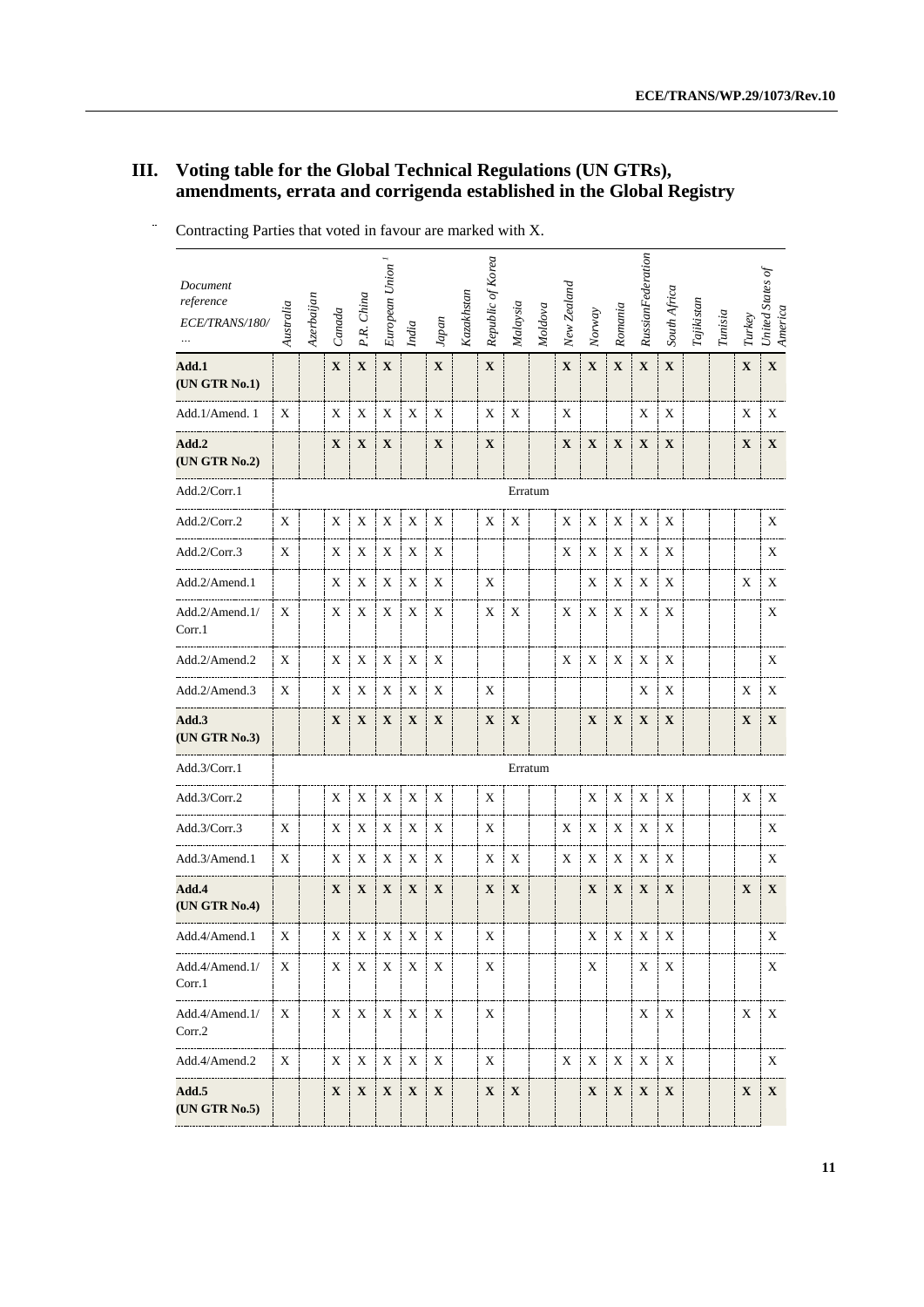| Document<br>reference<br>ECE/TRANS/180/ | Australia    | Azerbaijan | Canada       | P.R. China   | European Union <sup>1</sup> | India                     | Japan        | Kazakhstan | Republic of Korea | Malaysia     | Modova      | New Zealand  | Normay       | Romania      | RussianFederation | South Africa  | $\label{eq:1} Tajikisan$ | Tunisia | Turkey       | United States of<br>America |
|-----------------------------------------|--------------|------------|--------------|--------------|-----------------------------|---------------------------|--------------|------------|-------------------|--------------|-------------|--------------|--------------|--------------|-------------------|---------------|--------------------------|---------|--------------|-----------------------------|
| Add.5/Corr.1                            | $\mathbf X$  |            | $\mathbf X$  | $\mathbf X$  | $\mathbf X$                 | $\mathbf X$               | $\mathbf X$  |            | $\mathbf X$       |              |             |              | $\mathbf X$  | $\mathbf X$  | $\mathbf X$       | $\mathbf X$   |                          |         |              | $\mathbf X$                 |
| Add.5/Amend.1                           | X            |            | X            | X            | X                           | X                         | X            |            | X                 |              |             |              |              |              | X                 | X             |                          |         | Х            | X                           |
| Add.6<br>(UN GTR No.6)                  |              |            | $\mathbf X$  | $\mathbf{X}$ | $\mathbf X$                 | $\mathbf X$               | X            |            | X                 | X            |             |              | $\mathbf X$  | $\mathbf X$  | $\mathbf X$       | $\mathbf X$   |                          |         | $\mathbf X$  | $\mathbf{X}$                |
| Add.6/Corr.1                            | X            |            | X            | X            | X                           | X                         | X            |            | X                 |              |             |              | X            | $\mathbf X$  | X                 | X             |                          |         |              | X                           |
| Add.6/Amend.1                           | X            |            | X            | X            | X                           | X                         | X            |            | $\mathbf X$       |              |             |              | X            | $\mathbf X$  | X                 | X             |                          |         | X            | X                           |
| Add.7<br>(UN GTR No.7)                  |              |            | X            | X            | X                           | X                         | X            |            | X                 | X            |             |              |              | X            | X                 | X             |                          |         | X            | X                           |
| Add.8<br>(UN GTR No.8)                  | $\mathbf{X}$ |            | $\mathbf{X}$ | $\mathbf{X}$ | $\mathbf X$                 | $\mathbf{X}$              | $\mathbf X$  |            | $\mathbf X$       | $\mathbf{X}$ |             | $\mathbf{X}$ | $\mathbf X$  | $\mathbf{X}$ | $\mathbf X$       | $\mathbf{X}$  |                          |         |              | $\mathbf{X}$                |
| Add.8/Corr.1                            |              |            |              |              |                             |                           |              |            |                   | Erratum      |             |              |              |              |                   |               |                          |         |              |                             |
| Add.8/Corr.2                            | X            |            | X            | X            | X                           | X                         | X            |            | X                 |              |             |              | X            | X            | X                 | X             |                          |         |              | X                           |
| Add.8/Corr.3                            | X            |            | X            | X            | X                           | X                         | X            |            | $\mathbf X$       |              |             |              | X            | $\mathbf X$  | X                 | X             |                          |         |              | X                           |
| Add.9<br>(UN GTR No.9)                  | $\mathbf{X}$ |            | $\mathbf{X}$ | $\mathbf{X}$ | $\mathbf X$                 | $\mathbf{X}$              | $\mathbf{X}$ |            | $\mathbf X$       |              |             |              | $\mathbf{X}$ | $\mathbf X$  | $\mathbf X$       | X             |                          |         |              | $\mathbf{X}$                |
| Add.9/Corr.1                            | X            |            | X            | X            | X                           | X                         | X            |            | X                 |              |             |              | X            | X            | X                 | X             |                          |         |              | $\mathbf X$                 |
| Add.9/Corr.2                            | X            |            | X            | X            | X                           | X                         | X            |            | Χ                 | Χ            |             |              |              | X            | X                 | X             |                          |         |              | X                           |
| Add.9/Amend.1                           | X            |            | X            | X            | X                           | X                         | X            |            | Х                 | X            |             |              |              | X            | X                 | Χ             |                          |         |              | X                           |
| <b>Add.10</b><br>(UN GTR No.10)         | $\mathbf X$  |            | $\mathbf X$  | $\mathbf X$  | $\mathbf X$                 | X                         | $\mathbf{X}$ |            | X                 | X            |             | $\mathbf X$  | $\mathbf X$  | $\mathbf X$  | $\mathbf X$       | $\mathbf{X}$  |                          |         |              | $\mathbf{X}$                |
| <b>Add.11</b><br>(UN GTR No.11)         |              |            | $\mathbf X$  | $\mathbf{X}$ | $\mathbf{X}$                | $\mathbf X$               | $\mathbf X$  |            | $\mathbf X$       |              |             |              | $\mathbf X$  | $\mathbf{X}$ | X                 | $\mathbf X$   |                          |         |              | $\mathbf{X}$                |
| Add.11/Corr.1                           |              |            |              |              |                             |                           |              |            |                   | Erratum      |             |              |              |              |                   |               |                          |         |              |                             |
| Add.11/Corr.2                           | X            |            |              | $X \mid X$   | $\mid X \mid$               | X                         | X            |            |                   |              |             |              | $X \perp X$  | X            | $\mathbf{X}$      | $\mathbf{X}$  |                          |         |              | X                           |
| <b>Add.12</b><br>(UN GTR No. 12)        | $\mathbf{X}$ |            | $\mathbf{X}$ | $\mathbf{X}$ | $\mathbf{X}$                | $\mathbf{X}$              | $\mathbf{X}$ |            | X                 |              |             |              | $\mathbf{X}$ |              | $\mathbf{X}$      | $\parallel$ X |                          |         |              | $\mathbf{X}$                |
| Add. 12/Amend.1                         | X            |            | X            | X            | X                           | $\boldsymbol{\mathrm{X}}$ | X            |            | X                 |              |             |              |              |              | X                 | X             |                          |         | X            | $\boldsymbol{\mathrm{X}}$   |
| <b>Add. 13</b><br>(UN GTR No. 13)       | $\mathbf X$  |            | $\mathbf{X}$ |              | $X \mid X \mid X$           |                           | $\mathbf{X}$ |            | $\mathbf X$       |              |             |              |              |              | $\mathbf{X}$      | $\mathbf X$   |                          |         | $\mathbf{X}$ | $\mathbf{X}$                |
| <b>Add. 14</b><br>(UN GTR No. 14)       | $\mathbf{X}$ |            |              |              | $X \mid X \mid X$           |                           | $\mathbf X$  |            | $\mathbf X$       |              |             |              | $\mathbf{X}$ |              | $\mathbf{X}$      | $\mathbf{X}$  |                          |         | $\mathbf{X}$ |                             |
| <b>Add. 15</b><br>(UN GTR No. 15)       | $\mathbf{X}$ |            |              |              | $X \mid X \mid X$           |                           | $\mathbf{X}$ |            | $\mathbf X$       |              | $\mathbf X$ |              |              |              | $\mathbf{X}$      | $\mathbf{X}$  |                          |         | $\mathbf{X}$ |                             |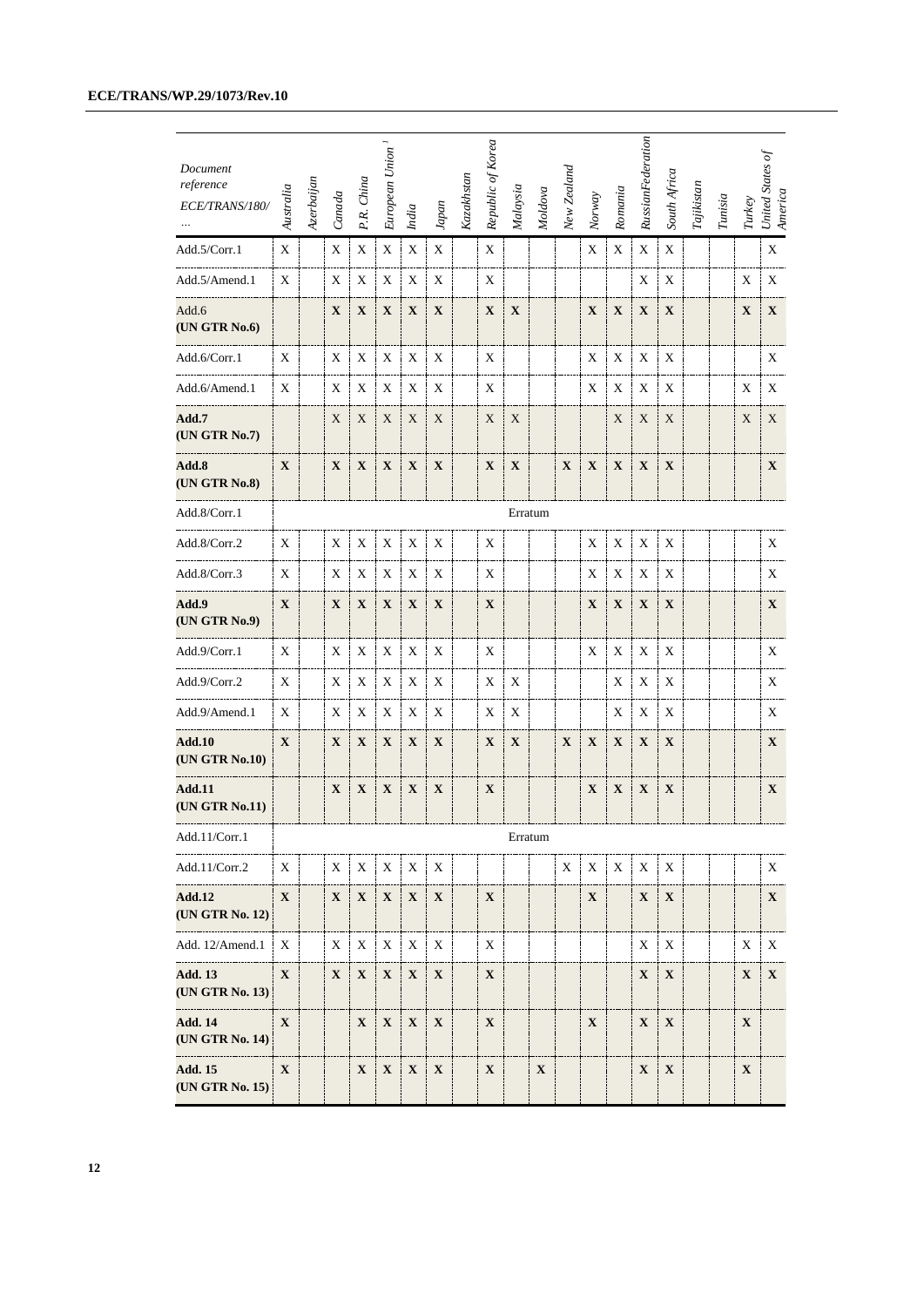<sup>1</sup> Voting for Cyprus, Finland, France, Germany, Hungary, Italy, Lithuania, Luxembourg, Romania from 01.01.2007, The Netherlands, Slovakia, Spain, Sweden, United Kingdom of Great Britain and Northern Ireland.

#### **IV. Notifications/status reports concerning the Global Registry**

This part reflects the notifications/status reports received by the UNECE secretariat. According to Article 7 of the 1998 Agreement, these notifications/status reports are mandatory for those Contracting Parties that voted in favour of a UN GTR/amendment.

*Note by the secretariat:* the status report of the European Union is satisfying the obligation of its Member States being Contracting Parties to the Agreement: Cyprus, Finland, France, Germany, Hungary, Italy, Lithuania, Luxembourg, Romania (from 1/1/2007), Slovakia, Spain, Sweden, the Netherlands, and the United Kingdom of Great Britain and Northern Ireland.

#### **UN GTR No. 1: Door locks and door retention components**

*Establishment in the Global Registry:* 18.11.2004

*Notification from the secretariat:* ECE/TRAN/2005/124/1, dated 21.09.2005

*Status reports/final notifications from Contracting Parties:*

Deadline for status reports/final notifications: 17.01.2006 then each 17.01.20xx

| <b>Contracting Party</b> | Date     | Status report/Final<br>notification | Communication on the application of<br>the UN GTR |
|--------------------------|----------|-------------------------------------|---------------------------------------------------|
| Australia                | 20.04.10 | Final notification                  | Total integration into national law               |
| Azerbaijan               |          |                                     | Did not vote                                      |
| Canada                   | 10.01.06 | $1st$ status report                 |                                                   |
|                          | 08.01.07 | $2nd$ status report                 |                                                   |
|                          | 07.07.08 | Final notification                  | Total integration into national law               |
| P.R. China               | 18.01.06 | $1st$ status report                 |                                                   |
| European Union           | 20.12.05 | $1st$ status report                 |                                                   |
|                          | 26.02.07 | $2nd$ status report                 |                                                   |
|                          | 08.02.08 | Final notification                  | Transposition: UN Regulation No.11                |
| India                    |          |                                     | Did not vote (but voted Amend. 1)                 |
| Japan                    | 08.03.06 | $1st$ status report                 |                                                   |
|                          | 11.01.07 | $2nd$ status report                 |                                                   |
|                          | 20.08.07 | Final notification                  | Total integration into national law               |
| Kazakhstan               |          |                                     | Did not vote                                      |
| Republic of Korea        | 11.01.06 | $1st$ status report                 |                                                   |
|                          | 23.10.09 | Final notification                  | Total integration into national law               |
| Malaysia                 |          |                                     | Did not vote (but voted Amend. 1)                 |
| Moldova                  |          |                                     | Did not vote                                      |
| New Zealand              |          |                                     |                                                   |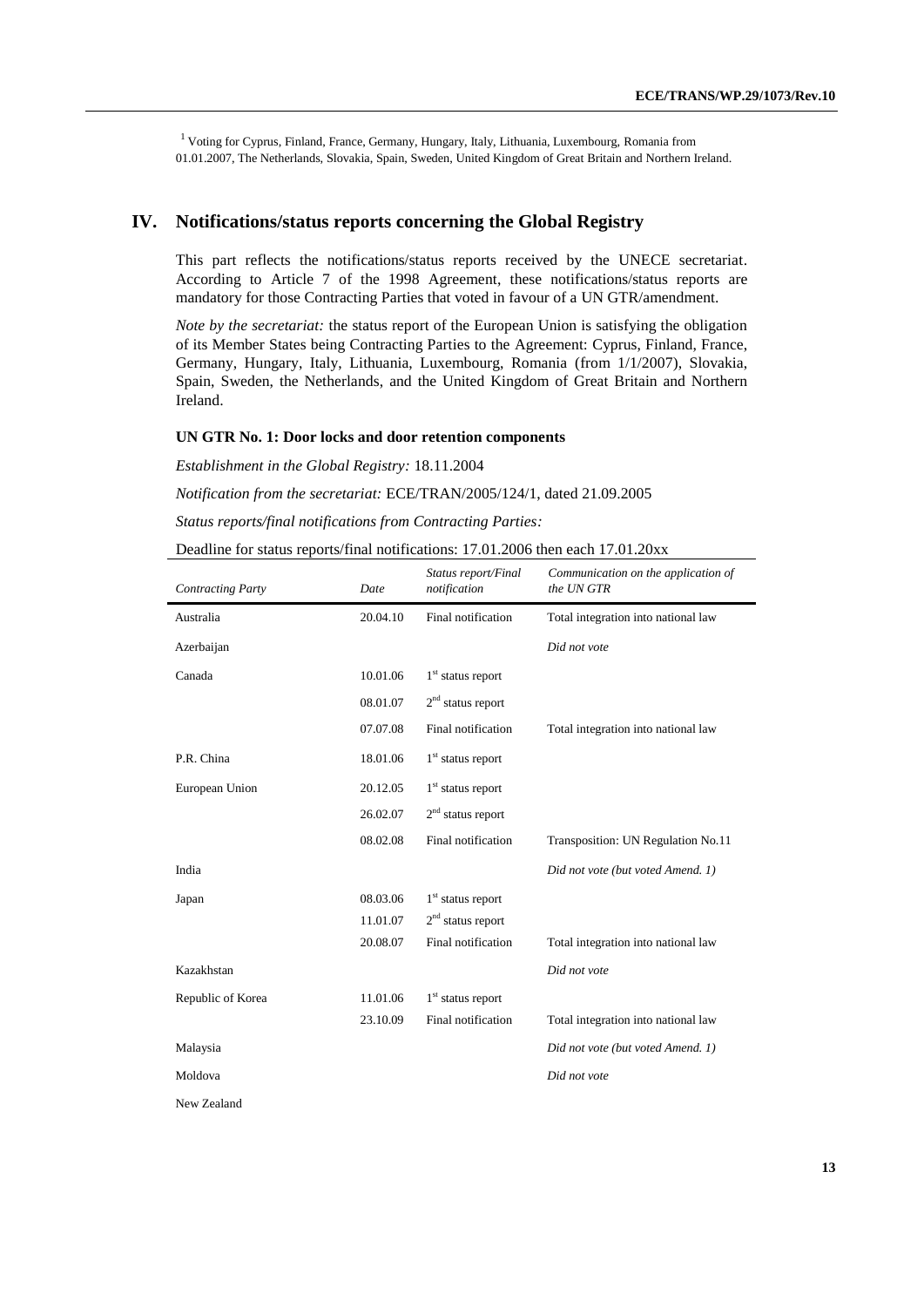#### **ECE/TRANS/WP.29/1073/Rev.10**

| <b>Contracting Party</b>  | Date     | Status report/Final<br>notification | Communication on the application of<br>the UN GTR       |
|---------------------------|----------|-------------------------------------|---------------------------------------------------------|
| Norway                    |          |                                     |                                                         |
| Romania                   | 07.02.06 | 1 <sup>st</sup> status Report       | Joined the EU on 1.1.2007                               |
| <b>Russian Federation</b> | 01.06.06 | $1st$ status report                 |                                                         |
|                           | 24.05.07 | $2nd$ status report                 |                                                         |
|                           | 03.12.08 | $3rd$ status report                 |                                                         |
|                           | 28.12.09 | Final notification                  | Transposition: UN Regulation No. 11                     |
|                           | 05.10.12 | Final notification                  | Confirmation: UN Regulation No.11<br>(from: 01.01.2014) |
| South Africa              | 18.09.07 | $1st$ status report                 |                                                         |
| Tajikistan                |          |                                     | Did not vote                                            |
| Tunisia                   |          |                                     | Did not vote                                            |
| Turkey                    |          |                                     |                                                         |
| United States of America  | 12.01.06 | $1st$ status report                 |                                                         |
|                           | 14.11.13 | Final notification                  | Transposition effective since 01.05.10                  |
|                           |          |                                     |                                                         |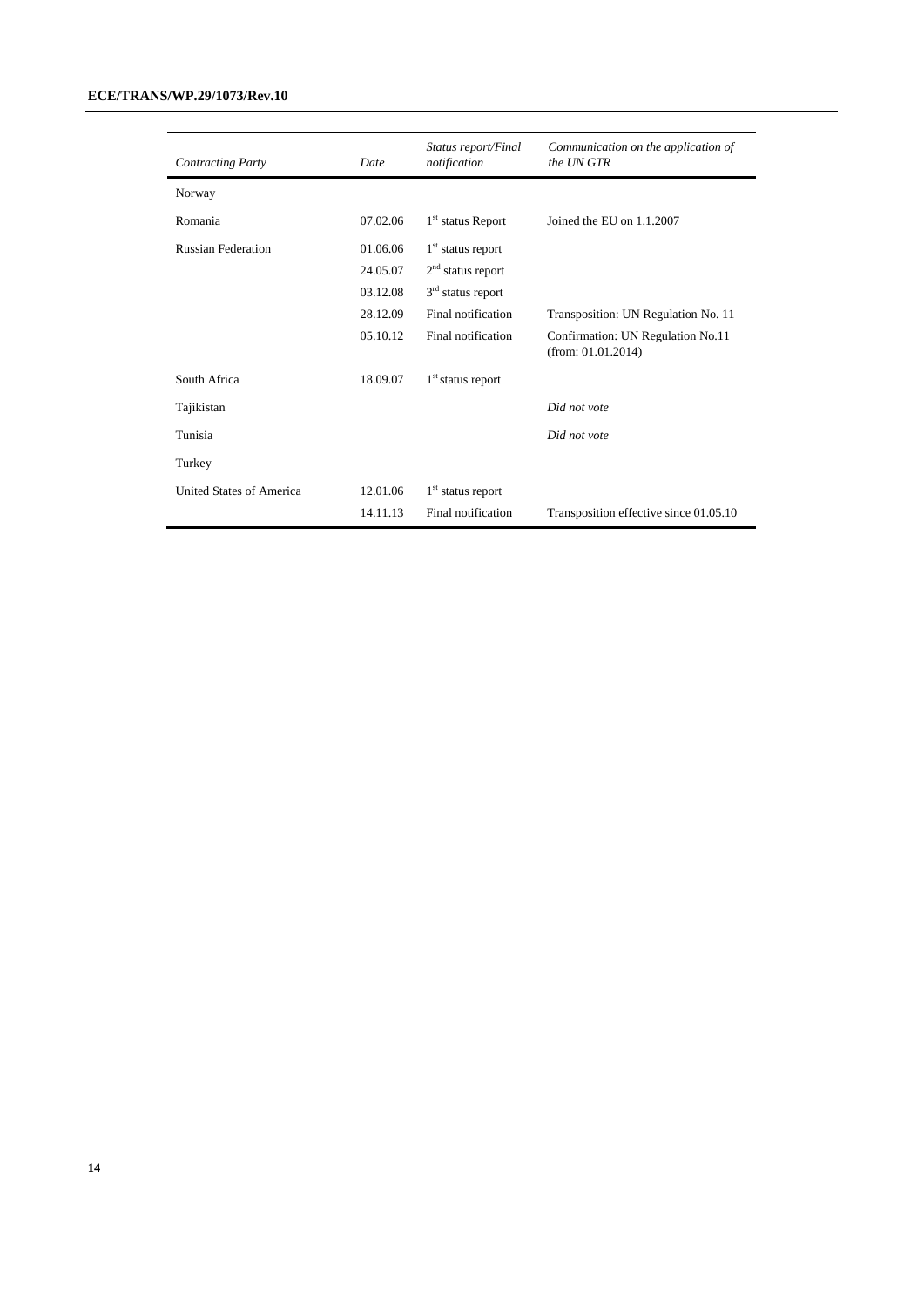#### **UN GTR No. 1 – Amend. 1 - Door locks and door retention components**

*Establishment in the Global Registry:* 28.06.2012

*Notification from the secretariat:* ECE/TRAN/2005/124/1/Amend.1, dated 31.08.2012

*Status reports/final notifications from Contracting Parties:*

Deadline for status reports/final notifications: 27.08.2013 then each 27.08.20xx

| <b>Contracting Party</b>  | Date     | Status report/Final<br>notification | Communication on the application of<br>the UN GTR |
|---------------------------|----------|-------------------------------------|---------------------------------------------------|
| Australia                 |          |                                     |                                                   |
| Azerbaijan                |          |                                     | Did not vote                                      |
| Canada                    |          |                                     |                                                   |
| P.R. China                |          |                                     |                                                   |
| European Union            | 21.02.13 | Final notification                  | Transposition: UN Regulation No. 11               |
| India                     |          |                                     |                                                   |
| Japan                     | 27.01.13 | Final notification                  | Transposition: UN Regulation No. 11               |
| Kazakhstan                |          |                                     | Did not vote                                      |
| Republic of Korea         | 30.04.14 | $1st$ status report                 |                                                   |
| Malaysia                  |          |                                     |                                                   |
| Moldova                   |          |                                     | Did not vote                                      |
| New Zealand               |          |                                     |                                                   |
| Norway                    |          |                                     | Did not vote                                      |
| <b>Russian Federation</b> |          |                                     |                                                   |
| South Africa              |          |                                     |                                                   |
| Tajikistan                |          |                                     | Did not vote                                      |
| Tunisia                   |          |                                     | Did not vote                                      |
| Turkey                    |          |                                     |                                                   |
| United States of America  | 14.11.13 | Final notification                  | Transposition effective since 01.05.10            |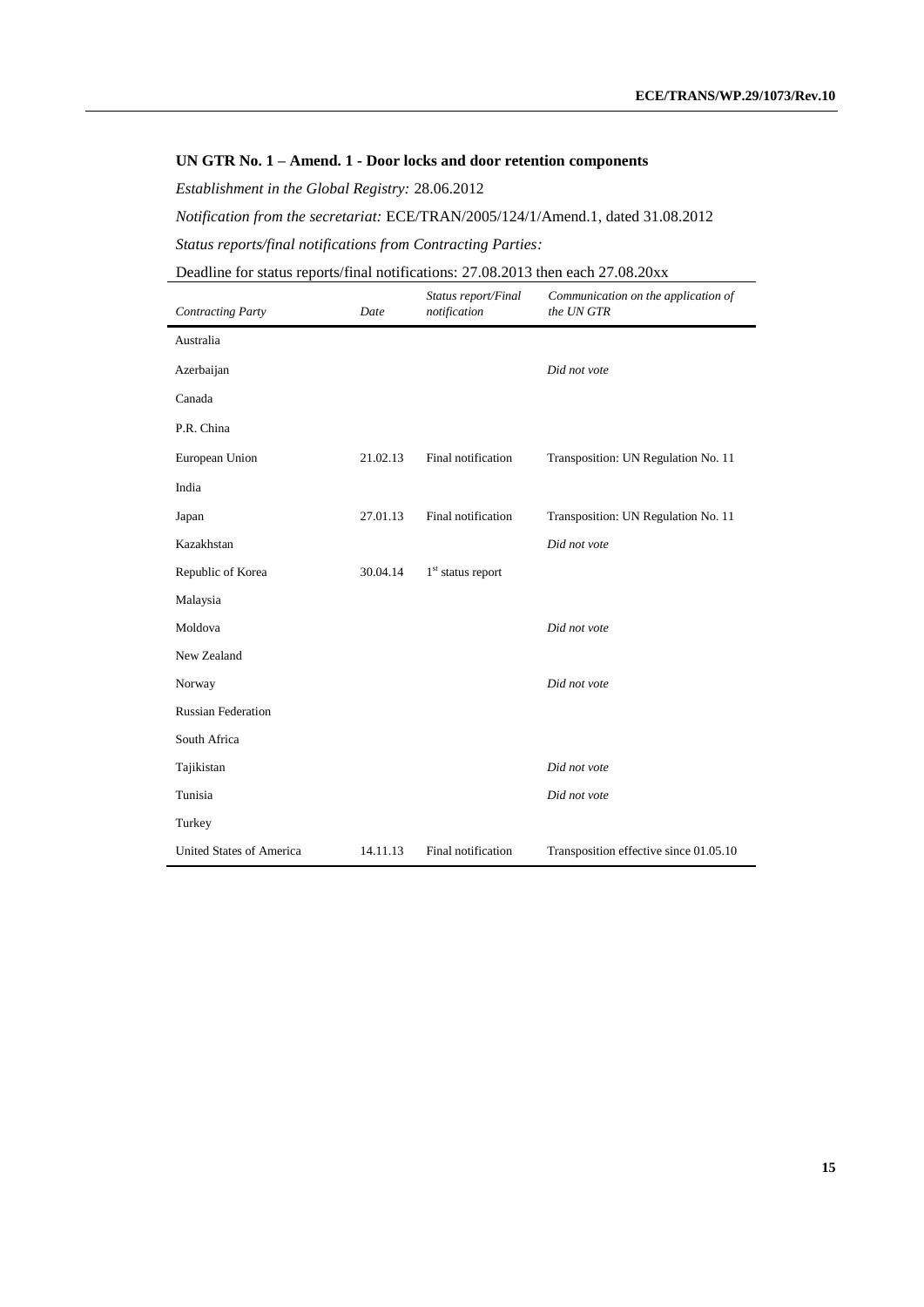#### **UN GTR No. 2 - Measurement procedure for two-wheeled motorcycles equipped with a positive or compression ignition engine with regard to the emission of gaseous pollutants, CO2 emissions and fuel consumption**

*Establishment in the Global Registry:* 22.06.2005

*Notification from the secretariat:* ECE/TRAN/2005/124/2 dated 04.10.2005

*Status reports/final notifications from Contracting Parties:*

| Deadline for status reports/final notifications: 21.08.2006 then each 21.08.20xx |  |
|----------------------------------------------------------------------------------|--|
|----------------------------------------------------------------------------------|--|

| <b>Contracting Party</b>  | Date     | Status report/Final<br>notification | Communication on the application of<br>the UN GTR     |
|---------------------------|----------|-------------------------------------|-------------------------------------------------------|
| Australia                 |          |                                     | Did not vote (but voted Amend. 2&3)                   |
| Azerbaijan                |          |                                     | Did not vote                                          |
| Canada                    | 11.09.06 | $1st$ status report                 |                                                       |
|                           | 03.06.14 | $2nd$ status report                 |                                                       |
| P.R. China                |          |                                     |                                                       |
| European Union            | 29.08.06 | Final notification                  | Total integration into regional law                   |
|                           |          |                                     | Romania also sent final notification on<br>26.01.2007 |
| India                     | 08.05.08 | $1st$ status report                 |                                                       |
|                           | 04.09.09 | $2rd$ status report                 |                                                       |
| Japan                     | 17.08.06 | $1st$ status report                 |                                                       |
|                           | 20.08.07 | $2nd$ status report                 |                                                       |
|                           | 13.08.08 | $3^{\rm rd}$ status report          |                                                       |
|                           | 18.08.09 | 4 <sup>th</sup> status report       |                                                       |
|                           | 24.08.10 | 5 <sup>th</sup> status report       |                                                       |
|                           | 27.12.10 | Final notification                  |                                                       |
| Kazakhstan                |          |                                     | Did not vote                                          |
| Republic of Korea         | 27.06.08 | $1st$ status report                 |                                                       |
|                           | 30.04.14 | $2nd$ status report                 |                                                       |
| Malaysia                  |          |                                     | Voted 2 Corr.                                         |
| Moldova                   |          |                                     | Did not vote                                          |
| New Zealand               |          |                                     |                                                       |
| Norway                    |          |                                     |                                                       |
| <b>Russian Federation</b> | 02.11.06 | $1st$ status report                 |                                                       |
|                           | 28.12.09 | $2nd$ status report                 |                                                       |
|                           | 05.10.12 | 3 <sup>rd</sup> status report       |                                                       |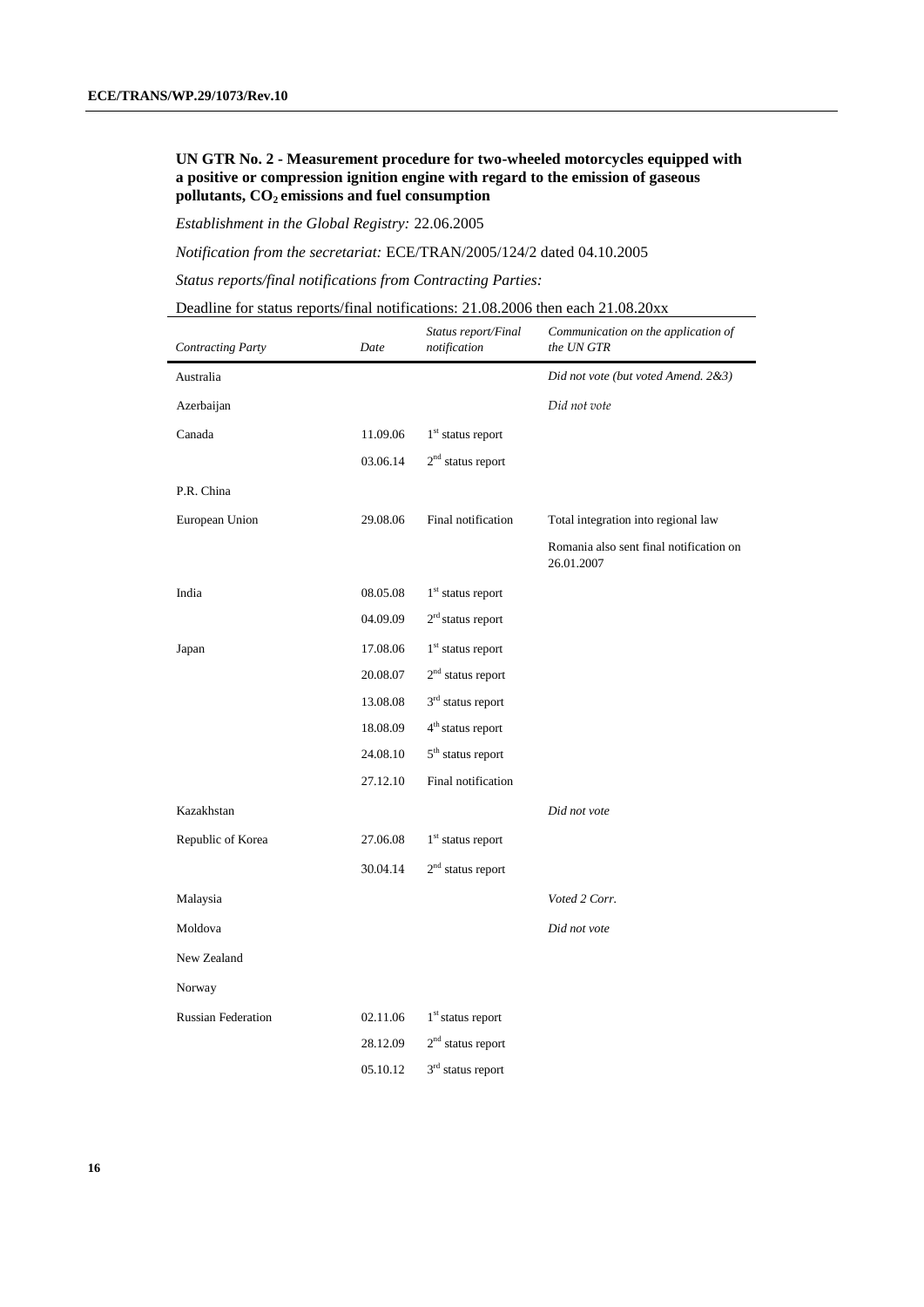| <b>Contracting Party</b> | Date     | Status report/Final<br>notification | Communication on the application of<br>the UN GTR     |
|--------------------------|----------|-------------------------------------|-------------------------------------------------------|
| South Africa             | 18.09.07 | Final notification                  | Acceptance of product(s) conforming<br>to this UN GTR |
| Tajikistan               |          |                                     | Did not vote                                          |
| Tunisia                  |          |                                     | Did not vote (but voted Amend.1&3)                    |
| Turkey                   |          |                                     | Did not vote                                          |
| United States of America | 09.03.07 | $1st$ status report                 |                                                       |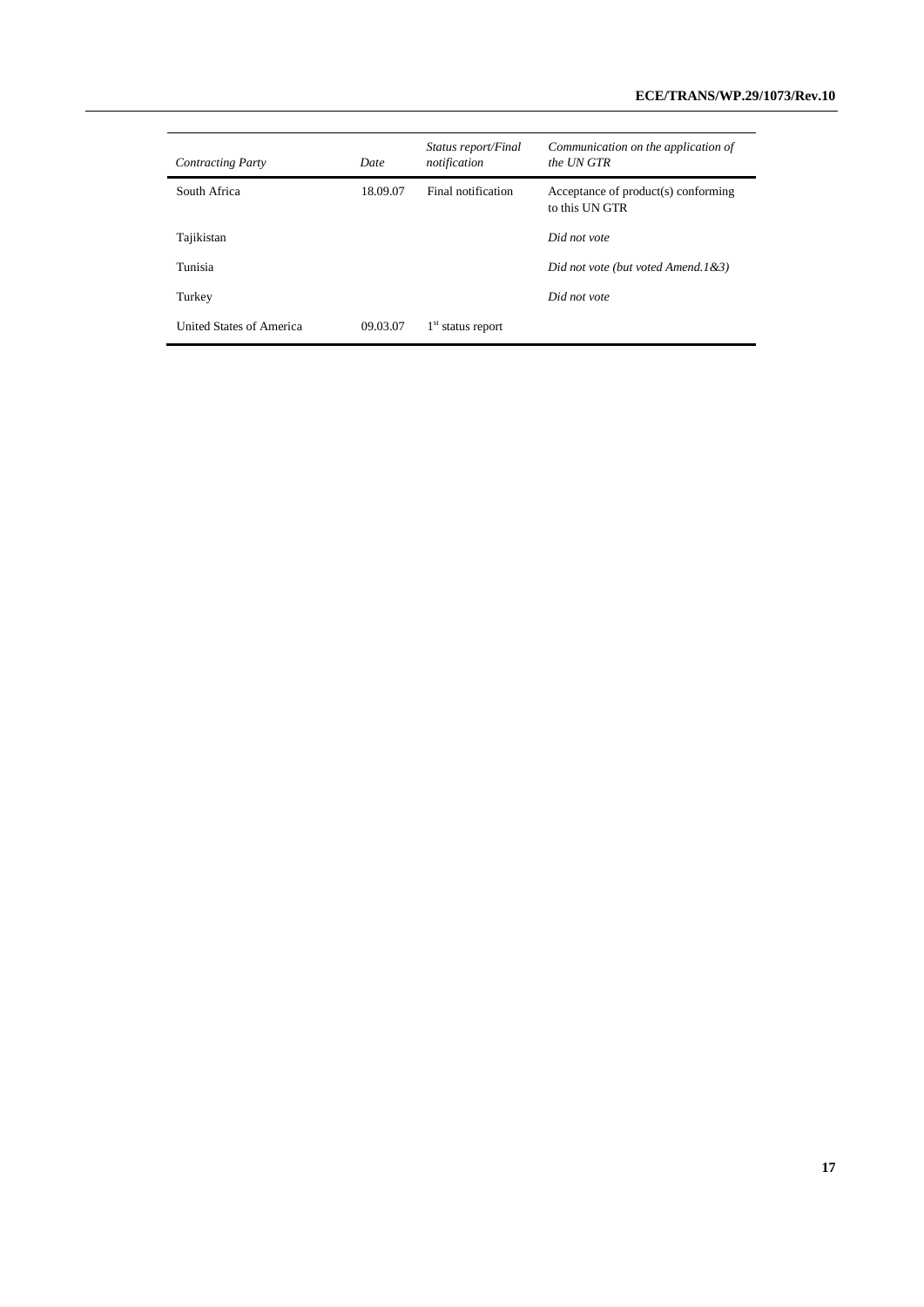#### **UN GTR No. 2 – Amend 1 - Measurement procedure for two-wheeled motorcycles equipped with a positive or compression ignition engine with regard to the emission of gaseous pollutants, CO2 emissions and fuel consumption**

*Establishment in the Global Registry:* 14.11.2007

*Notification from the secretariat:* ECE/TRAN/2005/124/2/Amend.1 - dated 31.01.2008

*Status reports/final notifications from Contracting Parties:*

| Deadline for status reports/final notifications: $13.01,2009$ then each $13.01,20xx$ |  |  |  |
|--------------------------------------------------------------------------------------|--|--|--|
|--------------------------------------------------------------------------------------|--|--|--|

| <b>Contracting Party</b>        | Date     | Status report/Final<br>notification | Communication on the application of<br>the UN GTR |
|---------------------------------|----------|-------------------------------------|---------------------------------------------------|
| Australia                       |          |                                     | Did not vote (but voted Amend.2&3)                |
| Azerbaijan                      |          |                                     | Did not vote                                      |
| Canada                          |          |                                     |                                                   |
| P.R. China                      |          |                                     |                                                   |
| European Union                  | 21.02.13 | $1st$ status report                 |                                                   |
| India                           | 13.01.09 | $1st$ status report                 | Voted, (but not the original UN GTR)              |
|                                 | 24.02.10 | $2nd$ status report                 |                                                   |
|                                 | 06.12.11 | 3 <sup>rd</sup> status report       |                                                   |
| Japan                           | 07.01.09 | $1st$ status report                 |                                                   |
|                                 | 11.01.10 | $2nd$ status report                 |                                                   |
|                                 | 27.12.10 | Final notification                  |                                                   |
| Kazakhstan                      |          |                                     | Did not vote                                      |
| Republic of Korea               | 30.04.14 | $1st$ status report                 |                                                   |
| Malaysia                        |          |                                     | Did not vote (but its Corr.)                      |
| Moldova                         |          |                                     | Did not vote                                      |
| New Zealand                     |          |                                     | Did not vote                                      |
| Norway                          |          |                                     |                                                   |
| <b>Russian Federation</b>       | 28.12.09 | $1st$ status report                 |                                                   |
|                                 | 05.10.12 | $2nd$ status report                 |                                                   |
| South Africa                    |          |                                     |                                                   |
| Tajikistan                      |          |                                     | Did not vote                                      |
| Tunisia                         |          |                                     | Did not vote                                      |
| Turkey                          |          |                                     |                                                   |
| <b>United States of America</b> |          |                                     |                                                   |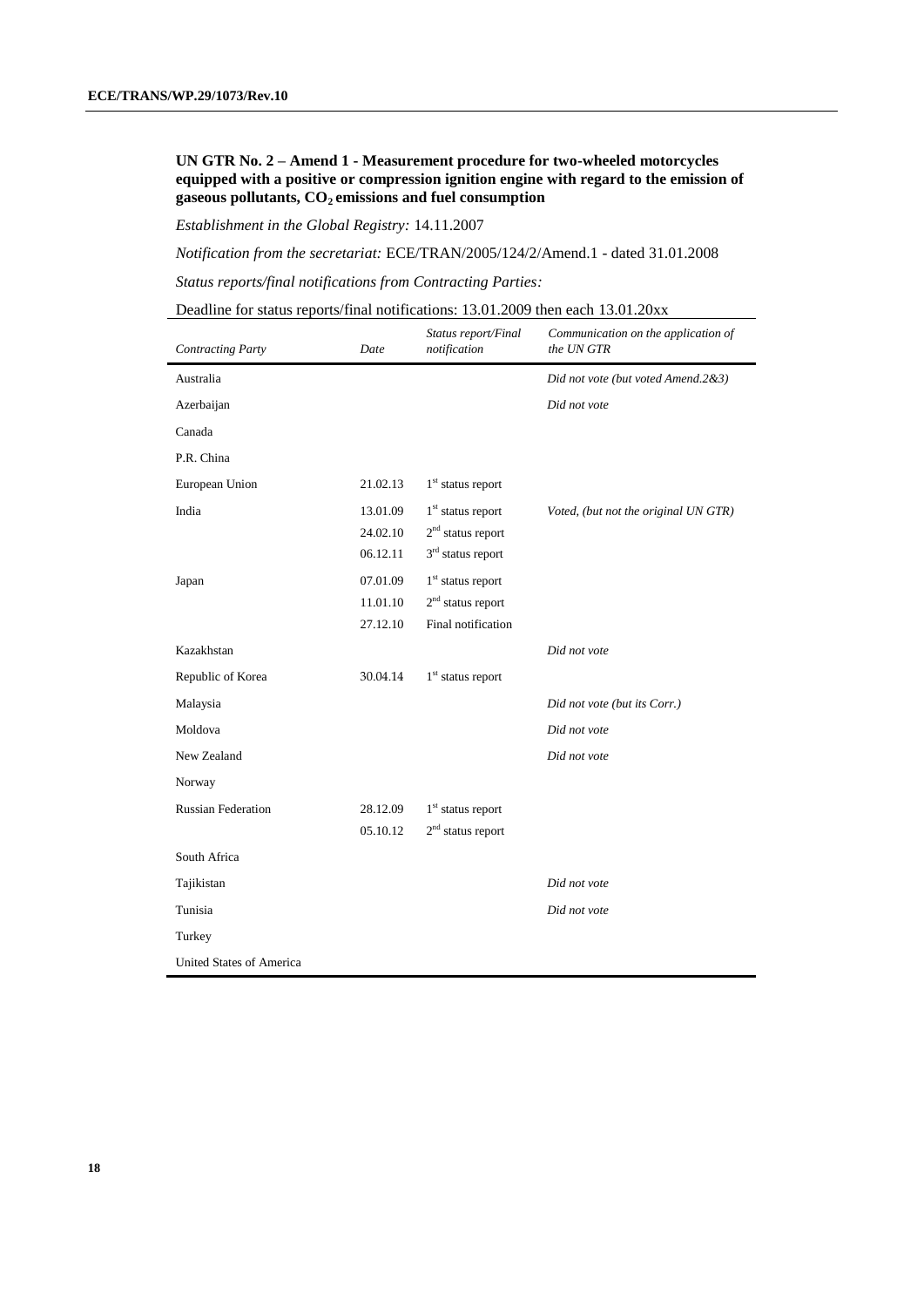**UN GTR No. 2 – Amend 2 - Measurement procedure for two-wheeled motorcycles equipped with a positive or compression ignition engine with regard to the emission of gaseous pollutants, CO2 emissions and fuel consumption**

*Establishment in the Global Registry:* 22.06.2011

*Notification from the secretariat:* ECE/TRAN/2005/124/2/Amend.2 - dated 31.09.2011

*Status reports/final notifications from Contracting Parties:*

Deadline for status reports/final notifications: 21.08.2012 then each 21.08.20xx

| <b>Contracting Party</b>  | Date     | Status report/Final<br>notification | Communication on the application of<br>the UN GTR |
|---------------------------|----------|-------------------------------------|---------------------------------------------------|
| Australia                 |          |                                     |                                                   |
| Azerbaijan                |          |                                     | Did not vote                                      |
| Canada                    |          |                                     |                                                   |
| P.R. China                |          |                                     |                                                   |
| European Union            | 21.02.13 | $1st$ status report                 |                                                   |
| India                     |          |                                     |                                                   |
| Japan                     | 12.01.12 | Final notification                  |                                                   |
| Kazakhstan                |          |                                     | Did not vote                                      |
| Republic of Korea         | 30.04.14 | $1st$ status report                 | Did not vote                                      |
| Malaysia                  |          |                                     | Did not vote                                      |
| Moldova                   |          |                                     | Did not vote                                      |
| New Zealand               |          |                                     |                                                   |
| Norway                    |          |                                     |                                                   |
| <b>Russian Federation</b> |          |                                     |                                                   |
| South Africa              |          |                                     |                                                   |
| Tajikistan                |          |                                     | Did not vote                                      |
| Tunisia                   |          |                                     | Did not vote                                      |
| Turkey                    |          |                                     | Did not vote                                      |
| United States of America  |          |                                     |                                                   |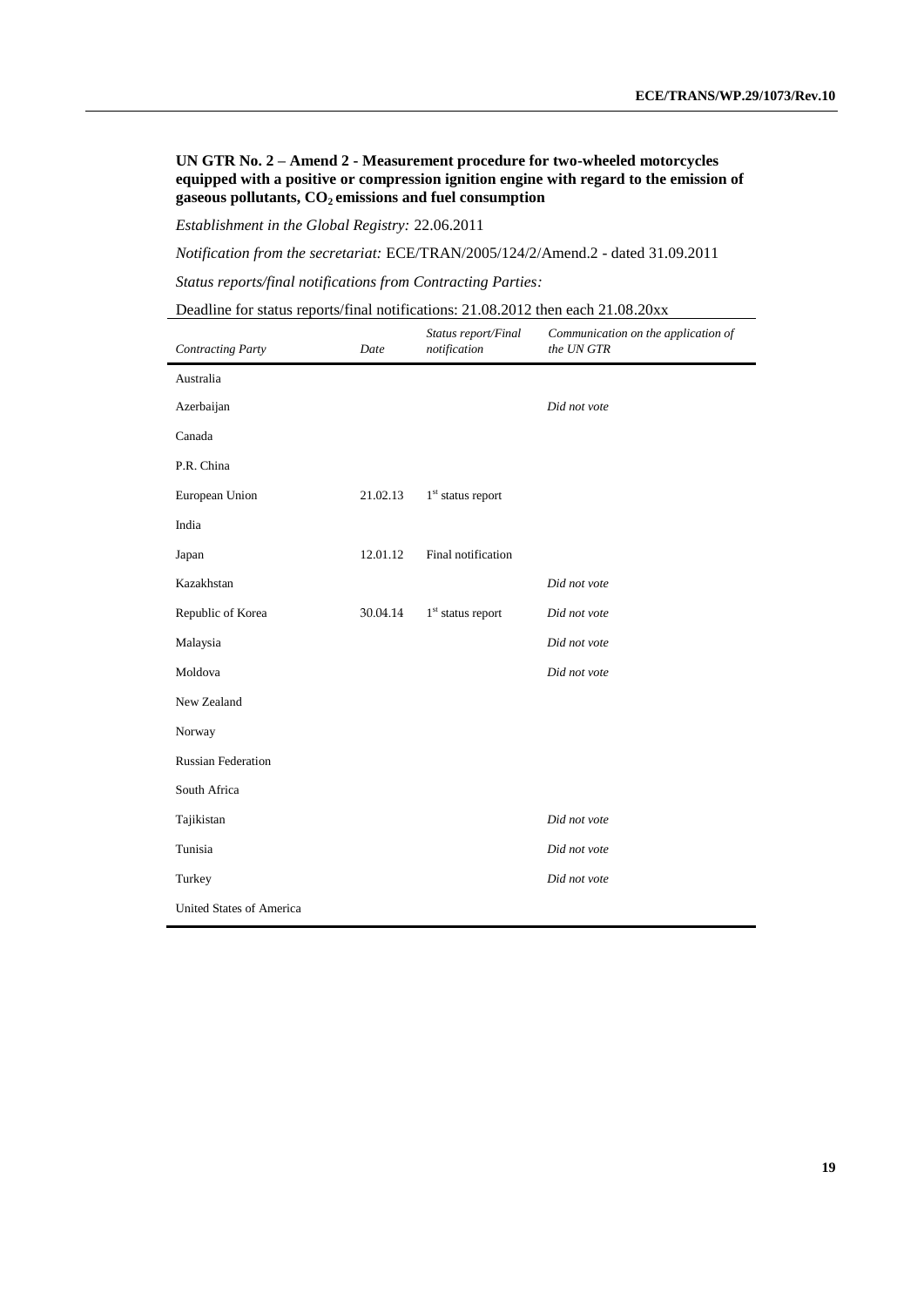#### **UN GTR No. 2 – Amend 3 - Measurement procedure for two-wheeled motorcycles equipped with a positive or compression ignition engine with regard to the emission of gaseous pollutants, CO2 emissions and fuel consumption**

*Establishment in the Global Registry:* 27.06.2013

*Notification from the secretariat:* ECE/TRAN/2005/124/2/Amend.3 - dated 25.07.2013

*Status reports/final notifications from Contracting Parties:*

Deadline for status reports/final notifications: 26.08.2014 then each 27.06.20xx

| <b>Contracting Party</b>  | Date     | Status report/Final<br>notification | Communication on the application of<br>the UN GTR |
|---------------------------|----------|-------------------------------------|---------------------------------------------------|
| Australia                 |          |                                     |                                                   |
| Azerbaijan                |          |                                     | Did not vote                                      |
| Canada                    |          |                                     |                                                   |
| P.R. China                |          |                                     |                                                   |
| European Union            | 07.03.14 | Final notification                  |                                                   |
| India                     |          |                                     |                                                   |
| Japan                     | 18.03.14 | Final notification                  |                                                   |
| Kazakhstan                |          |                                     | Did not vote                                      |
| Republic of Korea         | 30.04.14 | $1st$ status report                 |                                                   |
| Malaysia                  |          |                                     | Did not vote                                      |
| Moldova                   |          |                                     | Did not vote                                      |
| New Zealand               |          |                                     | Did not vote                                      |
| Norway                    |          |                                     | Did not vote                                      |
| <b>Russian Federation</b> |          |                                     |                                                   |
| South Africa              |          |                                     |                                                   |
| Tajikistan                |          |                                     | Did not vote                                      |
| Tunisia                   |          |                                     | Did not vote                                      |
| Turkey                    |          |                                     |                                                   |
| United States of America  |          |                                     |                                                   |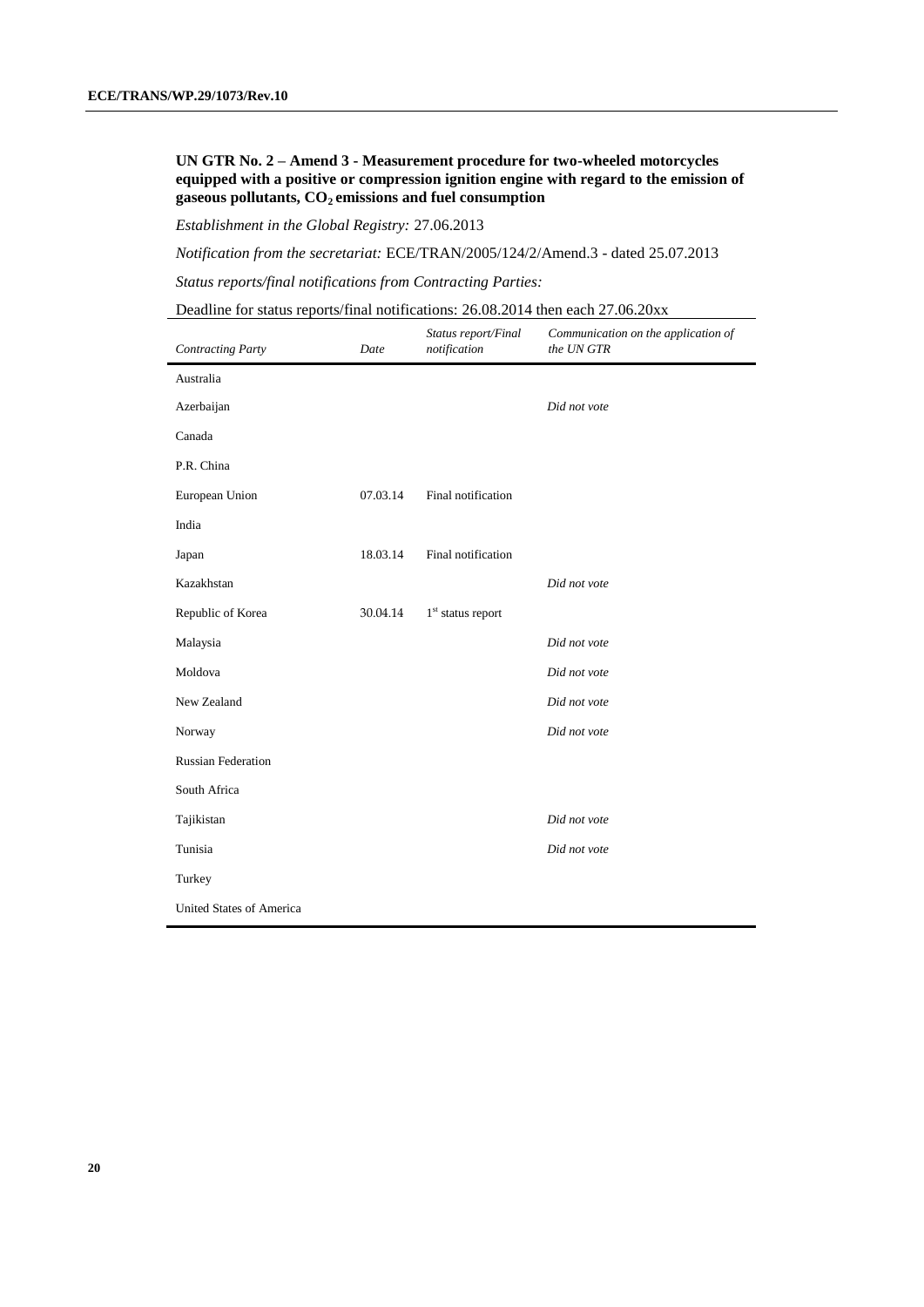#### **UN GTR No. 3 - Motorcycle brake systems**

*Establishment in the Global Registry:* 15.11.2006

*Notification from the secretariat:* ECE/TRAN/2005/124/3 dated from 02.02.2007

*Status report/notification from Contracting Parties:*

# Deadline for status reports/final notifications: 14.01.2008 then each 14.01.20xx

| <b>Contracting Party</b>        | Date     | Status report/Final<br>notification | Communication on the application of<br>the UN GTR       |
|---------------------------------|----------|-------------------------------------|---------------------------------------------------------|
| Australia                       |          |                                     | Did not vote (but voted Amend.1)                        |
| Azerbaijan                      |          |                                     | Did not vote                                            |
| Canada                          | 11.01.08 | 1 <sup>st</sup> status report       |                                                         |
|                                 | 02.03.09 | $2nd$ status report                 |                                                         |
|                                 | 18.01.10 | $3th$ status report                 |                                                         |
|                                 | 15.04.13 | Final notification                  | Transposition: UN Regulation No. 78                     |
| P.R. China                      |          |                                     |                                                         |
| European Union                  | 08.02.08 | Final notification                  | Transposition: UN Regulation No. 78                     |
| India                           | 08.05.08 | $1st$ status report                 |                                                         |
|                                 | 18.01.10 | $2nd$ status report                 |                                                         |
| Japan                           | 20.08.07 | Final notification                  | Total integration into national law                     |
| Kazakhstan                      |          |                                     | Did not vote                                            |
| Republic of Korea               | 23.10.09 | Final notification                  | Total integration into national law                     |
| Malaysia                        |          |                                     |                                                         |
| Moldova                         |          |                                     | Did not vote                                            |
| New Zealand                     |          |                                     | Did not vote (but voted Amend.1)                        |
| Norway                          |          |                                     |                                                         |
| <b>Russian Federation</b>       | 03.12.08 | $1st$ status report                 |                                                         |
|                                 | 28.12.09 | Final notification                  | Transposition: UN Regulation No. 78                     |
|                                 | 05.10.12 | Final notification                  | Confirmation: UN Regulation No.78<br>(from: 01.01.2014) |
| South Africa                    |          |                                     |                                                         |
| Tajikistan                      |          |                                     | Did not vote                                            |
| Tunisia                         |          |                                     | Did not vote                                            |
| Turkey                          |          |                                     |                                                         |
| <b>United States of America</b> | 09.03.09 | $1st$ status report                 |                                                         |
|                                 | 14.11.13 | Final notification                  | Transposition since 23.10.2012                          |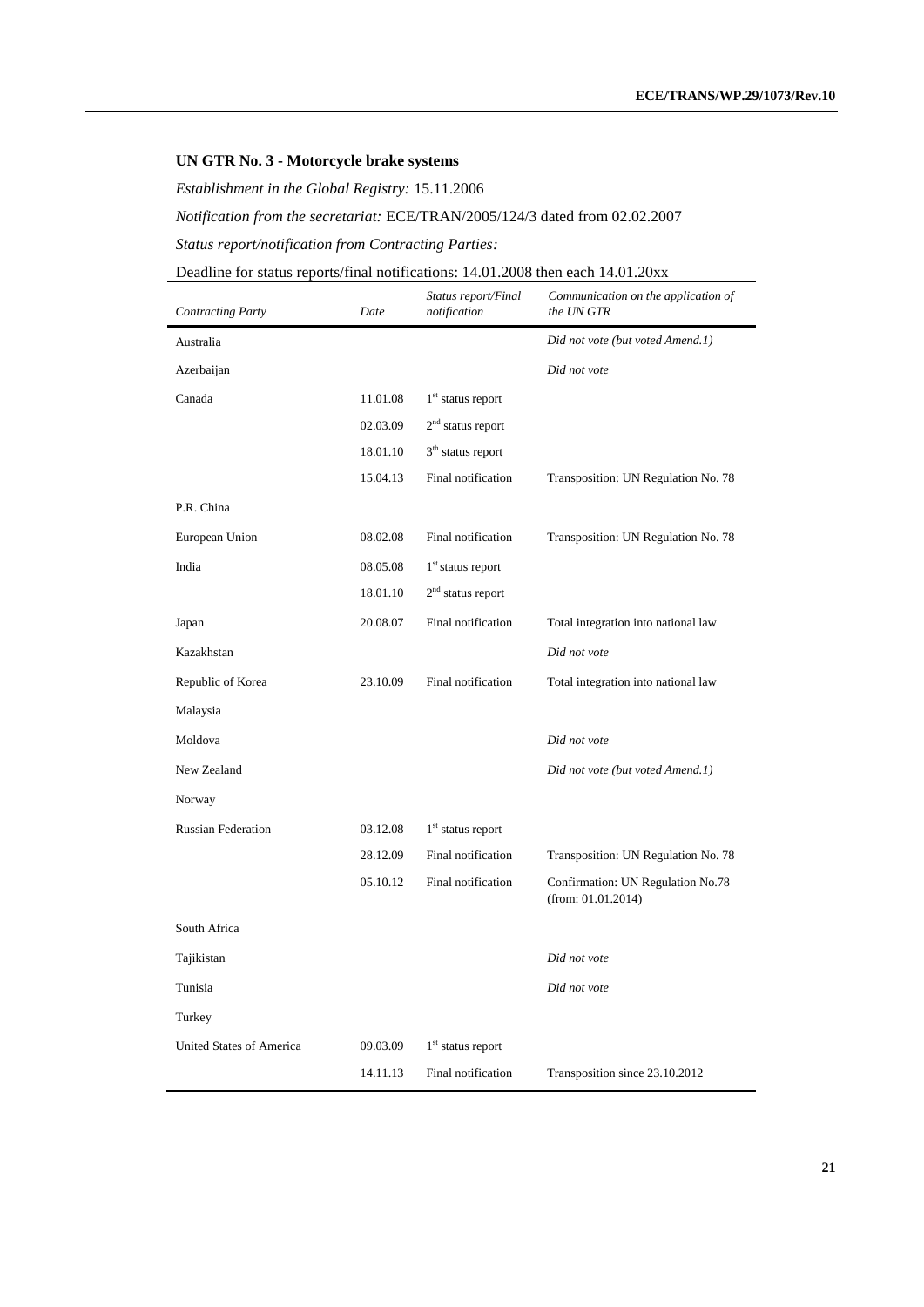#### **UN GTR No. 3 – Amend. 1 - Motorcycle brake systems**

*Establishment in the Global Registry:* 26.06.2008

*Notification from the secretariat:* ECE/TRAN/2005/124/3/Amend.1 dated from 29.07.2008 *Status report/notification from Contracting Parties:*

#### Deadline for status reports/final notifications: 25.08.2009 then each 25.08.20xx

| <b>Contracting Party</b>        | Date     | Status report/Final<br>notification | Communication on the application of<br>the UN GTR        |
|---------------------------------|----------|-------------------------------------|----------------------------------------------------------|
| Australia                       |          |                                     | Voted (but not the UN GTR)                               |
| Azerbaijan                      |          |                                     | Did not vote                                             |
| Canada                          | 17.08.09 | $1st$ status report                 |                                                          |
|                                 | 17.08.10 | $2nd$ status report                 |                                                          |
|                                 | 15.04.13 | Final notification                  | Transposition: UN Regulation No. 78                      |
| P.R. China                      |          |                                     |                                                          |
| European Union                  | 21.02.13 | 1 <sup>st</sup> status report       |                                                          |
|                                 | 07.03.14 | Final notification                  |                                                          |
| India                           | 04.09.09 | $1st$ status report                 |                                                          |
|                                 | 18.01.10 | $2nd$ status report                 |                                                          |
| Japan                           | 18.08.09 | Final notification                  |                                                          |
| Kazakhstan                      |          |                                     | Did not vote                                             |
| Republic of Korea               | 23.10.09 | Final notification                  |                                                          |
|                                 | 30.04.14 | Confirmation                        |                                                          |
| Malaysia                        |          |                                     |                                                          |
| Moldova                         |          |                                     | Did not vote                                             |
| New Zealand                     |          |                                     |                                                          |
| Norway                          |          |                                     |                                                          |
| <b>Russian Federation</b>       | 28.12.09 | Final notification                  | Transposition: UN Regulation No. 78                      |
|                                 | 05.10.12 | Final notification                  | Confirmation: UN Regulation No. 78<br>(from: 01.02.2014) |
| South Africa                    |          |                                     |                                                          |
| Tajikistan                      |          |                                     | Did not vote                                             |
| Tunisia                         |          |                                     | Did not vote                                             |
| Turkey                          |          |                                     | Did not vote                                             |
| <b>United States of America</b> | 14.11.13 | Final notification                  | Transposition since 23.10.2012                           |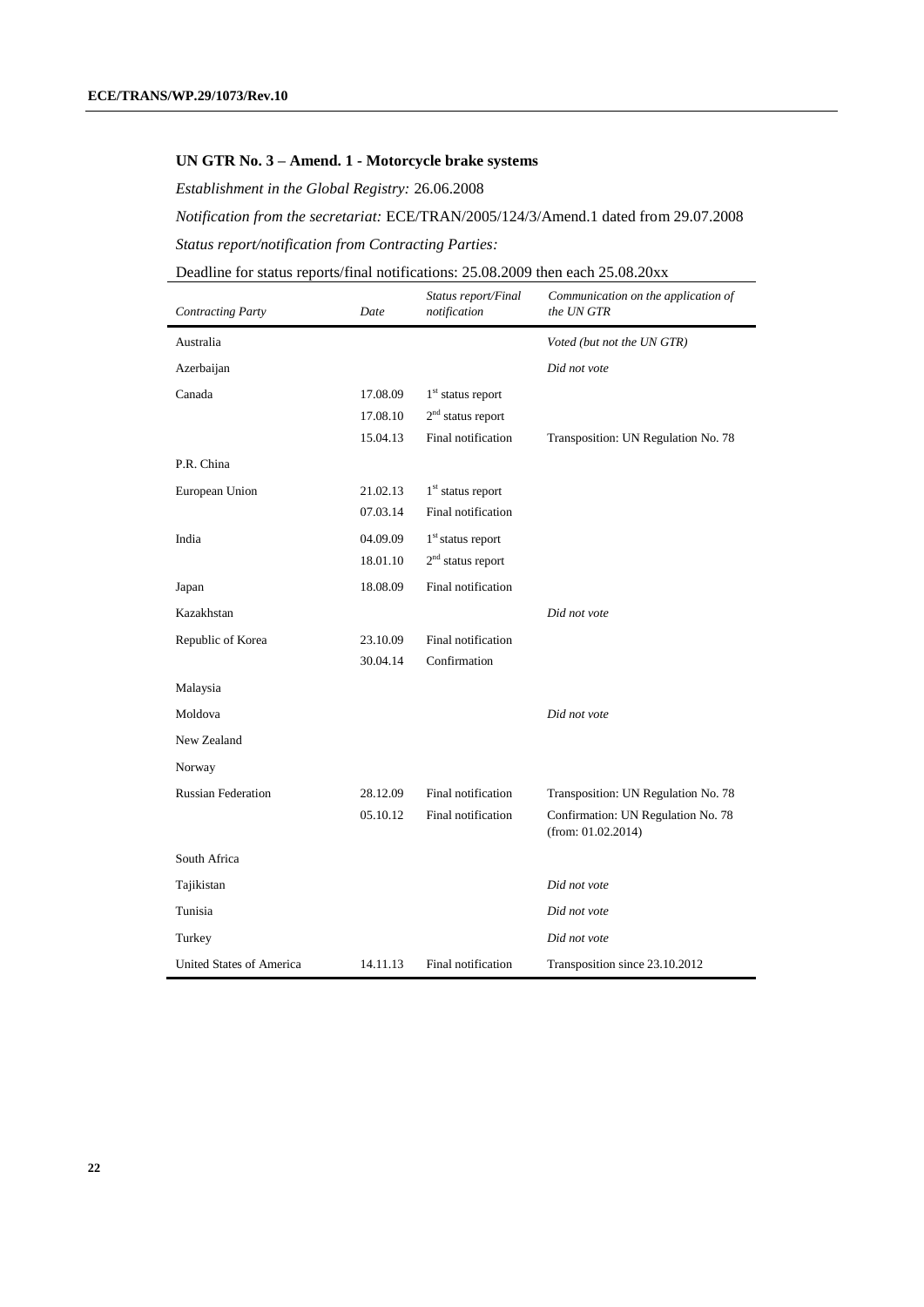#### **UN GTR No. 4 - Test procedure for compression-ignition (C.I.) engines and positiveignition (P.I.) engines fuelled with natural gas (NG) or liquefied petroleum gas (LPG) with regard to the emission of pollutants (WHDC)**

*Establishment in the Global Registry:* 15.11.2006

*Notification from the secretariat:* ECE/TRAN/2005/124/4 dated from 02.02.2007

*Status report/notification from Contracting Parties:*

| <b>Contracting Party</b>        | Date     | Status report/Final<br>notification | Communication on the application of<br>the UN GTR |
|---------------------------------|----------|-------------------------------------|---------------------------------------------------|
| Australia                       |          |                                     | Did not vote but voted the amendments             |
| Azerbaijan                      |          |                                     | Did not vote                                      |
| Canada                          | 11.01.10 | 1 <sup>st</sup> status report       |                                                   |
|                                 | 03.06.14 | $2nd$ status report                 |                                                   |
| P.R. China                      |          |                                     |                                                   |
| European Union                  | 08.02.08 | Final notification                  | Transposition: UN Regulation No. 49               |
| India                           | 08.05.08 | $1st$ status report                 |                                                   |
|                                 | 24.02.10 | $2nd$ status report                 |                                                   |
| Japan                           | 11.01.08 | $1st$ status report                 |                                                   |
|                                 | 07.01.09 | $2nd$ status report                 |                                                   |
|                                 | 11.01.10 | $3rd$ status report                 |                                                   |
|                                 | 28.12.10 | $4th$ status report                 |                                                   |
|                                 | 28.12.12 | $5th$ status report                 |                                                   |
| Kazakhstan                      |          |                                     | Did not vote                                      |
| Republic of Korea               | 27.06.08 | $1^{\rm st}$ status report          |                                                   |
|                                 | 30.04.14 | $2nd$ status report                 |                                                   |
| Malaysia                        |          |                                     |                                                   |
| Moldova                         |          |                                     | Did not vote                                      |
| New Zealand                     |          |                                     | Did not vote (but voted Amend. 2)                 |
| Norway                          |          |                                     |                                                   |
| <b>Russian Federation</b>       | 03.12.08 | $1st$ status report                 |                                                   |
|                                 | 28.12.09 | Final notification                  | Transposition: UN Regulation No. 49               |
| South Africa                    |          |                                     |                                                   |
| Tajikistan                      |          |                                     | Did not vote                                      |
| Tunisia                         |          |                                     |                                                   |
| Turkey                          |          |                                     |                                                   |
| <b>United States of America</b> |          |                                     |                                                   |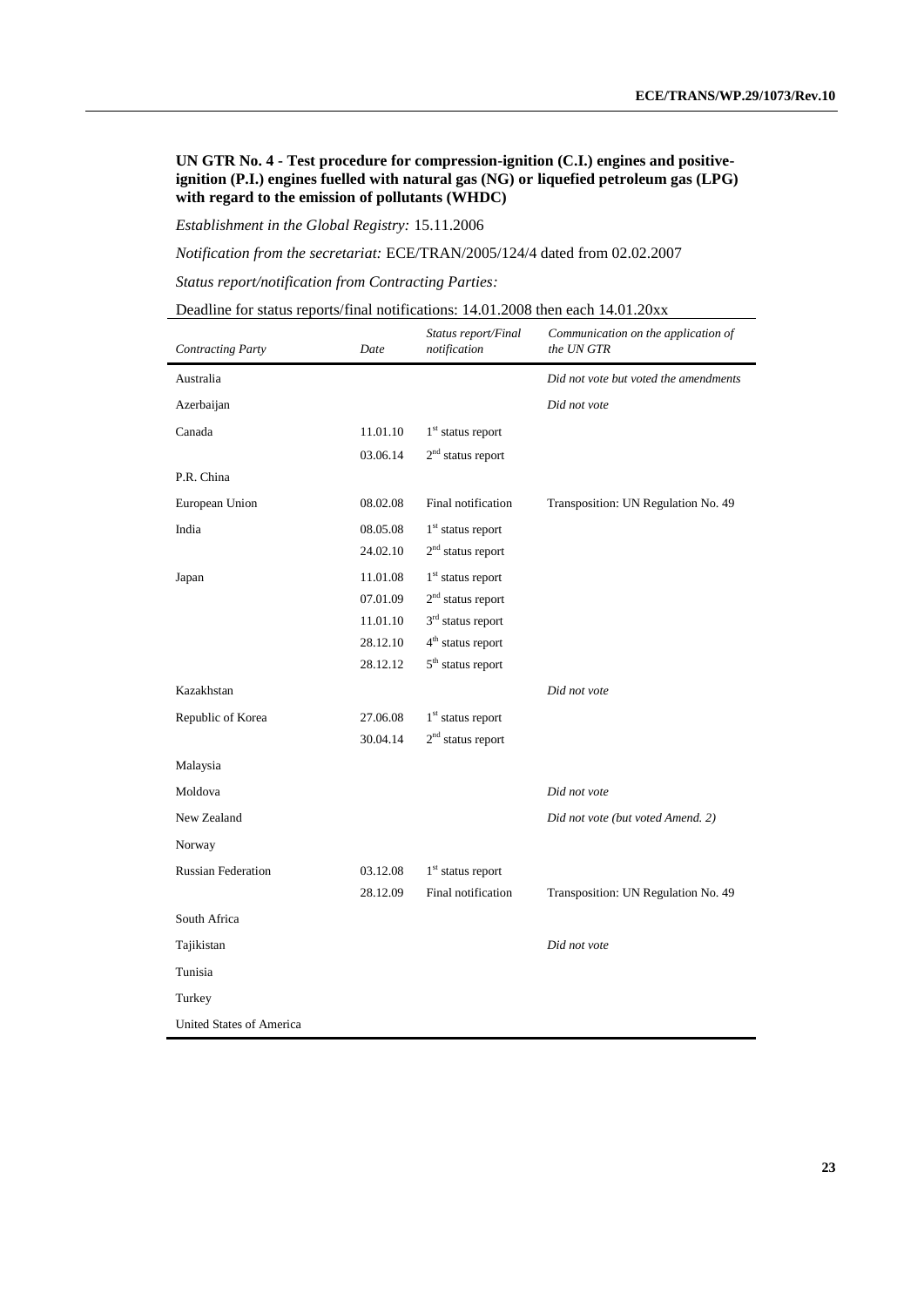#### **UN GTR No. 4 – Amend.1 - Test procedure for compression-ignition (C.I.) engines and positive-ignition (P.I.) engines fuelled with natural gas (NG) or liquefied petroleum gas (LPG) with regard to the emission of pollutants (WHDC)**

*Establishment in the Global Registry:* 12.11.2009

*Notification from the secretariat:* ECE/TRAN/2005/124/4/Amend.1 dated 24.02.2010

*Status report/notification from Contracting Parties:*

| Deadline for status reports/final notifications: $11.01.2011$ then each $11.01.20xx$ |  |  |  |
|--------------------------------------------------------------------------------------|--|--|--|
|--------------------------------------------------------------------------------------|--|--|--|

| <b>Contracting Party</b>  | Date     | Status report/Final<br>notification | Communication on the application of<br>the UN GTR |
|---------------------------|----------|-------------------------------------|---------------------------------------------------|
| Australia                 |          |                                     |                                                   |
| Azerbaijan                |          |                                     | Did not vote                                      |
| Canada                    |          |                                     |                                                   |
| P.R. China                |          |                                     |                                                   |
| European Union            | 21.02.13 | Final notification                  | Transposition: UN Regulation No. 49               |
| India                     |          |                                     |                                                   |
| Japan                     | 28.12.10 | $1st$ status report                 |                                                   |
|                           | 12.01.12 | $2nd$ status report                 |                                                   |
|                           | 28.12.12 | $3rd$ status report                 |                                                   |
| Kazakhstan                |          |                                     | Did not vote                                      |
| Republic of Korea         | 30.04.14 | $1st$ status report                 |                                                   |
| Malaysia                  |          |                                     | Did not vote                                      |
| Moldova                   |          |                                     | Did not vote                                      |
| New Zealand               |          |                                     | Did not vote                                      |
| Norway                    |          |                                     |                                                   |
| <b>Russian Federation</b> | 05.10.12 | $1st$ status report                 |                                                   |
| South Africa              |          |                                     |                                                   |
| Tajikistan                |          |                                     | Did not vote                                      |
| Tunisia                   |          |                                     | Did not vote                                      |
| Turkey                    |          |                                     | Did not vote                                      |
| United States of America  |          |                                     |                                                   |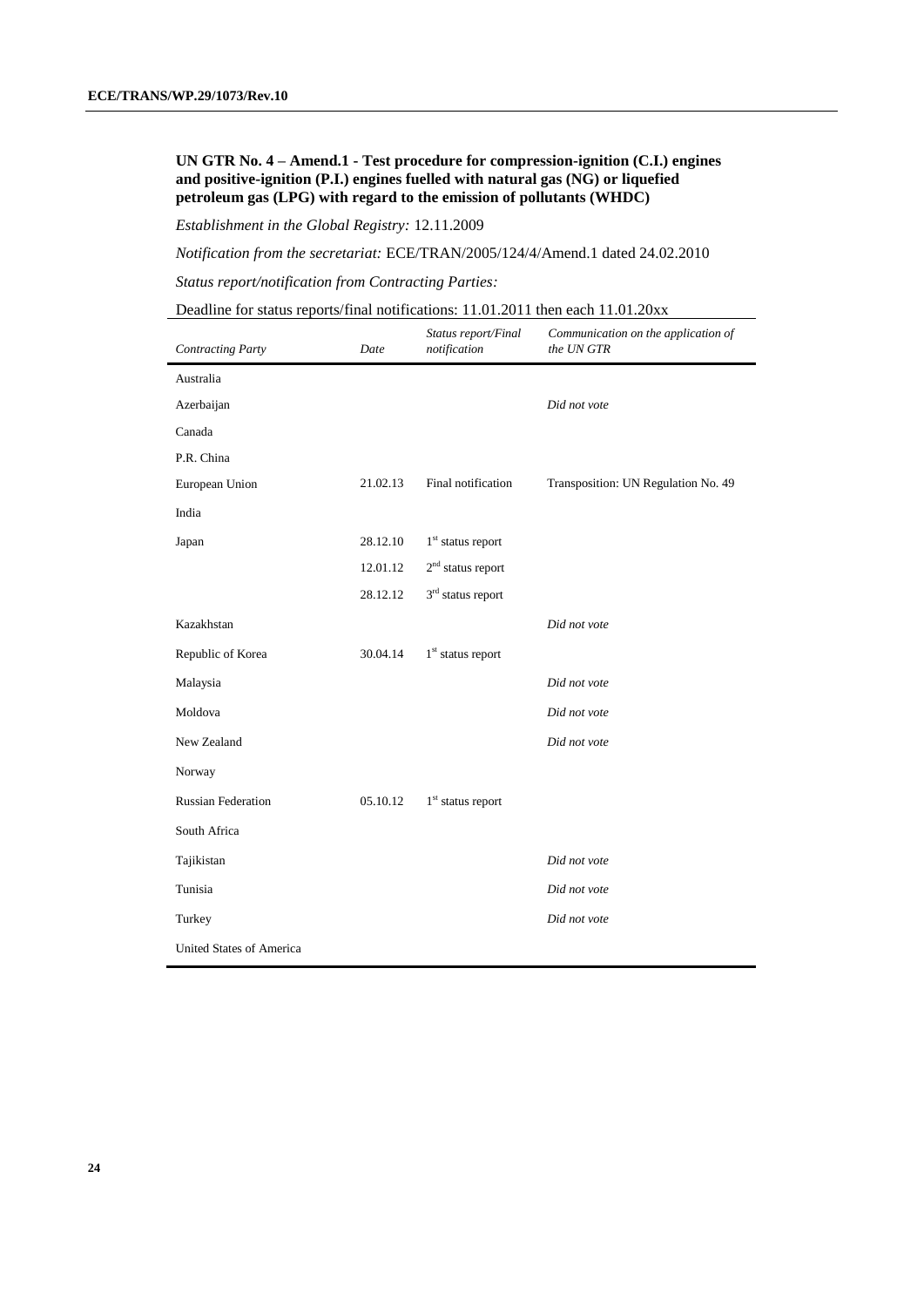**UN GTR No. 4 – Amend.2 - Test procedure for compression-ignition (C.I.) engines and positive-ignition (P.I.) engines fuelled with natural gas (NG) or liquefied petroleum gas (LPG) with regard to the emission of pollutants (WHDC)**

*Establishment in the Global Registry:* 23.06.2010

*Notification from the secretariat:* ECE/TRAN/2005/124/4/Amend.2 dated 18.10.2010

*Status report/notification from Contracting Parties:*

| Deadline for status reports/final notifications: 22.08.2011 then each 22.08.20xx |  |
|----------------------------------------------------------------------------------|--|
|----------------------------------------------------------------------------------|--|

| <b>Contracting Party</b>        | Date     | Status report/Final<br>notification | Communication on the application of<br>the UN GTR |
|---------------------------------|----------|-------------------------------------|---------------------------------------------------|
| Australia                       |          |                                     |                                                   |
| Azerbaijan                      |          |                                     | Did not vote                                      |
| Canada                          |          |                                     |                                                   |
| P.R. China                      |          |                                     |                                                   |
| European Union                  | 21.02.13 | Final notification                  | Transposition: UN Regulation No. 49               |
| India                           |          |                                     |                                                   |
| Japan                           | 19.08.11 | $1st$ status report                 |                                                   |
|                                 | 21.08.12 | $2nd$ status report                 |                                                   |
|                                 | 17.07.13 | 3 <sup>rd</sup> status report       |                                                   |
| Kazakhstan                      |          |                                     | Did not vote                                      |
| Republic of Korea               | 30.04.14 | $1st$ status report                 |                                                   |
| Malaysia                        |          |                                     | Did not vote                                      |
| Moldova                         |          |                                     | Did not vote                                      |
| New Zealand                     |          |                                     |                                                   |
| Norway                          |          |                                     |                                                   |
| <b>Russian Federation</b>       | 05.10.12 | $1st$ status report                 |                                                   |
| South Africa                    |          |                                     |                                                   |
| Tajikistan                      |          |                                     | Did not vote                                      |
| Tunisia                         |          |                                     | Did not vote                                      |
| Turkey                          |          |                                     |                                                   |
| <b>United States of America</b> |          |                                     |                                                   |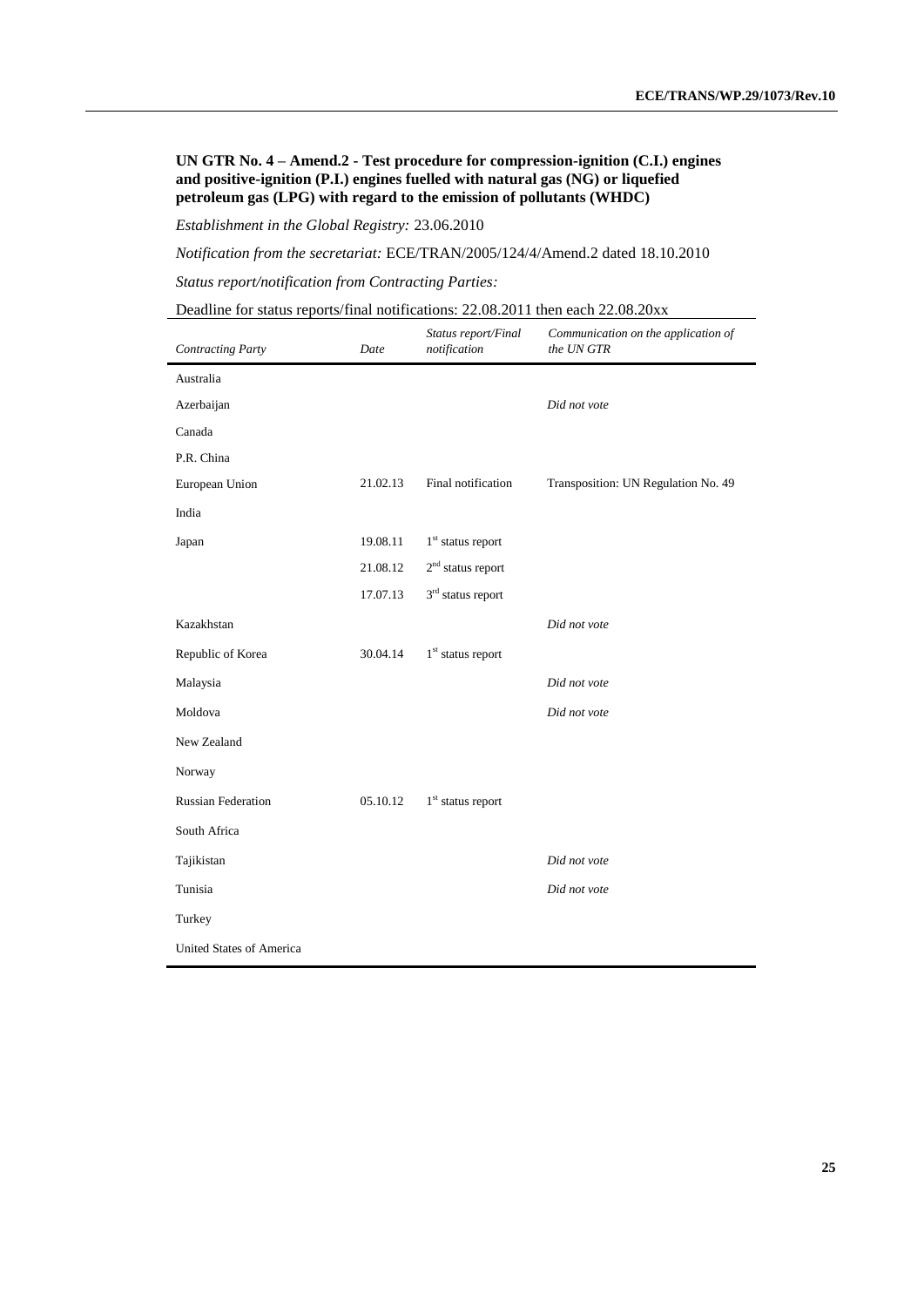#### **UN GTR No. 5 - Technical requirements for on-board diagnostic systems (OBD) for road vehicles**

*Establishment in the Global Registry:* 15.11.2006

*Notification from the secretariat:* ECE/TRAN/2005/124/5 dated 02.02.07

*Status report/notification from Contracting Parties:*

Deadline for status reports/final notifications: 14.01.2008 then each 14.01.20xx

| <b>Contracting Party</b>  | Date     | Status report/Final<br>notification | Communication on the application of<br>the UN GTR |
|---------------------------|----------|-------------------------------------|---------------------------------------------------|
| Australia                 |          |                                     | Did not vote (but voted Amend. 1)                 |
| Azerbaijan                |          |                                     | Did not vote                                      |
| Canada                    | 11.01.10 | $1st$ status report                 |                                                   |
|                           | 03.06.14 | $2nd$ status report                 |                                                   |
| P.R. China                |          |                                     |                                                   |
| European Union            | 08.02.08 | Final notification                  | Transposition: UN Regulation No. 49               |
| India                     | 08.05.08 | 1 <sup>st</sup> status report       |                                                   |
|                           | 24.02.10 | $2nd$ status report                 |                                                   |
| Japan                     | 11.01.08 | $1st$ status report                 |                                                   |
|                           | 07.01.09 | $2nd$ status report                 |                                                   |
|                           | 11.01.10 | $3rd$ status report                 |                                                   |
|                           | 28.12.10 | 4 <sup>th</sup> status report       |                                                   |
|                           | 12.01.12 | $5^{\text{th}}$ status report       |                                                   |
|                           | 28.12.12 | $6th$ status report                 |                                                   |
| Kazakhstan                |          |                                     | Did not vote                                      |
| Republic of Korea         | 27.06.08 | $1st$ status report                 |                                                   |
|                           | 30.04.14 | $2nd$ status report                 |                                                   |
| Malaysia                  |          |                                     |                                                   |
| Moldova                   |          |                                     | Did not vote                                      |
| New Zealand               |          |                                     | Did not vote                                      |
| Norway                    |          |                                     |                                                   |
| <b>Russian Federation</b> | 03.12.08 | $1^{\rm st}$ status report          |                                                   |
|                           | 28.12.09 | Final notification                  | Transposition: UN Regulation No. 49               |
|                           | 05.10.12 | Final notification                  | Confirmation                                      |
| South Africa              |          |                                     |                                                   |
| Tajikistan                |          |                                     | Did not vote                                      |
| Tunisia                   |          |                                     | Did not vote                                      |
| Turkey                    |          |                                     |                                                   |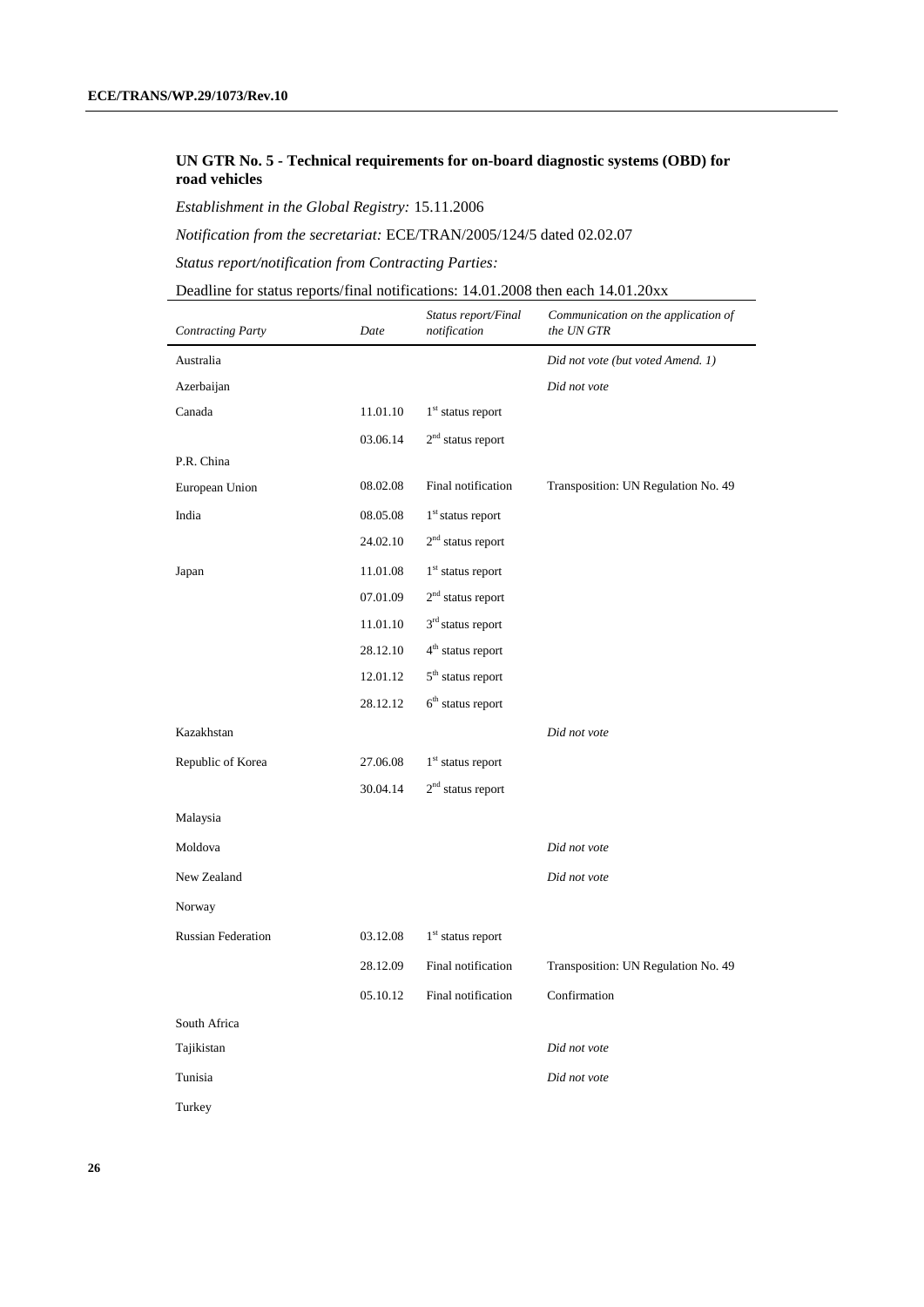| <b>Contracting Party</b> | Date | <i>Status report/Final</i><br>notification | Communication on the application of<br>the UN GTR |
|--------------------------|------|--------------------------------------------|---------------------------------------------------|
|--------------------------|------|--------------------------------------------|---------------------------------------------------|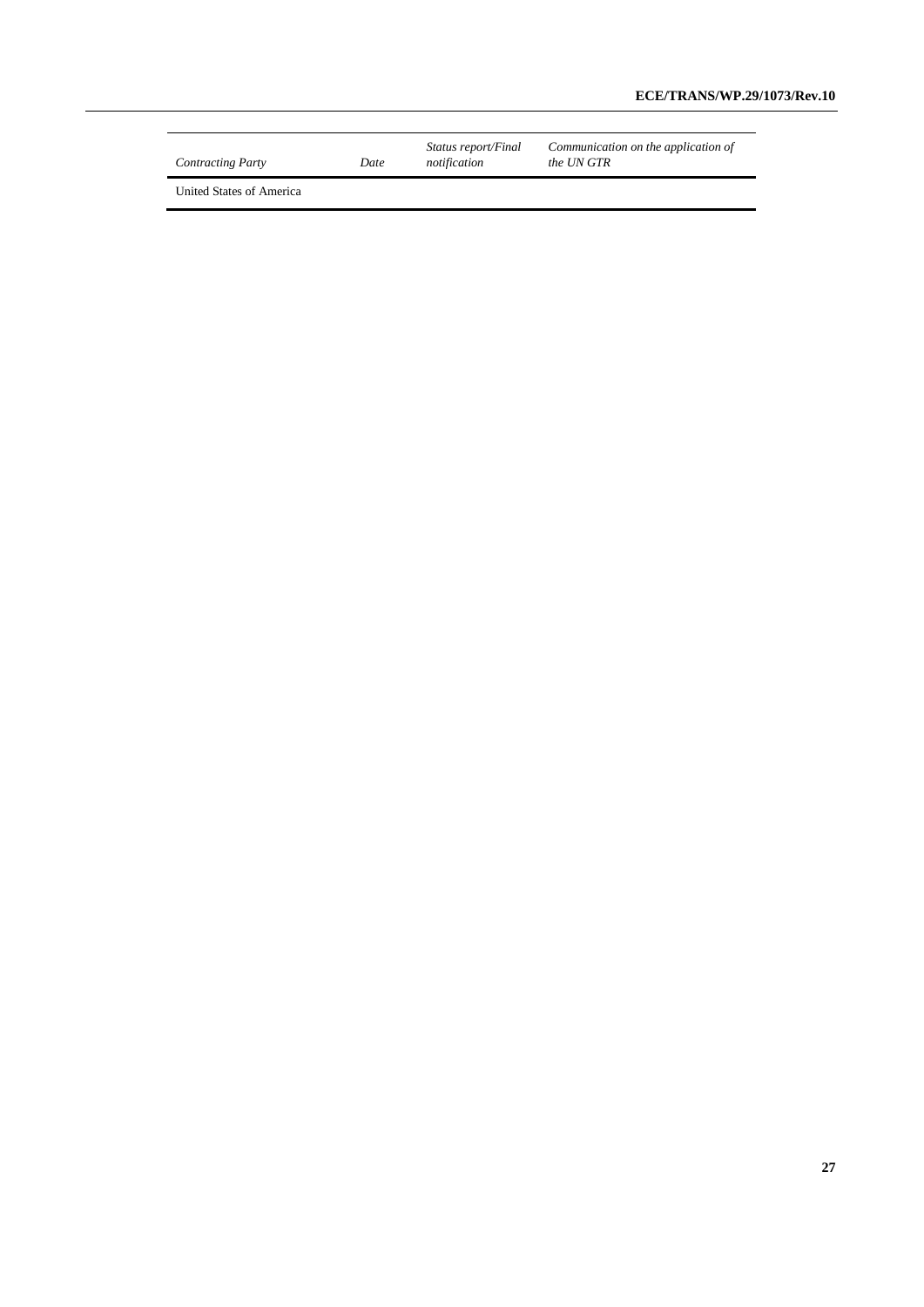#### **UN GTR No. 5 – Amend. 1 - Technical requirements for on-board diagnostic systems (OBD) for road vehicles**

*Establishment in the Global Registry:* 15.11.2012

*Notification from the secretariat:* ECE/TRAN/2005/124/5/Amend.1 dated 17.01.13

*Status report/notification from Contracting Parties:*

Deadline for status reports/final notifications: 15.01.2014 then each 15.01.20xx

| <b>Contracting Party</b>  | Date     | Status report/Final<br>notification                       | Communication on the application of<br>the UN GTR |
|---------------------------|----------|-----------------------------------------------------------|---------------------------------------------------|
| Australia                 |          |                                                           | Voted (but not the UN GTR)                        |
| Azerbaijan                |          |                                                           | Did not vote                                      |
| Canada                    |          |                                                           |                                                   |
| P.R. China                |          |                                                           |                                                   |
| European Union            | 21.02.13 | Final notification<br>(original version of<br>the UN GTR) | Transposition: UN Regulation No. 49               |
| India                     |          |                                                           |                                                   |
| Japan                     |          |                                                           |                                                   |
| Kazakhstan                |          |                                                           | Did not vote                                      |
| Republic of Korea         | 30.04.14 | $1st$ status report                                       |                                                   |
| Malaysia                  |          |                                                           |                                                   |
| Moldova                   |          |                                                           | Did not vote                                      |
| New Zealand               |          |                                                           | Did not vote                                      |
| Norway                    |          |                                                           |                                                   |
| <b>Russian Federation</b> |          |                                                           |                                                   |
| South Africa              |          |                                                           |                                                   |
| Tajikistan                |          |                                                           | Did not vote                                      |
| Tunisia                   |          |                                                           | Did not vote                                      |
| Turkey                    |          |                                                           |                                                   |
| United States of America  |          |                                                           |                                                   |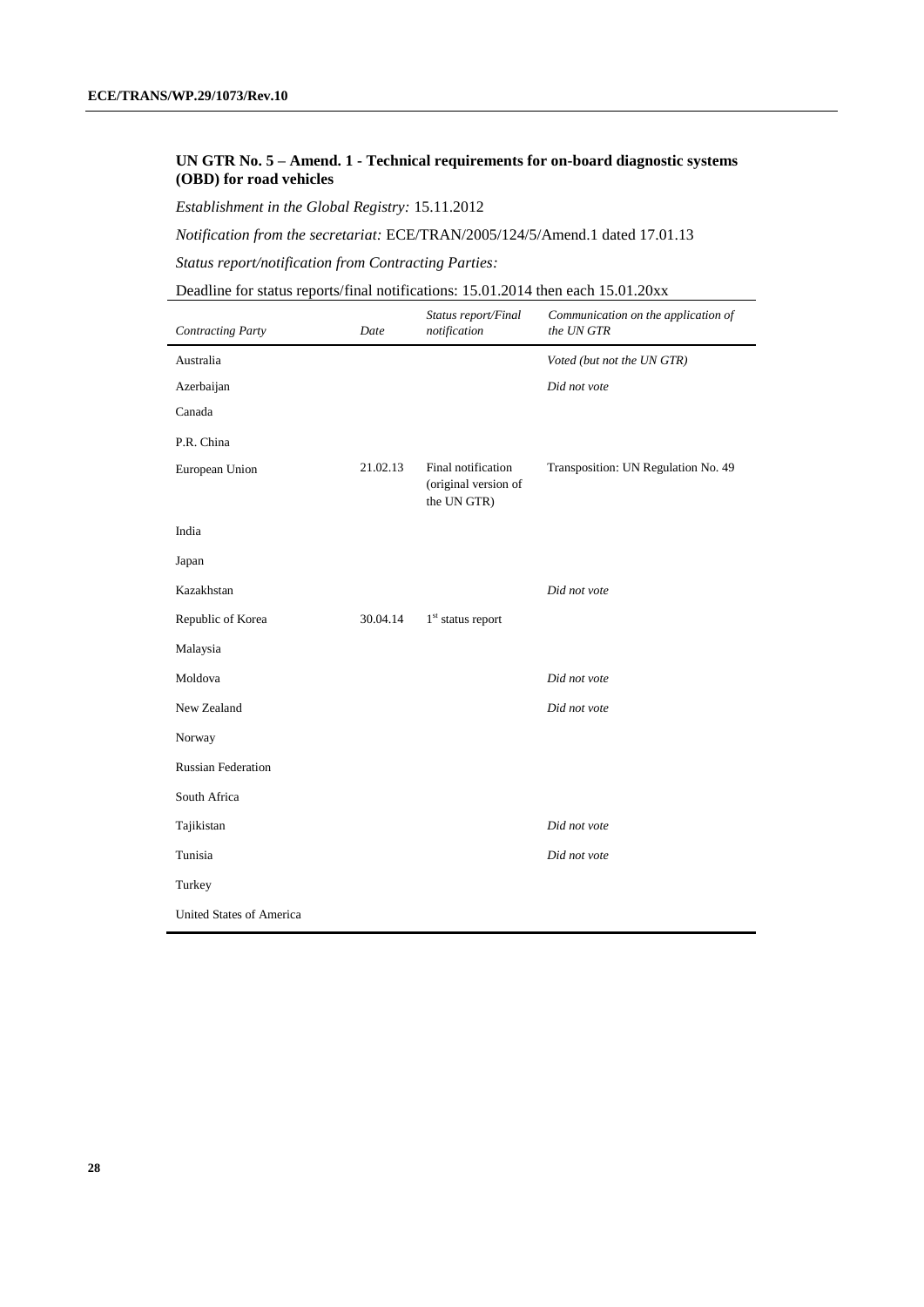#### **UN GTR No. 6 - Safety glazing materials for motor vehicles and motor vehicle equipment**

*Establishment in the Global Registry:* 12.03.2008

*Notification from the secretariat:* ECE/TRAN/2005/124/6 dated 30.04.2008

*Status report/notification from Contracting Parties:*

Deadline for status reports/final notifications: 11.05.2009 then each 11.05.20xx

| <b>Contracting Party</b>  | Date     | Status report/Final<br>notification | Communication on the application of<br>the UN GTR |
|---------------------------|----------|-------------------------------------|---------------------------------------------------|
| Australia                 |          |                                     | Did not vote (but voted Amend. 1)                 |
| Azerbaijan                |          |                                     | Did not vote                                      |
| Canada                    | 14.05.09 | 1st status report                   |                                                   |
|                           | 27.11.13 | $2nd$ and $3rd$ status<br>report    |                                                   |
| P.R. China                |          |                                     |                                                   |
| European Union            | 20.04.09 | $1st$ status report                 |                                                   |
|                           | 11.05.10 | $2nd$ status report                 |                                                   |
|                           | 21.02.13 | Final notification                  | Transposition: UN Regulation No. 43               |
|                           |          |                                     |                                                   |
| India                     | 28.07.09 | $1st$ status report                 |                                                   |
| Japan                     | 28.05.09 | $1st$ status report                 |                                                   |
|                           | 10.07.10 | $2nd$ status report                 |                                                   |
|                           | 16.08.11 | $3rd$ status report                 |                                                   |
|                           | 08.05.12 | 4 <sup>th</sup> status report       |                                                   |
|                           | 17.04.13 | $5th$ status report                 |                                                   |
| Kazakhstan                |          |                                     | Did not vote                                      |
| Republic of Korea         | 23.10.09 | $1st$ status report                 |                                                   |
|                           | 30.04.14 | Final notification                  |                                                   |
| Malaysia                  |          |                                     |                                                   |
| Moldova                   |          |                                     | Did not vote                                      |
| New Zealand               |          |                                     | Did not vote                                      |
| Norway                    |          |                                     |                                                   |
| <b>Russian Federation</b> | 28.12.09 | Final notification                  | Transposition: UN Regulation No. 43               |
|                           | 05.10.12 | Final notification                  | Confirmation: UN Regulation No. 43                |
| South Africa              |          |                                     |                                                   |

Tajikistan *Did not vote*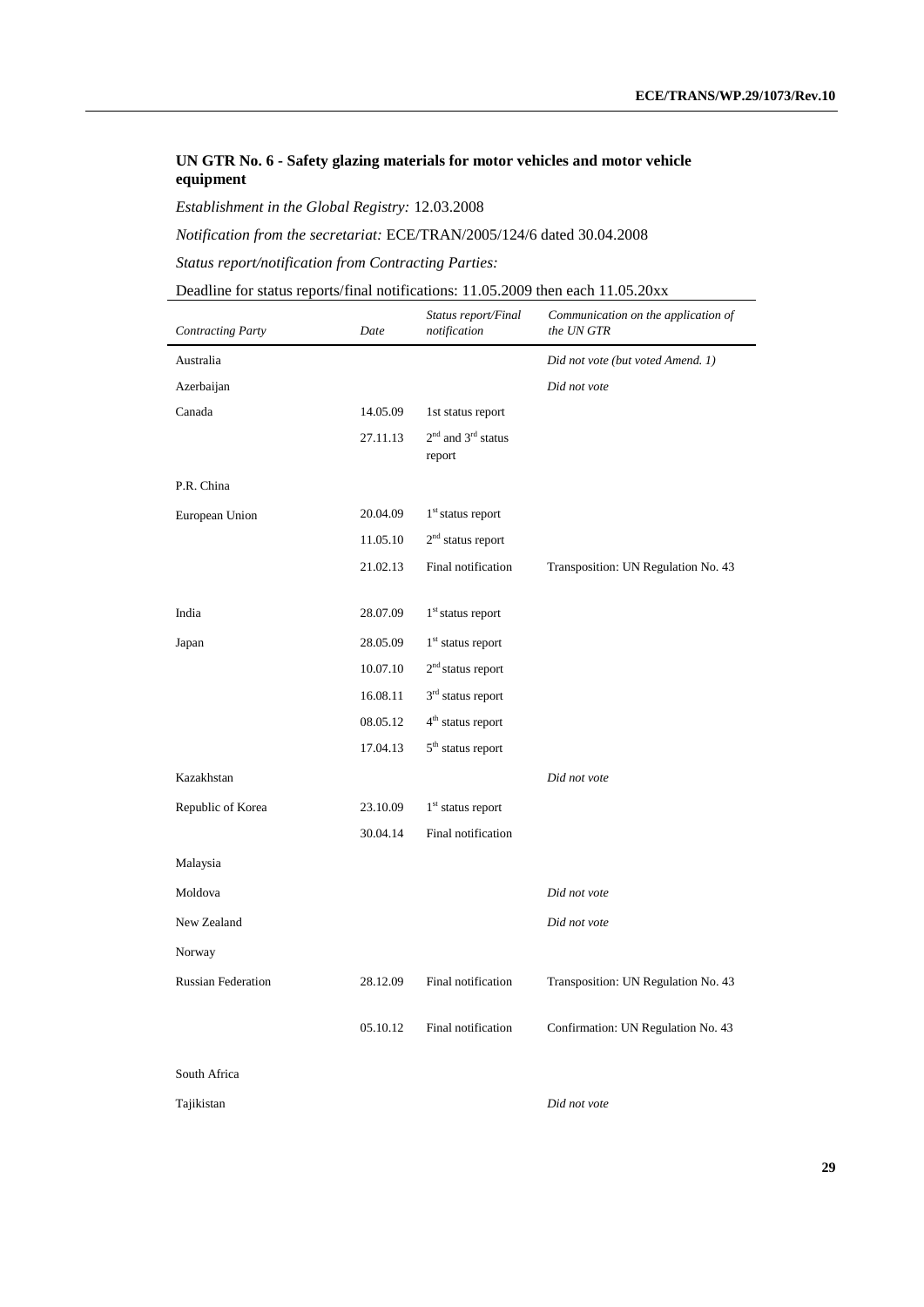#### **ECE/TRANS/WP.29/1073/Rev.10**

| <b>Contracting Party</b> | Date     | Status report/Final<br>notification | Communication on the application of<br>the UN GTR |
|--------------------------|----------|-------------------------------------|---------------------------------------------------|
| Tunisia                  |          |                                     | Did not vote                                      |
| Turkey                   |          |                                     |                                                   |
| United States of America | 09.03.09 | $1st$ status report                 |                                                   |
|                          | 14.11.13 | $2nd$ status report                 |                                                   |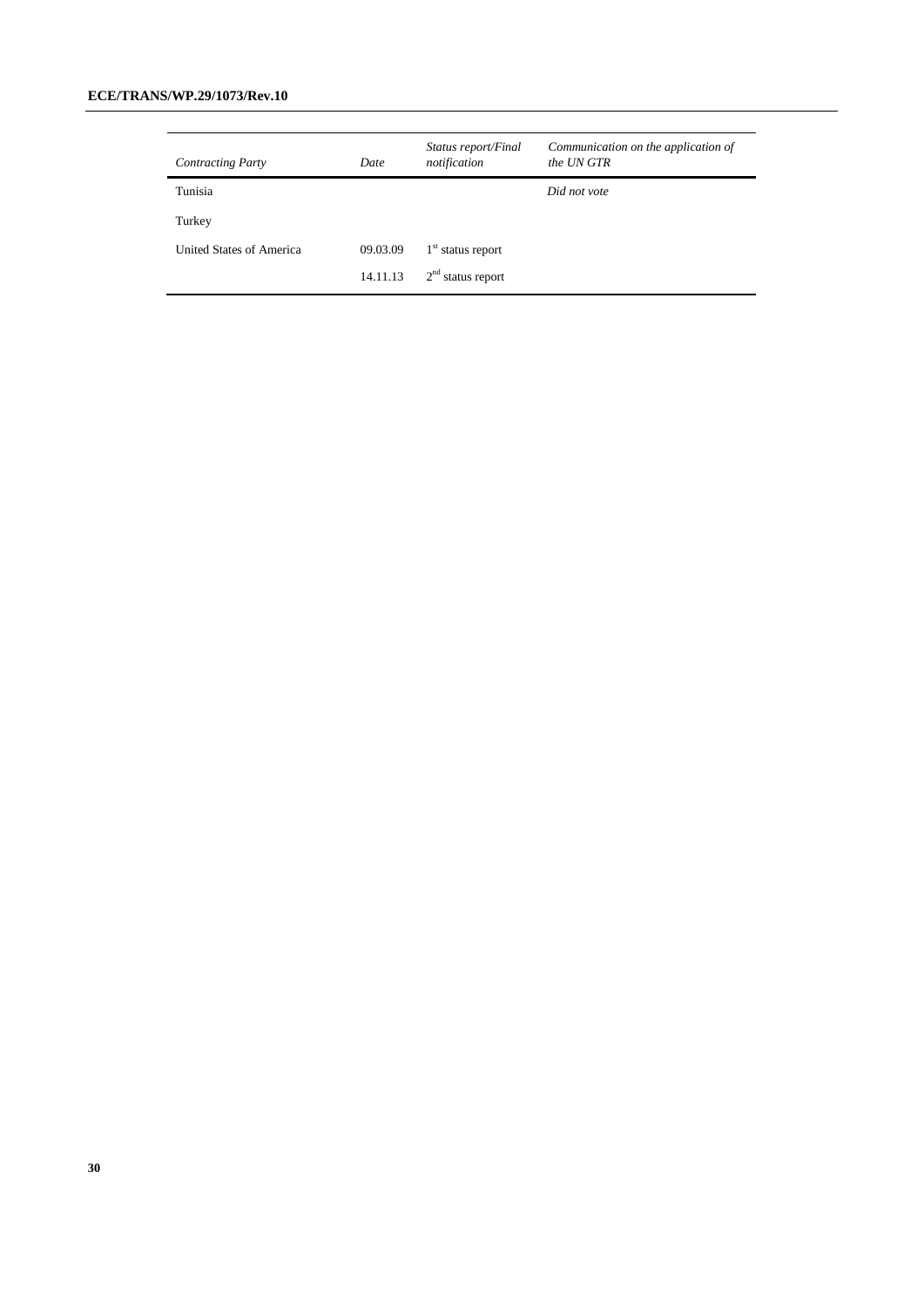#### **UN GTR No. 6 – Amend. 1 - Safety glazing materials for motor vehicles and motor vehicle equipment**

*Establishment in the Global Registry:* 09.03.2011

*Notification from the secretariat:* ECE/TRAN/2005/124/6/Amend.1 dated 07.04.11

*Status report/notification from Contracting Parties:*

Deadline for status reports/final notifications: 08.05.2012 then each 08.05.20xx

| <b>Contracting Party</b>  | Date     | Status report/Final<br>notification | Communication on the application of<br>the UN GTR |
|---------------------------|----------|-------------------------------------|---------------------------------------------------|
| Australia                 |          |                                     | Voted (but not the UN GTR)                        |
| Azerbaijan                |          |                                     | Did not vote                                      |
| Canada                    |          |                                     |                                                   |
| P.R. China                |          |                                     |                                                   |
| European Union            | 21.02.13 | Final notification                  | Transposition: UN Regulation No. 43               |
| India                     |          |                                     |                                                   |
| Japan                     | 08.05.12 | $1st$ status report                 |                                                   |
|                           | 17.04.13 | $2nd$ status report                 |                                                   |
| Kazakhstan                |          |                                     | Did not vote                                      |
| Republic of Korea         | 30.04.14 | $1st$ status report                 |                                                   |
| Malaysia                  |          |                                     | Did not vote                                      |
| Moldova                   |          |                                     | Did not vote                                      |
| New Zealand               |          |                                     | Did not vote                                      |
| Norway                    |          |                                     |                                                   |
| <b>Russian Federation</b> |          |                                     |                                                   |
| South Africa              |          |                                     |                                                   |
| Tajikistan                |          |                                     | Did not vote                                      |
| Tunisia                   |          |                                     | Did not vote                                      |
| Turkey                    |          |                                     |                                                   |
| United States of America  | 14.11.13 | Status report                       |                                                   |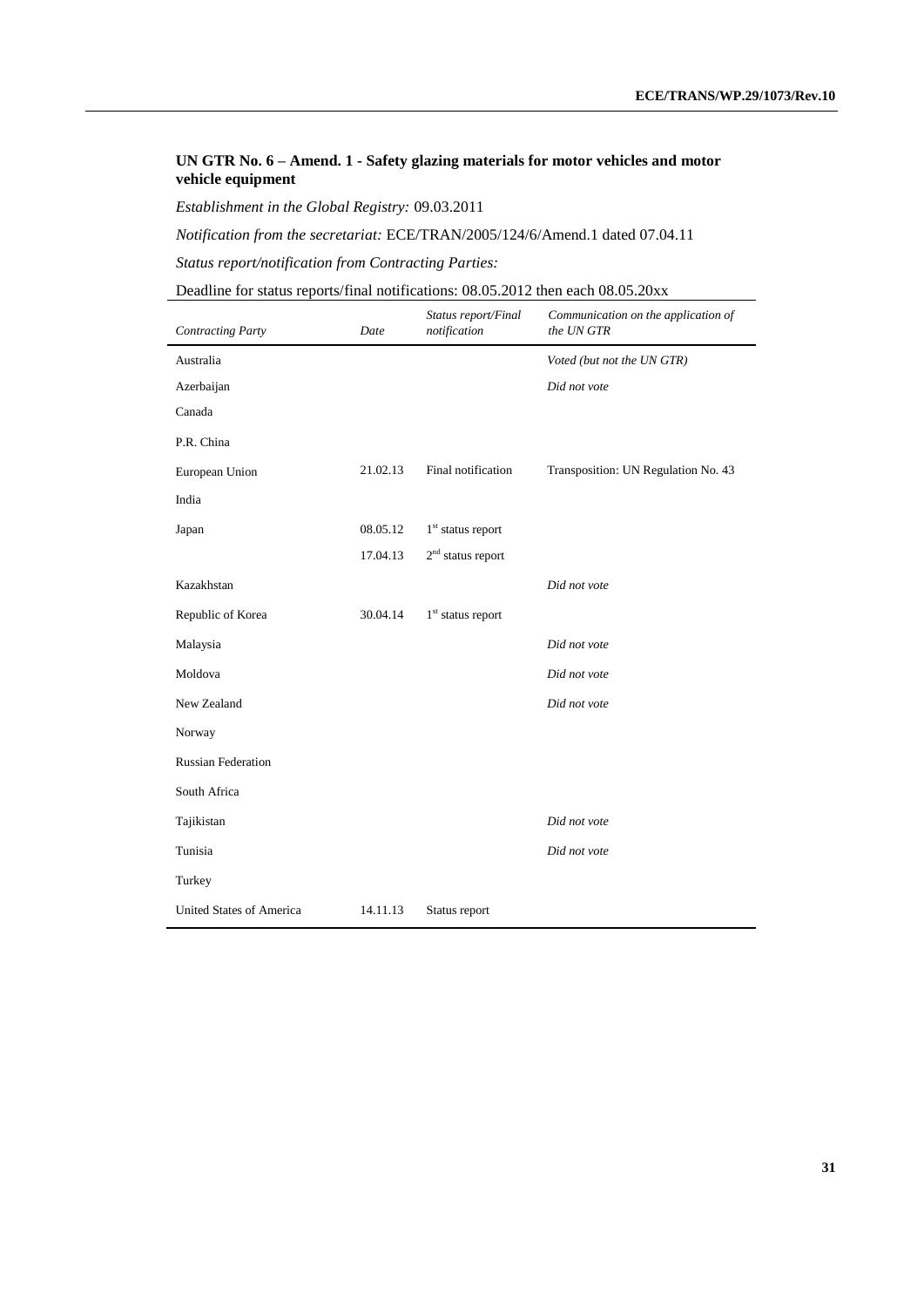#### **UN GTR No. 7 - Head restraints**

*Establishment in the Global Registry:* 12.03.2008

*Notification from the secretariat:* ECE/TRAN/2005/124/7 dated 30.04.2008

*Status report/notification from Contracting Parties:*

# Deadline for status reports/final notifications: 12.05.2009 then each 12.05.20xx

| <b>Contracting Party</b>        | Date     | Status report/Final<br>notification | Communication on the application of<br>the UN GTR      |
|---------------------------------|----------|-------------------------------------|--------------------------------------------------------|
| Australia                       |          |                                     | Did not vote                                           |
| Azerbaijan                      |          |                                     | Did not vote                                           |
| Canada                          | 27.08.09 | $1st$ status report                 |                                                        |
|                                 | 06.07.11 | Final notification                  | UN GTR transposed into national law<br>with amendments |
| P.R. China                      |          |                                     |                                                        |
| European Union                  | 19.06.09 | $1st$ status report                 |                                                        |
|                                 | 11.05.10 | $2nd$ status report                 |                                                        |
|                                 | 21.02.13 | 3 <sup>rd</sup> status report       |                                                        |
|                                 | 07.03.14 | 4 <sup>th</sup> status report       |                                                        |
| India                           | 24.07.09 | $1st$ status report                 |                                                        |
| Japan                           | 28.05.09 | $1st$ status report                 |                                                        |
|                                 | 09.07.10 | $2nd$ status report                 |                                                        |
|                                 | 16.08.11 | 3 <sup>rd</sup> status report       |                                                        |
|                                 | 08.05.12 | 4 <sup>th</sup> status report       |                                                        |
|                                 | 17.04.13 | $5th$ status report                 |                                                        |
| Kazakhstan                      |          |                                     | Did not vote                                           |
| Republic of Korea               | 23.10.09 | 1 <sup>st</sup> status report       |                                                        |
|                                 | 30.04.14 | Final notification                  |                                                        |
| Malaysia                        |          |                                     |                                                        |
| Moldova                         |          |                                     | Did not vote                                           |
| New Zealand                     |          |                                     | Did not vote                                           |
| Norway                          |          |                                     | Did not vote                                           |
| <b>Russian Federation</b>       | 28.12.09 | $1st$ status report                 |                                                        |
|                                 | 05.10.12 | $2nd$ status report                 |                                                        |
| South Africa                    |          |                                     |                                                        |
| Tajikistan                      |          |                                     | Did not vote                                           |
| Tunisia                         |          |                                     | Did not vote                                           |
| Turkey                          |          |                                     |                                                        |
| <b>United States of America</b> | 09.03.09 | 1 <sup>st</sup> status report       |                                                        |
|                                 | 14.11.13 | $2nd$ status report                 |                                                        |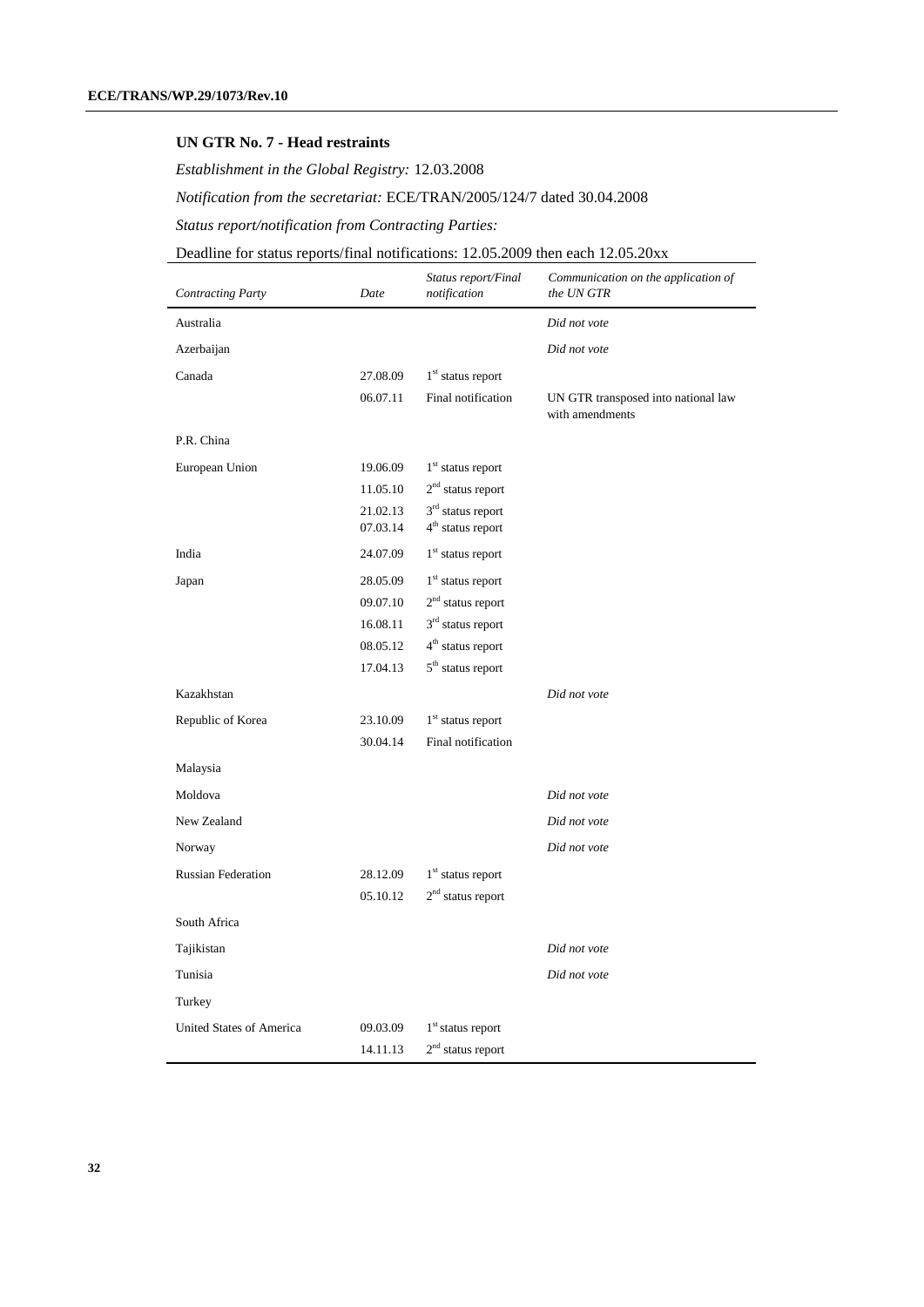#### **UN GTR No. 8 - Electronic stability control systems**

*Establishment in the Global Registry:* 26.06.2008

*Notification from the secretariat:* ECE/TRAN/2005/124/8 dated 24.07.08

*Status report/notification from Contracting Parties:*

#### Deadline for status reports/final notifications: 25.08.2009 then each 25.08.20xx

| <b>Contracting Party</b>        | Date     | Status report/Final<br>notification | Communication on the application of<br>the UN GTR                     |
|---------------------------------|----------|-------------------------------------|-----------------------------------------------------------------------|
| Australia                       | 20.04.10 | Final notification                  | UN GTR transposed into national law<br>with amendments and exemptions |
| Azerbaijan                      |          |                                     | Did not vote                                                          |
| Canada                          | 27.08.09 | $1st$ status report                 |                                                                       |
|                                 | 06.07.11 | Final notification                  | UN GTR transposed into national law<br>with amendments and exemptions |
| P.R. China                      |          |                                     |                                                                       |
| European Union                  | 19.06.09 | 1 <sup>st</sup> status report       |                                                                       |
|                                 | 21.02.13 | Final notification                  | Transposition: UN Regulation No.13-H                                  |
| India                           | 04.09.09 | 1 <sup>st</sup> status report       |                                                                       |
| Japan                           | 18.08.09 | Final notification                  |                                                                       |
| Kazakhstan                      |          |                                     | Did not vote                                                          |
| Republic of Korea               | 23.10.09 | $1st$ status report                 |                                                                       |
|                                 | 30.10.14 | Final notification                  |                                                                       |
| Malaysia                        |          |                                     |                                                                       |
| Moldova                         |          |                                     | Did not vote                                                          |
| New Zealand                     |          |                                     |                                                                       |
| Norway                          |          |                                     |                                                                       |
| <b>Russian Federation</b>       | 28.12.09 | Final notification                  | Transposition: UN Regulation No.13-H                                  |
|                                 | 05.10.12 | Final notification                  | Confirmation: UN Regulation No.13-H<br>(from 01.01.2015)              |
| South Africa                    |          |                                     |                                                                       |
| Tajikistan                      |          |                                     | Did not vote                                                          |
| Tunisia                         |          |                                     | Did not vote                                                          |
| Turkey                          |          |                                     | Did not vote                                                          |
| <b>United States of America</b> | 14.11.13 | $1st$ status report                 |                                                                       |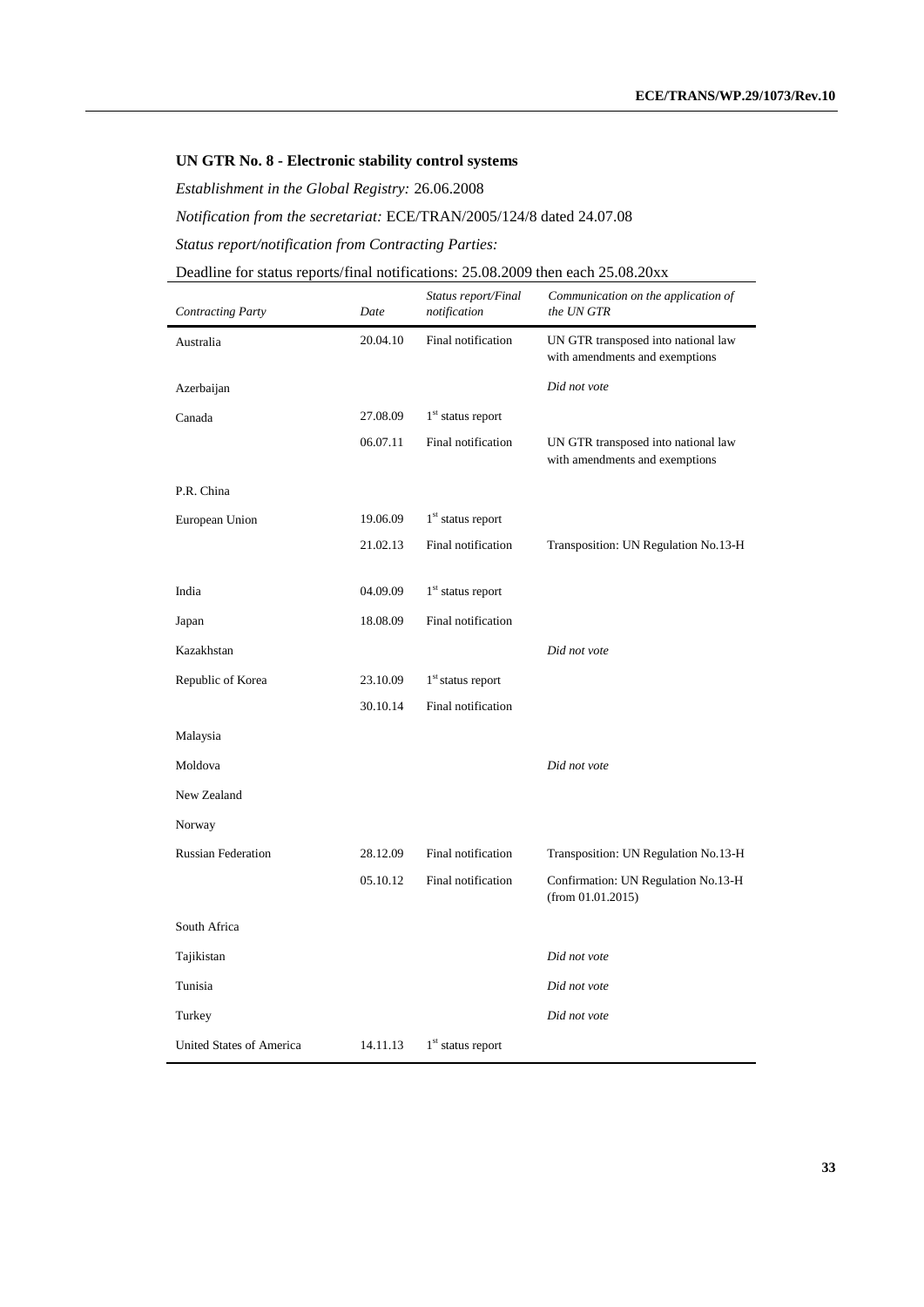#### **UN GTR No. 9 - Pedestrian safety**

*Establishment in the Global Registry:* 12.11.2008

# *Notification from the secretariat:* ECE/TRAN/2005/124/9 dated 22.01.09

*Status report/notification from Contracting Parties:*

# Deadline for status reports/final notifications: 11.01.2010 then each 11.01.20xx

| <b>Contracting Party</b>  | Date     | Status report/Final<br>notification | Communication on the application of<br>the UN GTR                   |
|---------------------------|----------|-------------------------------------|---------------------------------------------------------------------|
| Australia                 | 20.04.10 | $1st$ status report                 |                                                                     |
| Azerbaijan                |          |                                     | Did not vote                                                        |
| Canada                    |          |                                     |                                                                     |
| P.R. China                |          |                                     |                                                                     |
| European Union            | 11.05.10 | Final notification                  | Total integration into regional law                                 |
| India                     | 20.05.10 | $1st$ status report                 |                                                                     |
| Japan                     | 11.01.10 | $1st$ status report                 |                                                                     |
|                           | 28.12.10 | $2nd$ status report                 |                                                                     |
|                           | 12.01.12 | Final notification                  | Integration into national law                                       |
| Kazakhstan                |          |                                     | Did not vote                                                        |
| Republic of Korea         | 23.10.09 | Final notification                  |                                                                     |
|                           | 28.12.10 | $2nd$ status report                 |                                                                     |
| Malaysia                  |          |                                     | Did not vote (but voted Amend. 1)                                   |
| Moldova                   |          |                                     | Did not vote                                                        |
| New Zealand               |          |                                     | Did not vote                                                        |
| Norway                    |          |                                     |                                                                     |
| <b>Russian Federation</b> | 28.12.09 | Final notification                  | Total integration into the national law                             |
|                           | 05.10.12 | Final notification                  | Confirmed total integration into the<br>national law by 01.01.2016. |
| South Africa              |          |                                     |                                                                     |
| Tajikistan                |          |                                     | Did not vote                                                        |
| Tunisia                   |          |                                     | Did not vote                                                        |
| Turkey                    |          |                                     | Did not vote                                                        |
| United States of America  | 14.11.13 | $1st$ status report                 |                                                                     |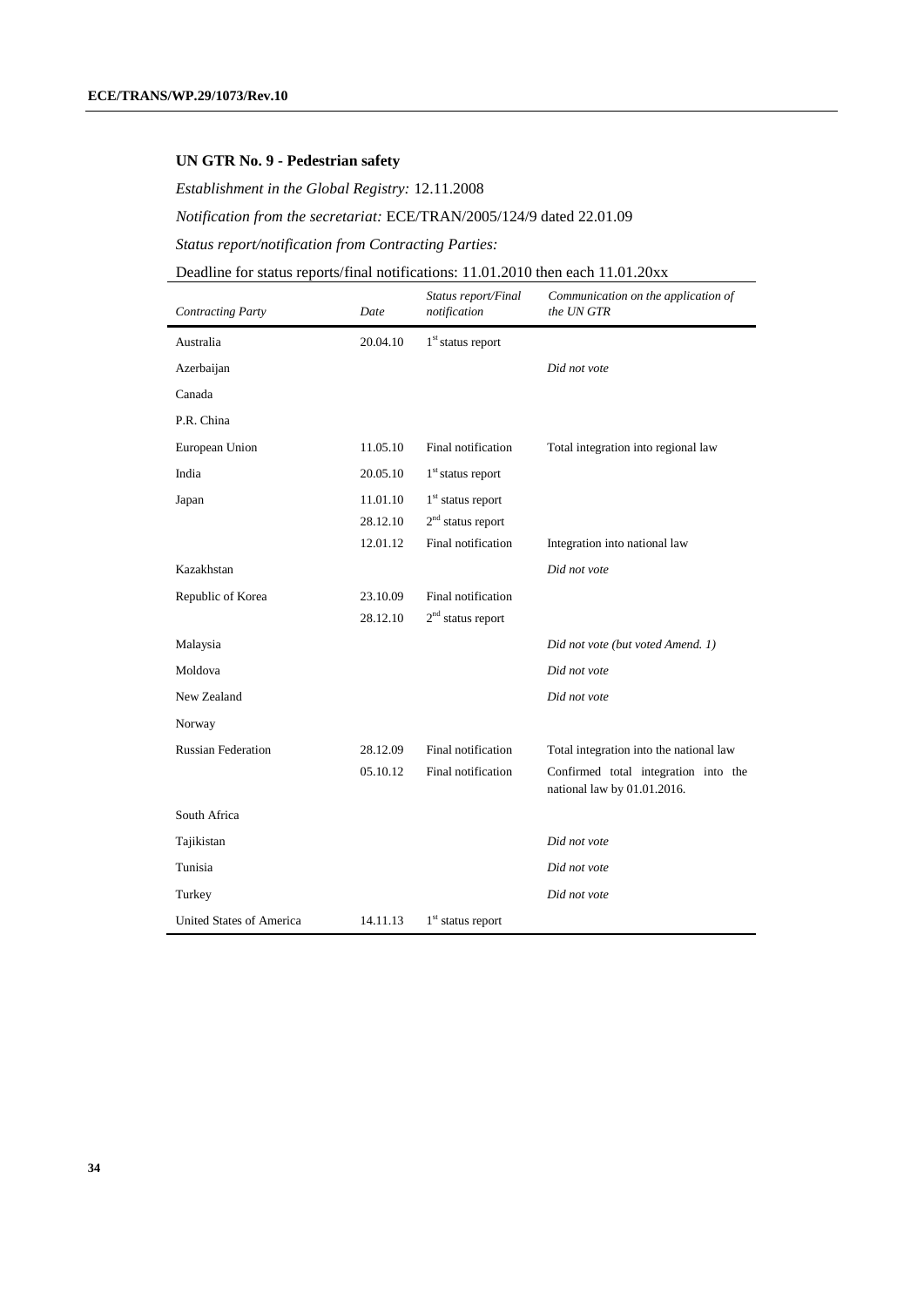#### **UN GTR No. 9 – Amend. 1 - Pedestrian safety**

*Establishment in the Global Registry:* 10.11.2010

*Notification from the secretariat:* ECE/TRAN/2005/124/9/Amend.1 dated 22.02.11

*Status report/notification from Contracting Parties:*

#### Deadline for status reports/final notifications: 09.01.2012 then each 09.01.20xx

| <b>Contracting Party</b>        | Date     | Status report/Final<br>notification | Communication on the application of<br>the UN GTR                 |
|---------------------------------|----------|-------------------------------------|-------------------------------------------------------------------|
| Australia                       |          |                                     |                                                                   |
| Azerbaijan                      |          |                                     | Did not vote                                                      |
| Canada                          |          |                                     |                                                                   |
| P.R. China                      |          |                                     |                                                                   |
| European Union                  | 21.02.13 | Final notification                  | Transposition: UN Regulation No. 127                              |
| India                           |          |                                     |                                                                   |
| Japan                           | 12.01.12 | Final notification                  |                                                                   |
| Kazakhstan                      |          |                                     | Did not vote                                                      |
| Republic of Korea               | 30.04.14 | Final notification                  |                                                                   |
| Malaysia                        |          |                                     | Voted (but not the UN GTR)                                        |
| Moldova                         |          |                                     | Did not vote                                                      |
| New Zealand                     |          |                                     | Did not vote                                                      |
| Norway                          |          |                                     | Did not vote (but voted the UN GTR)                               |
| <b>Russian Federation</b>       | 05.10.12 | Final notification                  | Confirmed total integration into de<br>national law by 01.01.2016 |
| South Africa                    |          |                                     |                                                                   |
| Tajikistan                      |          |                                     | Did not vote                                                      |
| Tunisia                         |          |                                     | Did not vote                                                      |
| Turkey                          |          |                                     | Did not vote                                                      |
| <b>United States of America</b> |          |                                     |                                                                   |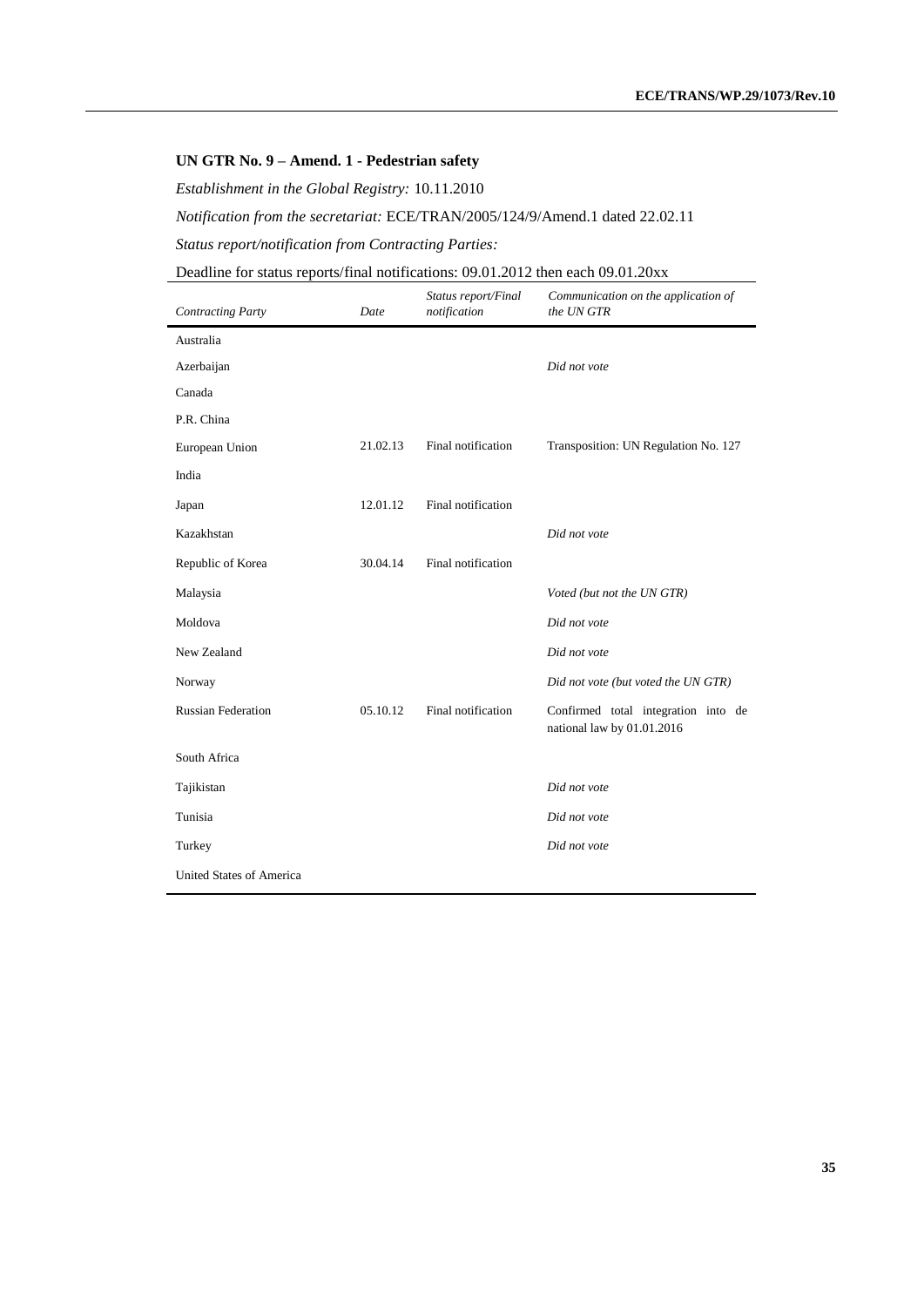#### **UN GTR No. 10 - Off-cycle emissions (OCE)**

*Establishment in the Global Registry:* 24.06.2009

# *Notification from the secretariat:* ECE/TRAN/2005/124/10 dated 08.09.2009

*Status report/notification from Contracting Parties:*

# Deadline for status reports/final notifications: 23.08.2010 then each 23.08.20xx

| <b>Contracting Party</b>        | Date     | Status report/Final<br>notification | Communication on the application of<br>the UN GTR |
|---------------------------------|----------|-------------------------------------|---------------------------------------------------|
| Australia                       |          |                                     |                                                   |
| Azerbaijan                      |          |                                     | Did not vote                                      |
| Canada                          | 27.08.09 | $1st$ status report                 |                                                   |
|                                 | 03.06.14 | $2nd$ status report                 |                                                   |
| P.R. China                      |          |                                     |                                                   |
| European Union                  | 21.02.13 | Final notification                  | Transposition: UN Regulation No. 49               |
| India                           | 20.08.10 | $1st$ status report                 |                                                   |
|                                 | 06.12.11 | $2nd$ status report                 |                                                   |
| Japan                           | 24.08.10 | $1st$ status report                 |                                                   |
|                                 | 19.08.11 | $2nd$ status report                 |                                                   |
|                                 | 21.08.12 | $3rd$ status report                 |                                                   |
|                                 | 17.07.13 | $4th$ status report                 |                                                   |
| Kazakhstan                      |          |                                     | Did not vote                                      |
| Republic of Korea               | 30.10.14 | $1st$ status report                 |                                                   |
| Malaysia                        |          |                                     |                                                   |
| Moldova                         |          |                                     | Did not vote                                      |
| New Zealand                     |          |                                     |                                                   |
| Norway                          |          |                                     |                                                   |
| <b>Russian Federation</b>       | 05.10.12 | $1st$ status report                 |                                                   |
| South Africa                    |          |                                     |                                                   |
| Tajikistan                      |          |                                     | Did not vote                                      |
| Tunisia                         |          |                                     | Did not vote                                      |
| Turkey                          |          |                                     | Did not vote                                      |
| <b>United States of America</b> |          |                                     |                                                   |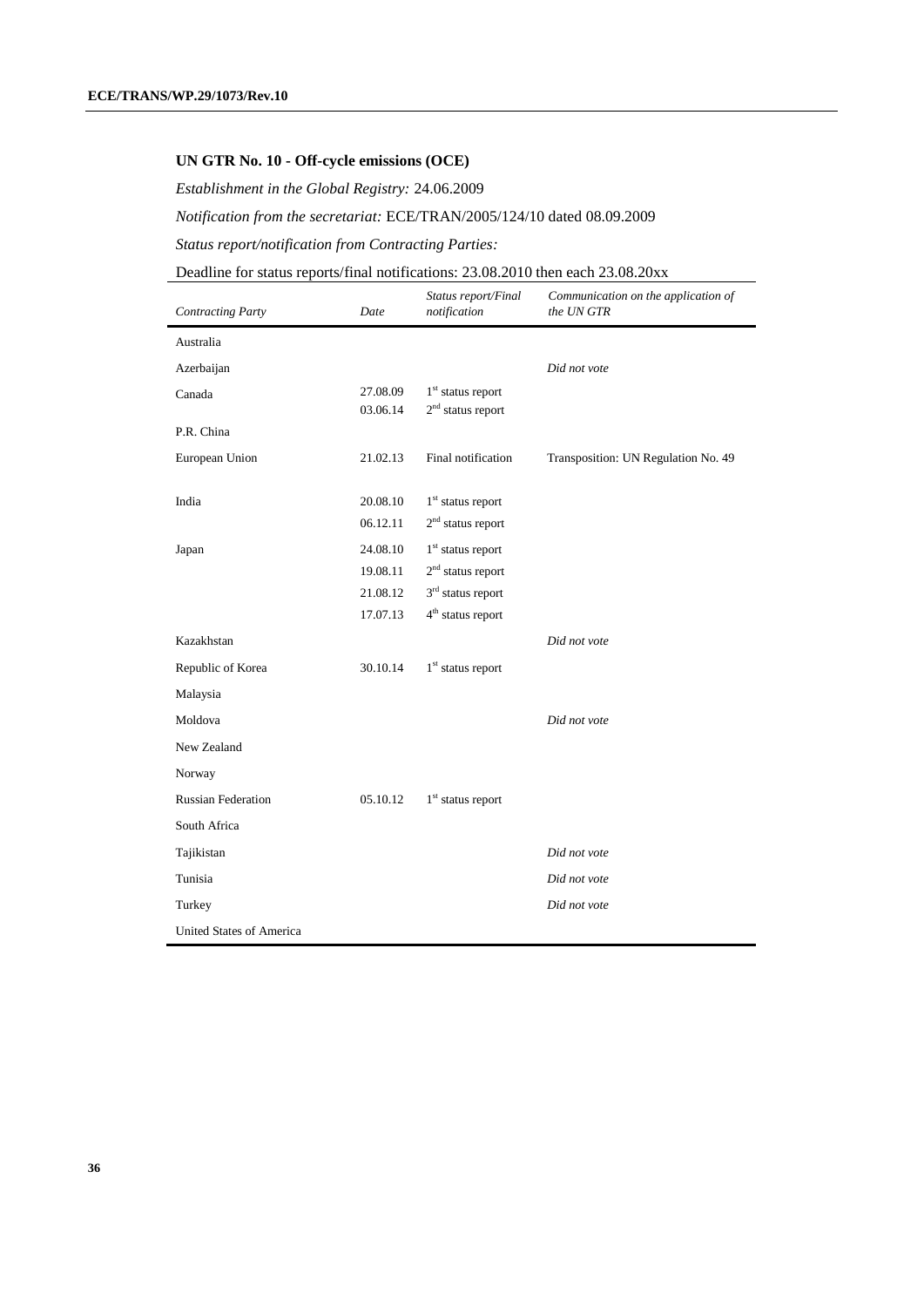**UN GTR No. 11 - Test procedure for compression-ignition engines to be installed in agricultural and forestry tractors and in non-road mobile machinery with regard to the emissions of pollutants by the engine**

*Establishment in the Global Registry:* 12.11.2009

*Notification from the secretariat:* ECE/TRAN/2005/124/11 dated 24.02.2010

*Status report/notification from Contracting Parties:*

Deadline for status reports/final notifications: 11.01.2011 then each 11.01.20xx

| <b>Contracting Party</b>  | Date     | Status report/Final<br>notification | Communication on the application of<br>the UN GTR |
|---------------------------|----------|-------------------------------------|---------------------------------------------------|
| Australia                 |          |                                     | Did not vote (but voted Corr.)                    |
| Azerbaijan                |          |                                     | Did not vote                                      |
| Canada                    | 03.06.14 | $2nd$ status report                 |                                                   |
| P.R. China                |          |                                     |                                                   |
| European Union            | 21.02.13 | Final notification                  | Transposition: UN Regulation No. 96               |
| India                     |          |                                     |                                                   |
| Japan                     | 28.12.10 | Final notification                  | Integration into national law with<br>amendments  |
| Kazakhstan                |          |                                     | Did not vote                                      |
| Republic of Korea         | 30.04.14 | Final notification                  |                                                   |
| Malaysia                  |          |                                     | Did not vote                                      |
| Moldova                   |          |                                     | Did not vote                                      |
| New Zealand               |          |                                     | Did not vote                                      |
| Norway                    |          |                                     |                                                   |
| <b>Russian Federation</b> | 05.10.12 | $1st$ status report                 |                                                   |
| South Africa              |          |                                     |                                                   |
| Tajikistan                |          |                                     | Did not vote                                      |
| Tunisia                   |          |                                     | Did not vote                                      |
| Turkey                    |          |                                     | Did not vote                                      |
| United States of America  |          |                                     |                                                   |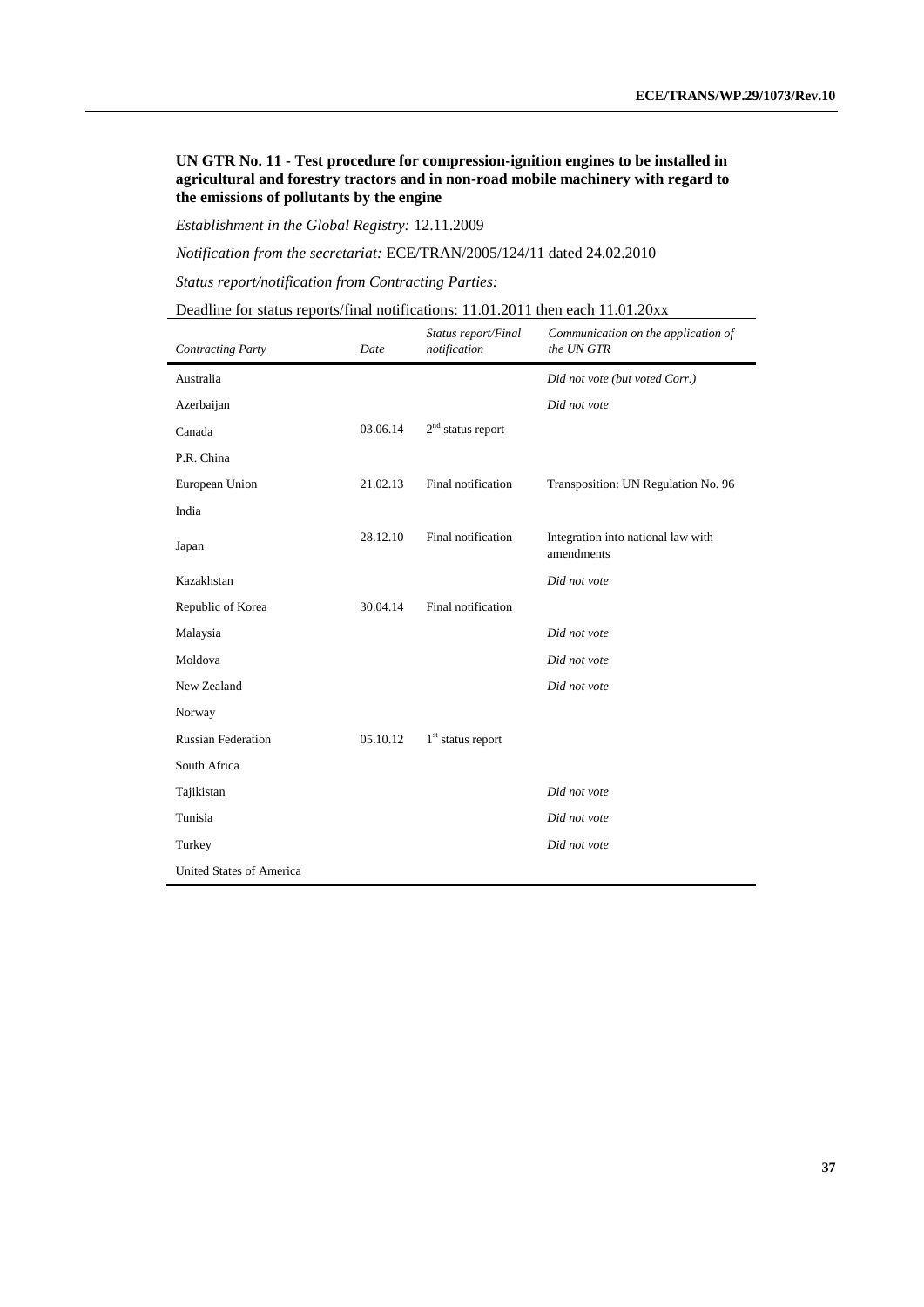#### **UN GTR No. 12 - Location, identification and operation of motorcycle controls, telltales and indicators**

*Establishment in the Global Registry:* 17.11.2011

*Notification from the secretariat:* ECE/TRAN/2005/124/12 dated 30.04.2012

*Status report/notification from Contracting Parties:*

Deadline for status reports/final notifications: 16.01.2013 then each 16.01.20xx

| <b>Contracting Party</b>        | Date     | Status report/Final<br>notification | Communication on the application of<br>the UN GTR |
|---------------------------------|----------|-------------------------------------|---------------------------------------------------|
| Australia                       |          |                                     | Did not vote (but voted Corr.)                    |
| Azerbaijan                      |          |                                     | Did not vote                                      |
| Canada                          |          |                                     |                                                   |
| P.R. China                      |          |                                     |                                                   |
| European Union                  | 21.02.13 | 1 <sup>st</sup> status report       |                                                   |
|                                 | 07.03.14 | Final notification                  | Transposition: UN Regulation No. 60               |
| India                           |          |                                     |                                                   |
| Japan                           | 28.12.12 | $1st$ status report                 |                                                   |
| Kazakhstan                      |          |                                     | Did not vote                                      |
| Republic of Korea               | 30.04.14 | $1st$ status report                 |                                                   |
| Malaysia                        |          |                                     | Did not vote                                      |
| Moldova                         |          |                                     | Did not vote                                      |
| New Zealand                     |          |                                     | Did not vote                                      |
| Norway                          |          |                                     |                                                   |
| <b>Russian Federation</b>       |          |                                     |                                                   |
| South Africa                    |          |                                     |                                                   |
| Tajikistan                      |          |                                     | Did not vote                                      |
| Tunisia                         |          |                                     | Did not vote                                      |
| Turkey                          |          |                                     | Did not vote (but voted Amend.1)                  |
| <b>United States of America</b> | 13.03.13 | $1st$ status report                 |                                                   |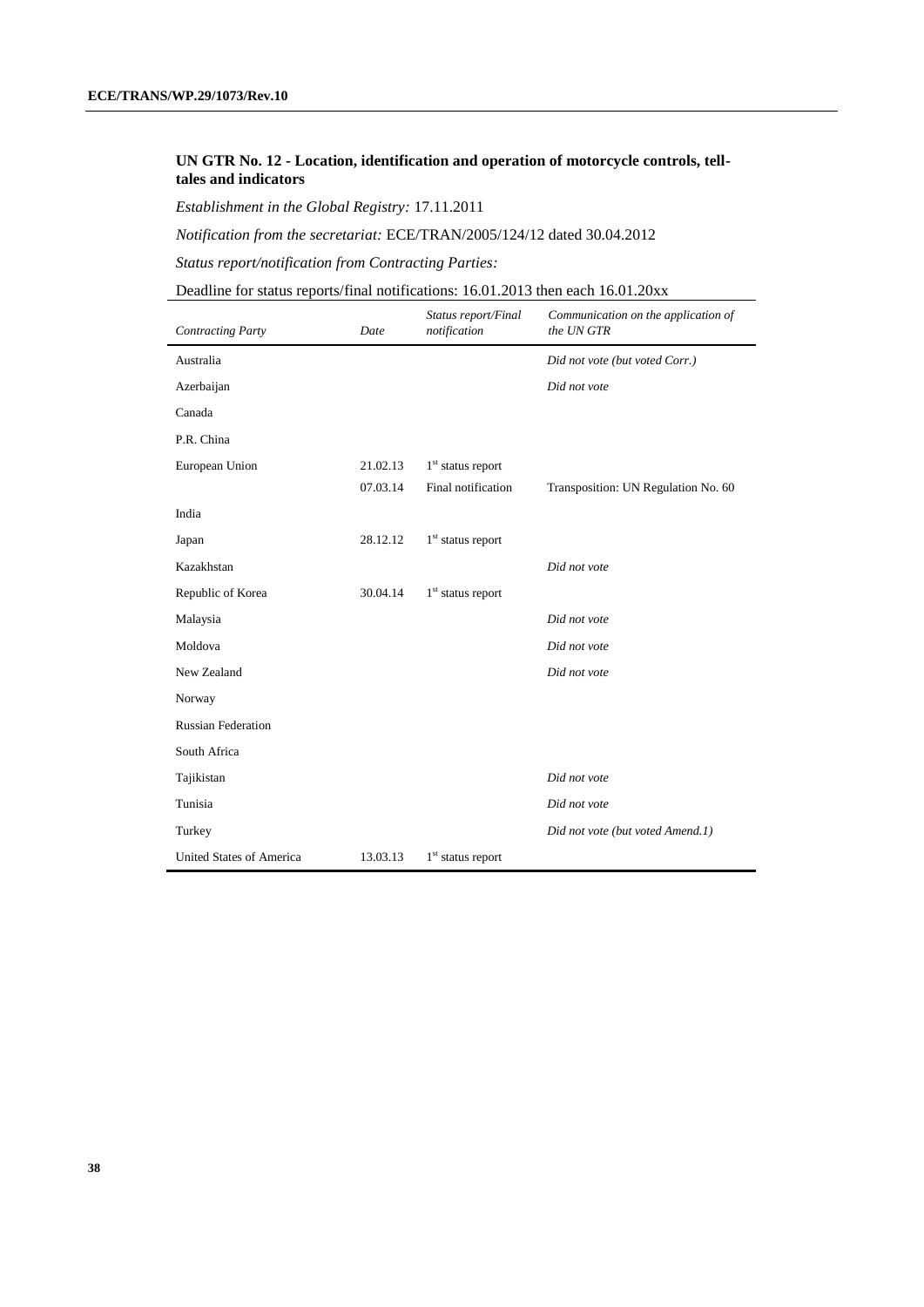#### **UN GTR No. 12 – Amend. 1 – Location, identification and operation of motorcycle controls, tell-tales and indicators**

*Establishment in the Global Registry:* 27.06.2013

*Notification from the secretariat:* ECE/TRAN/2005/124/12/Amend.1 dated 25.07.2013

*Status report/notification from Contracting Parties:*

Deadline for status reports/final notifications: 26.08.2014 then each 26.08.20xx

| <b>Contracting Party</b>  | Date     | Status report/Final<br>notification | Communication on the application of<br>the UN GTR |
|---------------------------|----------|-------------------------------------|---------------------------------------------------|
| Australia                 |          |                                     |                                                   |
| Azerbaijan                |          |                                     | Did not vote                                      |
| Canada                    |          |                                     |                                                   |
| P.R. China                |          |                                     |                                                   |
| European Union            | 07.03.14 | Final notification                  | Transposition: UN Regulation No. 60               |
| India                     |          |                                     |                                                   |
| Japan                     |          |                                     |                                                   |
| Kazakhstan                |          |                                     | Did not vote                                      |
| Republic of Korea         | 30.04.14 | $1st$ status report                 |                                                   |
| Malaysia                  |          |                                     | Did not vote                                      |
| Moldova                   |          |                                     | Did not vote                                      |
| New Zealand               |          |                                     | Did not vote                                      |
| Norway                    |          |                                     | Did not vote                                      |
| <b>Russian Federation</b> |          |                                     |                                                   |
| South Africa              |          |                                     |                                                   |
| Tajikistan                |          |                                     | Did not vote                                      |
| Tunisia                   |          |                                     | Did not vote                                      |
| Turkey                    |          |                                     | Voted Amend.1 (but not the UN GTR)                |
| United States of America  |          |                                     |                                                   |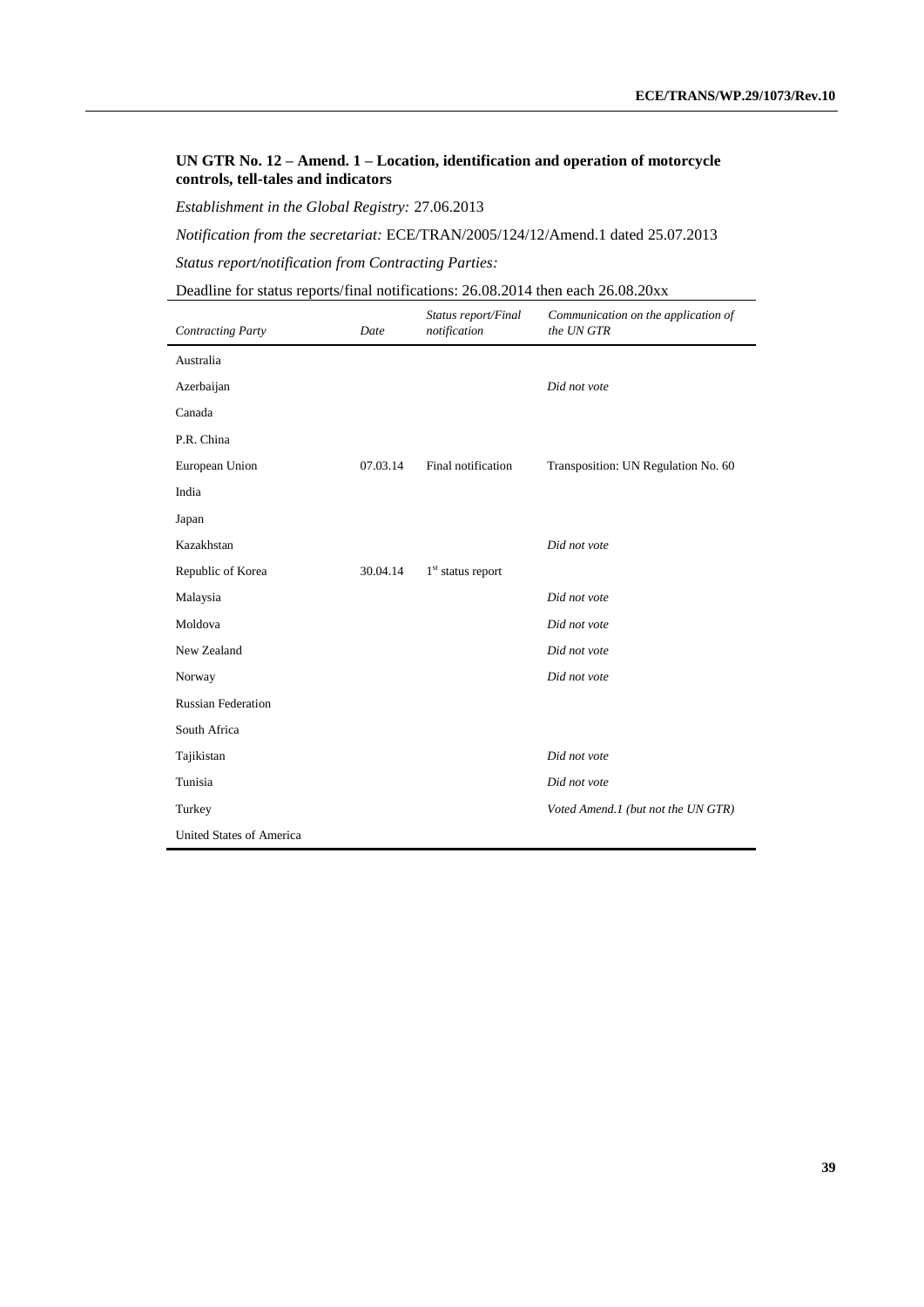#### **UN GTR No. 13 – Global technical regulation on hydrogen and fuel cell vehicles**

*Establishment in the Global Registry:* 27.06.2013

*Notification from the secretariat:* ECE/TRAN/2005/124/13 dated 25.07.2013

*Status report/notification from Contracting Parties:*

#### Deadline for status reports/final notifications: 26.08.2014 then each 26.08.20xx

| <b>Contracting Party</b>  | Date     | Status report/Final<br>notification | Communication on the application of<br>the UN GTR |
|---------------------------|----------|-------------------------------------|---------------------------------------------------|
| Australia                 |          |                                     |                                                   |
| Azerbaijan                |          |                                     | Did not vote                                      |
| Canada                    |          |                                     |                                                   |
| P.R. China                |          |                                     |                                                   |
| European Union            | 07.03.14 | $1st$ status report                 |                                                   |
| India                     |          |                                     |                                                   |
| Japan                     |          |                                     |                                                   |
| Kazakhstan                |          |                                     | Did not vote                                      |
| Republic of Korea         | 30.04.14 | $1st$ status report                 |                                                   |
| Malaysia                  |          |                                     | Did not vote                                      |
| Moldova                   |          |                                     | Did not vote                                      |
| New Zealand               |          |                                     | Did not vote                                      |
| Norway                    |          |                                     | Did not vote                                      |
| <b>Russian Federation</b> |          |                                     |                                                   |
| South Africa              |          |                                     |                                                   |
| Tajikistan                |          |                                     | Did not vote                                      |
| Tunisia                   |          |                                     | Did not vote                                      |
| Turkey                    |          |                                     |                                                   |
| United States of America  |          |                                     |                                                   |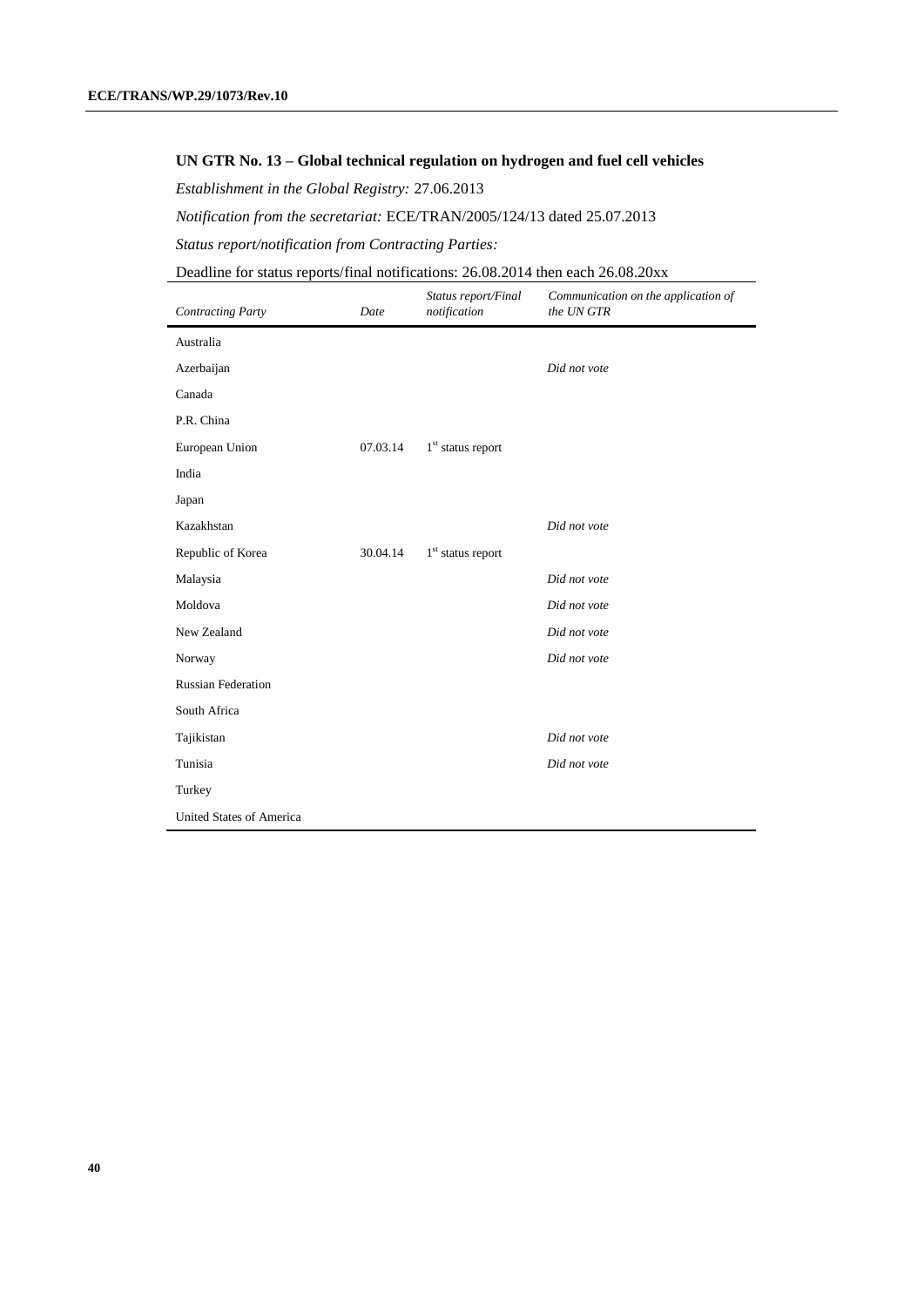# **UN GTR No. 14 – Pole Side Impact (PSI)**

*Establishment in the Global Registry:* 13.11.2013

*Notification from the secretariat:* ECE/TRAN/2005/124/14 dated 15.01.2014

*Status report/notification from Contracting Parties:*

# Deadline for status reports/final notifications: 12.01.2015 then each 12.01.20xx

| <b>Contracting Party</b>  | Date     | Status report/Final<br>notification | Communication on the application of<br>the UN GTR |
|---------------------------|----------|-------------------------------------|---------------------------------------------------|
| Australia                 |          |                                     |                                                   |
| Azerbaijan                |          |                                     | Did not vote                                      |
| Canada                    |          |                                     | Did not vote (Abstained)                          |
| P.R. China                |          |                                     |                                                   |
| European Union            | 07.03.14 | $1st$ status report                 |                                                   |
| India                     |          |                                     |                                                   |
| Japan                     |          |                                     |                                                   |
| Kazakhstan                |          |                                     | Did not vote                                      |
| Republic of Korea         | 30.04.14 | $1st$ status report                 |                                                   |
| Malaysia                  |          |                                     | Did not vote                                      |
| Moldova                   |          |                                     | Did not vote                                      |
| New Zealand               |          |                                     | Did not vote                                      |
| Norway                    |          |                                     |                                                   |
| <b>Russian Federation</b> |          |                                     |                                                   |
| South Africa              |          |                                     |                                                   |
| Tajikistan                |          |                                     | Did not vote                                      |
| Tunisia                   |          |                                     | Did not vote                                      |
| Turkey                    |          |                                     |                                                   |
| United States of America  |          |                                     | Did not vote (Abstained)                          |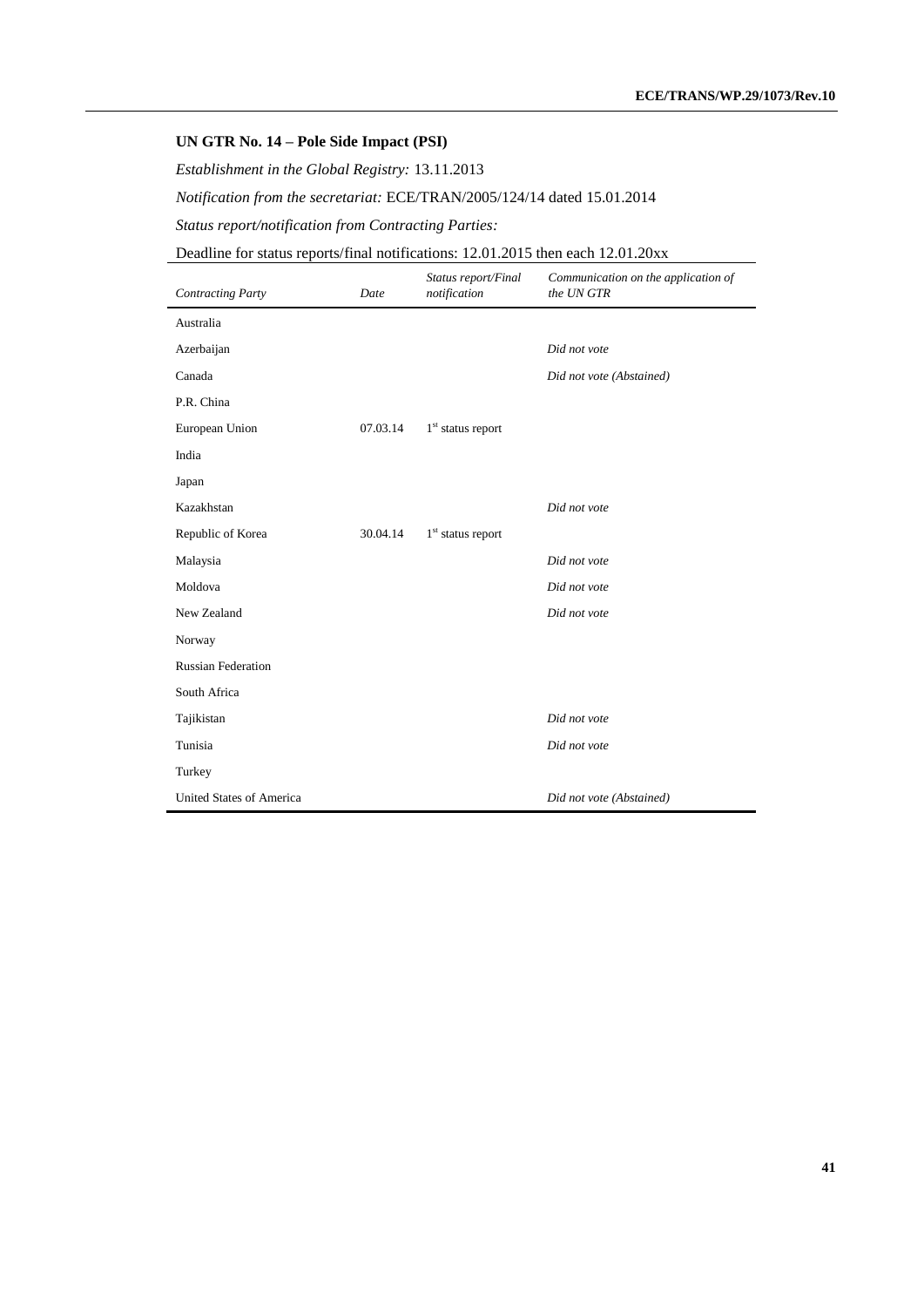#### **UN GTR No. 15 – World harmonized Light vehicle Test Procedures (WLTP)**

*Establishment in the Global Registry:* 12.03.2014

*Notification from the secretariat:* ECE/TRAN/2005/124/15 dated xx.xx.2014

*Status report/notification from Contracting Parties:*

Deadline for status reports/final notifications: 12.05.2015 then each 12.05.20xx

| <b>Contracting Party</b>  | Date | Status report/Final<br>notification | Communication on the application of<br>the UN GTR |
|---------------------------|------|-------------------------------------|---------------------------------------------------|
| Australia                 |      |                                     |                                                   |
| Azerbaijan                |      |                                     | Did not vote                                      |
| Canada                    |      |                                     | Did not vote (Abstained)                          |
| P.R. China                |      |                                     |                                                   |
| European Union            |      |                                     |                                                   |
| India                     |      |                                     |                                                   |
| Japan                     |      |                                     |                                                   |
| Kazakhstan                |      |                                     | Did not vote                                      |
| Republic of Korea         |      |                                     |                                                   |
| Malaysia                  |      |                                     | Did not vote                                      |
| Moldova                   |      |                                     |                                                   |
| New Zealand               |      |                                     | Did not vote                                      |
| Norway                    |      |                                     |                                                   |
| <b>Russian Federation</b> |      |                                     |                                                   |
| South Africa              |      |                                     |                                                   |
| Tajikistan                |      |                                     | Did not vote                                      |
| Tunisia                   |      |                                     | Did not vote                                      |
| Turkey                    |      |                                     |                                                   |
| United States of America  |      |                                     | Did not vote (Abstained)                          |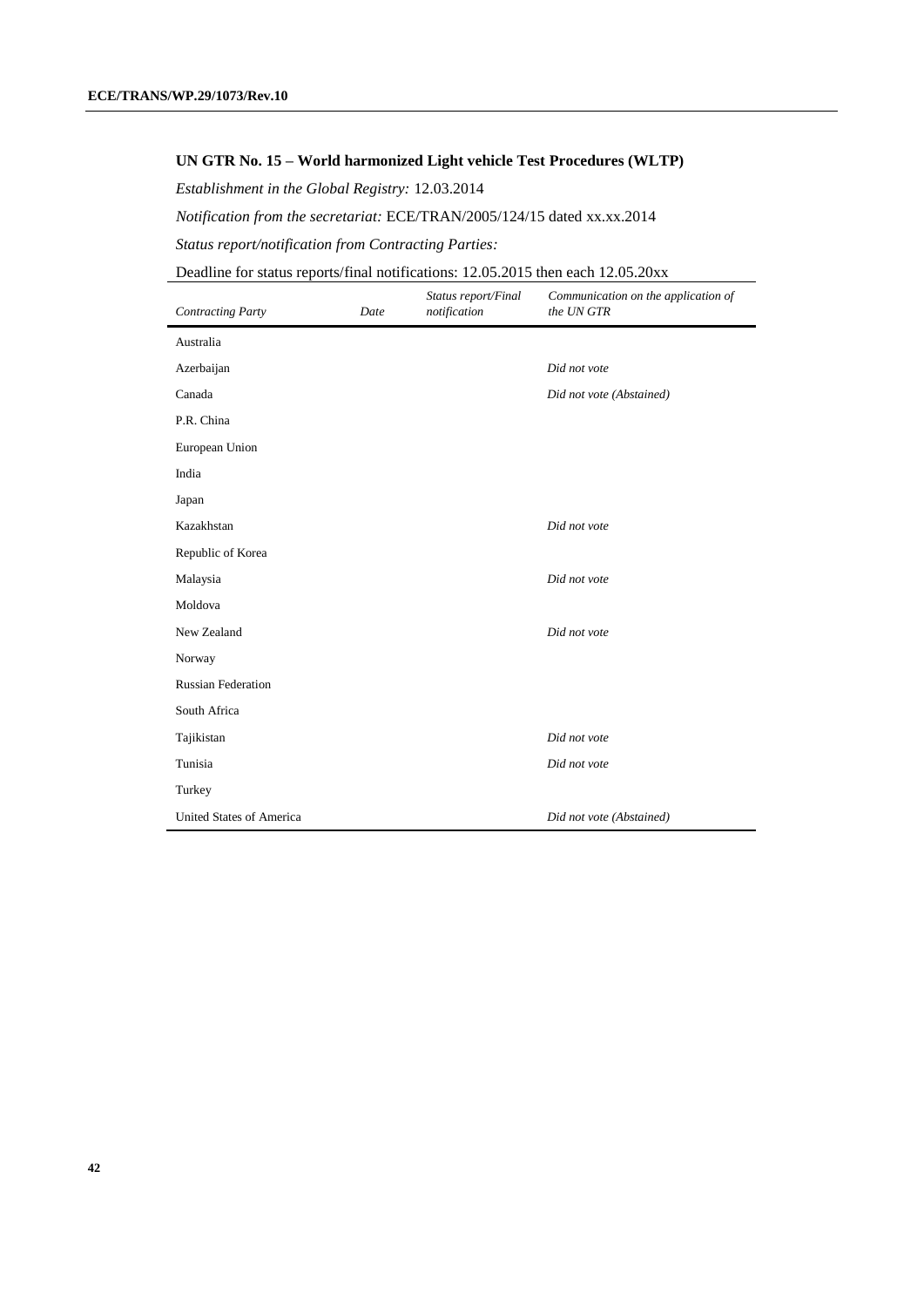# **IV. Candidates for Global Technical Regulations**

# **A. UN Regulations annexed to the 1958 Agreement on vehicle construction**

#### Available at:

http://www.unece.org/trans/main/wp29/wp29regs.html?expandable=0&subexpandable=0

#### **B. Technical regulations listed in the Compendium of Candidates**

Available at:

|  |  |  | http://www.unece.org/trans/main/wp29/wp29wgs/wp29gen/wp29glob_candidate.html |
|--|--|--|------------------------------------------------------------------------------|
|  |  |  |                                                                              |

| Listing<br>No. | Title                                                                                                          | Request                                                                                                                                                             | Reaffirmed/Removed                                                                                                   |
|----------------|----------------------------------------------------------------------------------------------------------------|---------------------------------------------------------------------------------------------------------------------------------------------------------------------|----------------------------------------------------------------------------------------------------------------------|
| 1              | Heavy-duty Engine and Vehicle Standards and<br>Highway Diesel Fuel Sulfur Control,<br>Requirements; Final Rule | 2005/26 (USA) adopted at<br>the 13th session of AC.3 on<br>10.03.05 (see<br>TRANS/WP.29/1039, para.<br>98) and notified under ref<br>ECE/TRAN/125/1 on<br>12.10.05  | Reaffirmed at the<br>29th session of AC.3<br>on 23.06.10 (see<br>ECE/TRANS/<br>WP.29/1085, para. 79<br>and 2010/73)  |
| 2              | Tier 2 Motor Vehicle Emissions Standards and<br>Gasoline Sulfur Control Requirements; Final<br>Rule.           | 2005/27 (USA) adopted at<br>the 13th session of AC.3 on<br>10.03.05 (see<br>TRANS/WP.29/1039, para.<br>99) and notified under ref<br>ECE/TRAN/125/2 on<br>12.10.05  | Reaffirmed at the<br>29th session of AC.3<br>on 23.06.10 (see<br>ECE/TRANS/<br>WP.29/1085, para. 79<br>and 2010/74)) |
| 3              | Control of Emissions of Air Pollution from<br>Non road Diesel Engines and Fuel; Final Rule                     | 2005/28 (USA) adopted at<br>the 13th session of AC.3 on<br>10.03.05 (see<br>TRANS/WP.29/1039, para.<br>100) and notified under ref<br>ECE/TRAN/125/3 on<br>12.10.05 | Reaffirmed at the<br>29th session of AC.3<br>on 23.06.10 (see<br>ECE/TRANS/<br>WP.29/1085, para. 79<br>and 2010/75)  |
| 4              | Federal Motor Vehicle Safety Standard;<br>FMVSS No. 202 Head Restraints.                                       | TRANS/WP.29/2005/48<br>(USA) adopted at the 14th<br>session of AC.3 on $22.06.05$<br>(see TRANS/WP.29/1041,                                                         | Removed owing to<br>the establishment of<br>UN GTR No. 7                                                             |
|                | Appended documents:                                                                                            | para. 88) and notified under                                                                                                                                        |                                                                                                                      |
|                | -Final Regulatory Impact Analysis; FMVSS<br>No. 202 Head Restraints for Passenger<br>Vehicles                  | ref ECE/TRAN/125/4 on<br>12.10.05                                                                                                                                   |                                                                                                                      |
|                | -Federal Motor Vehicle Safety Standards;<br>Head Restraints; Final Rule                                        |                                                                                                                                                                     |                                                                                                                      |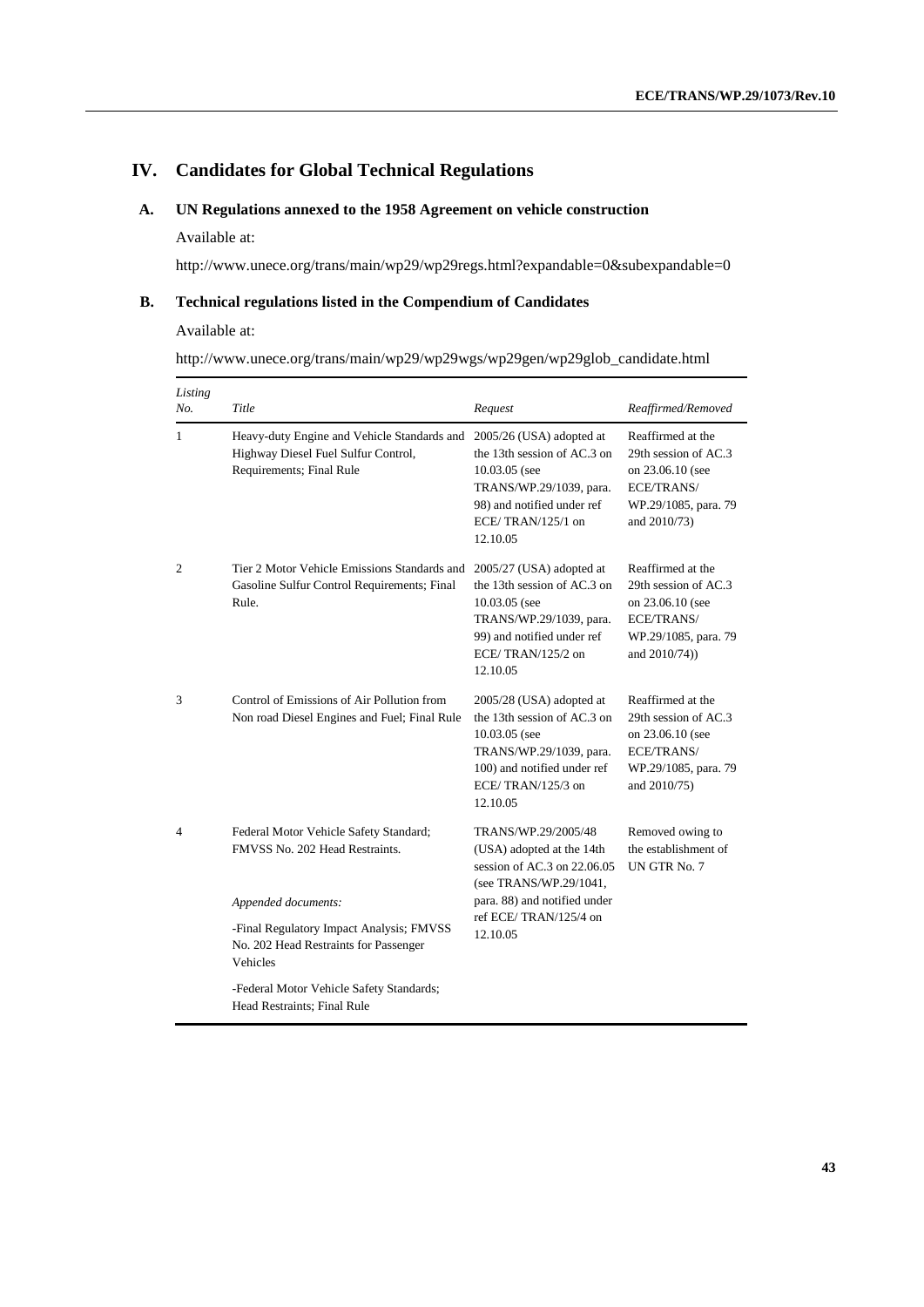| Listing<br>No. | Title                                                                                                         | Request                                                                                                                                                            | Reaffirmed/Removed                                                                                  |  |
|----------------|---------------------------------------------------------------------------------------------------------------|--------------------------------------------------------------------------------------------------------------------------------------------------------------------|-----------------------------------------------------------------------------------------------------|--|
| 5              | Federal Motor Vehicle Safety Standard;<br>FMVSS No. 108 Lamps, Reflective devices<br>and Associated Equipment | 2005/97 (USA) adopted at<br>the 15th session of AC.3 on<br>17.11.05(see<br>TRANS/WP.29/1047, para.<br>86) and notified under ref<br>ECE/TRAN/125/5 on              | Reaffirmed at the<br>29th session of AC.3<br>on 23.06.10 (see<br>ECE/TRANS/<br>WP.29/1085, para. 79 |  |
|                | Appended documents:                                                                                           |                                                                                                                                                                    | and $2010/76$ )                                                                                     |  |
|                | FMVSS Lamps, Reflective devices and<br>Associated Equipment Final Rule                                        | 13.12.05                                                                                                                                                           |                                                                                                     |  |
|                | The effectiveness of Retro-reflective Tape on<br><b>Heavy Trailers</b>                                        |                                                                                                                                                                    |                                                                                                     |  |
|                | The Long Term Effectiveness of Centre High<br>Mounted Stop Lamps in Passenger Cars and<br>Light Truck         |                                                                                                                                                                    |                                                                                                     |  |
| 6              | Federal Motor Vehicle Safety Standard;<br>FMVSS No. 135 Passenger Car Braking<br><b>Systems</b>               | 2005/98 (USA) adopted at<br>the 15th session of AC.3 on<br>17.11.05(see<br>TRANS/WP.29/1047, para.<br>87) and notified under ref<br>ECE/TRAN/125/6 on<br>13.12.05  | Reaffirmed at the<br>29th session of AC.3<br>on 23.06.10 (see                                       |  |
|                | Appended documents:                                                                                           |                                                                                                                                                                    | ECE/TRANS/<br>WP.29/1085, para. 79<br>and 2010/77)                                                  |  |
|                | FMVSS Passenger Car Brake Systems Final<br>Rule                                                               |                                                                                                                                                                    |                                                                                                     |  |
|                | Final Regulatory Evaluation International<br>Standard for Passenger Car Brake Systems<br>FMVSS No. 135        |                                                                                                                                                                    |                                                                                                     |  |
| 7              | Federal Motor Vehicle Safety Standard;<br>FMVSS No. 139 New Pneumatic Tires for<br><b>Light Vehicles</b>      | $2005/99$ (USA) adopted at<br>the 15th session of AC.3 on<br>17.11.05(see<br>TRANS/WP.29/1047, para.                                                               | Reaffirmed at the<br>29th session of AC.3<br>on 23.06.10 (see<br>ECE/TRANS/                         |  |
|                | Appended documents:                                                                                           | 88) and notified under ref<br>ECE/TRAN/125/7 on<br>13.12.05                                                                                                        | WP.29/1085, para. 79<br>and 2010/78)                                                                |  |
|                | FMVSS No. 139 Tires; Final Rule                                                                               |                                                                                                                                                                    |                                                                                                     |  |
|                | Final regulatory Evaluation FMVSS No. 139<br>New Pneumatic Tires for Light Vehicles                           |                                                                                                                                                                    |                                                                                                     |  |
| 8              | Federal Motor Vehicle Safety Standard;<br>FMVSS No. 205 Glazing Materials                                     | 2005/100 (USA) adopted at<br>the 15th session of AC.3 on<br>17.11.05(see<br>TRANS/WP.29/1047, para.<br>89) and notified under ref<br>ECE/TRAN/125/8 on<br>13.12.05 | Removed owing to<br>the establishment of<br>UN GTR No. 6                                            |  |

**44**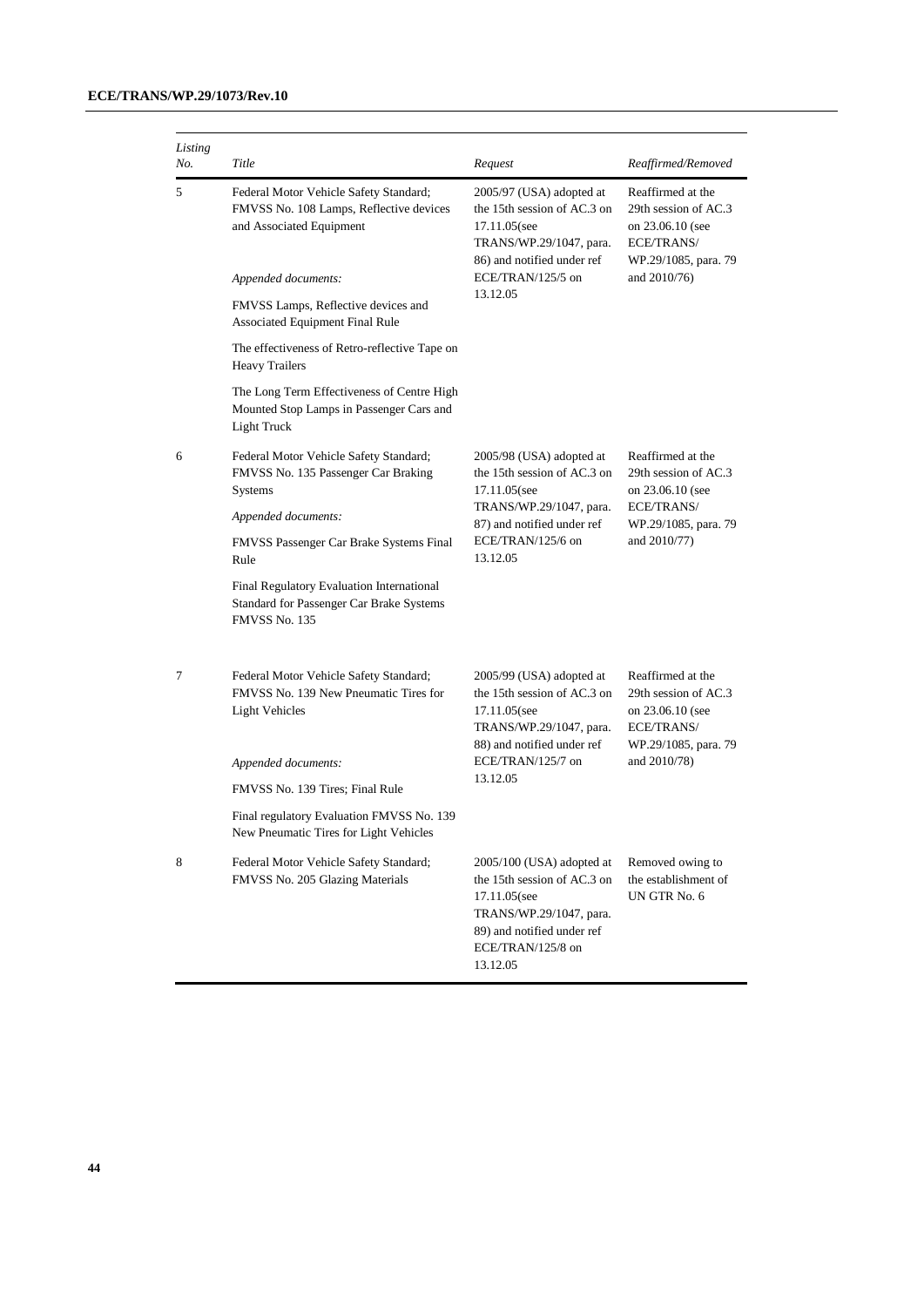| Listing<br>No. | Title                                                                                                                                                                                                                                                                                      | Request                                                                                                                                                                           | Reaffirmed/Removed                                                                                                         |
|----------------|--------------------------------------------------------------------------------------------------------------------------------------------------------------------------------------------------------------------------------------------------------------------------------------------|-----------------------------------------------------------------------------------------------------------------------------------------------------------------------------------|----------------------------------------------------------------------------------------------------------------------------|
| 9              | Federal Motor Vehicle Safety Standards;<br>FMVSS No. 213 Child Restraint Systems and<br>FMVSS No. 225 Child Restraint Anchorage<br>Systems                                                                                                                                                 | TRANS/WP.29/2005/101<br>(USA) adopted at the 15th<br>session of AC.3 on<br>17.11.05(see<br>TRANS/WP.29/1047, para.<br>90) and notified under ref                                  | Reaffirmed at the<br>29th session of AC.3<br>on 23.06.10 (see<br>report ECE/TRANS/<br>WP.29/1085, para. 79<br>and 2010/79) |
|                | Appended documents:                                                                                                                                                                                                                                                                        | ECE/TRAN/125/9 on<br>13.12.05                                                                                                                                                     |                                                                                                                            |
|                | Final Economic Assessment FMVSS No. 213,<br>FMVSS No. 225 Child Restraint Systems, and<br>Child Restraint Anchorage Systems                                                                                                                                                                |                                                                                                                                                                                   |                                                                                                                            |
| 10             | Japan safety standards on hydrogen and fuel-<br>cell vehicles                                                                                                                                                                                                                              | TRANS/WP.29/2008/56<br>(Japan) adopted at the 22nd<br>session of AC.3 on 12.03.08<br>(see TRANS/WP.29/1066,<br>para. 63) and notified under<br>ref ECE/TRAN/125/10 on<br>30.04.08 | Removed owing to<br>the establishment of<br>UN GTR No. 13                                                                  |
|                | Appended documents:                                                                                                                                                                                                                                                                        |                                                                                                                                                                                   |                                                                                                                            |
|                | Attachment 17: TECHNICAL<br>(a)<br>STANDARD FOR FUEL LEAKAGE IN<br>COLLISIONS, ETC.                                                                                                                                                                                                        |                                                                                                                                                                                   |                                                                                                                            |
|                | Attachment 38: MEASUREMENT<br>(b)<br>PROCEDURE FOR PROXIMITY<br>STATIONARY NOISE LEVEL                                                                                                                                                                                                     |                                                                                                                                                                                   |                                                                                                                            |
|                | Attachment 84: TECHNICAL<br>(c)<br>STANDARD FOR WINDSHIELD WIPING<br>AND WASHING SYSTEMS FOR<br>PASSENGER MOTOR VEHICLES, ETC.                                                                                                                                                             |                                                                                                                                                                                   |                                                                                                                            |
|                | (d)<br>Attachment 86: TECHNICAL<br>STANDARD FOR DEFROSTING AND<br>DEMISTING SYSTEMS                                                                                                                                                                                                        |                                                                                                                                                                                   |                                                                                                                            |
|                | Attachment 100: TECHNICAL<br>(e)<br>STANDARD FOR FUEL SYSTEMS OF<br><b>MOTOR VEHICLES FUELED BY</b><br><b>COMPRESSED HYDROGEN GAS</b>                                                                                                                                                      |                                                                                                                                                                                   |                                                                                                                            |
|                | (f)<br>Attachment 101: TECHNICAL<br>STANDARD FOR PROTECTION OF<br>OCCUPANTS AGAINST HIGH VOLTAGE<br>IN FUEL CELL VEHICLES                                                                                                                                                                  |                                                                                                                                                                                   |                                                                                                                            |
| 11             | United States of America Environmental<br>Protection Agency and the Department of<br>Transportation programmes for Light-duty<br>vehicle greenhouse gas emission standards<br>and Corporate Average Fuel Economy<br><b>Standards</b>                                                       | 2011/50 (USA) adopted at<br>the 31st session of AC.3 on<br>9.03.2011 (see<br>ECE/TRANS/WP.29/1089,<br>para. 95) and notified under<br>ref ECE/TRAN/125/11 on<br>07.04.2011        |                                                                                                                            |
| 12             | United States of America Environmental<br>Protection Agency and National Highway<br>Traffic Safety Administration, Department of<br>Transportation Programmes for Greenhouse<br>Gas Emissions Standards and Fuel Efficiency<br>Standards for Medium and Heavy-Duty<br>Engines and Vehicles | 2012/32 (USA) adopted at<br>$34th$ session of AC.3 on<br>15.03.2012 (see<br>TRANS/WP.29/1095, para.<br>109) and notified under<br>ECE/TRAN/125/13 on<br>30.04.2012                |                                                                                                                            |